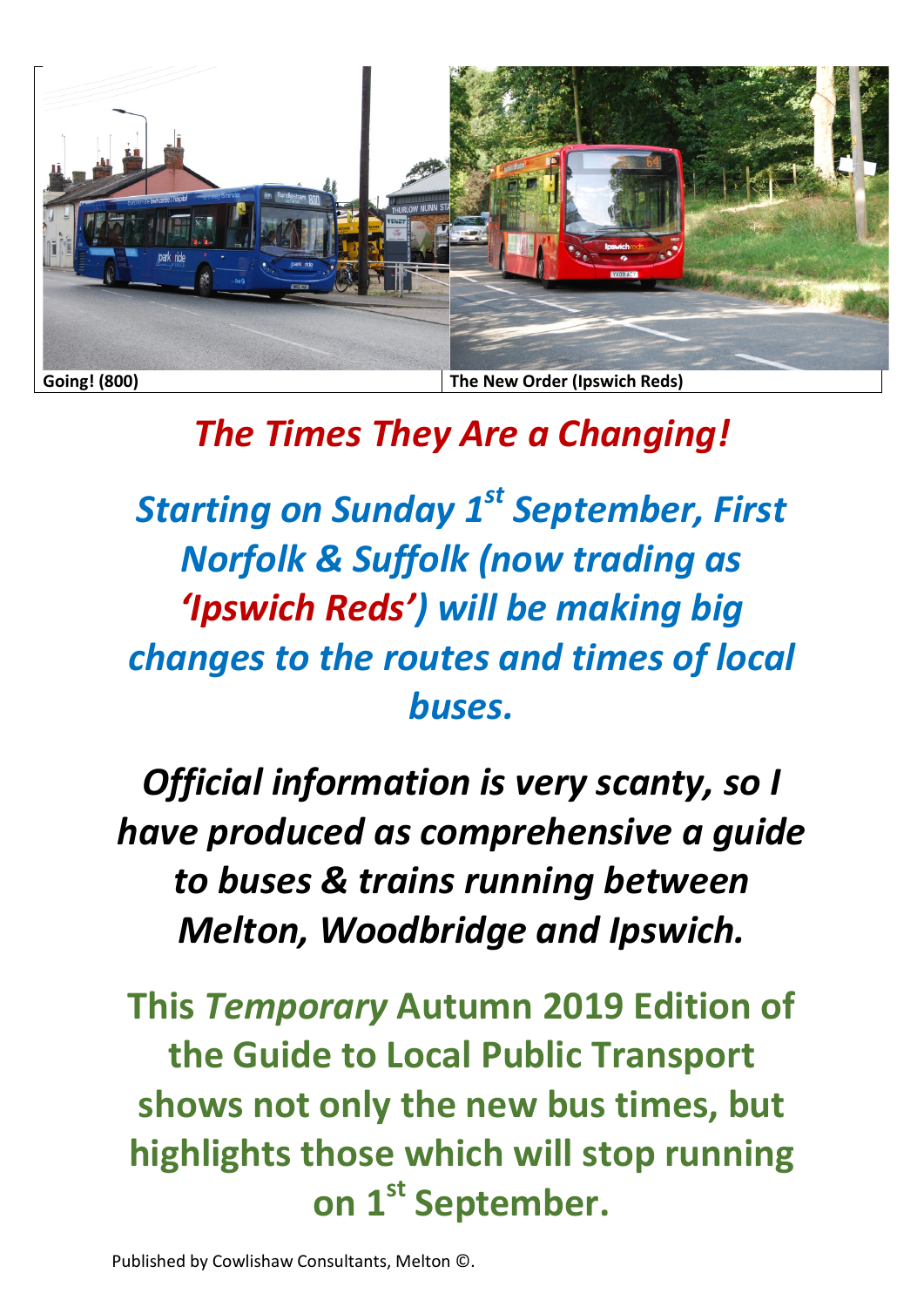In the absence of official maps of the new routes, we have not tried to produce one. However, a list of bus stops which will no longer be served on a regular basis can be deduced. Here it is [**NB** southbound means to Ipswich, northbound means to Melton & beyond]:-

- Melton, Wilford Bridge Road, opp Church View Close (southbound) will have school buses 915, 917, 918 only;
- Melton, Wilford Bridge Road, adj Church View Close (northbound) will have school buses 915, 917, 918 only;
- Melton, Melton Road, Coach & Horses (southbound);
- Melton, Melton Road, opp Coach & Horses (northbound).
- Melton, Melton Road, opp Jenners Close (southbound);
- Melton, Melton Road, adj Jenners Close (northbound);
- Woodbridge, Old Barrack Road, adj Clare Avenue (southbound);
- Woodbridge, Old Barrack Road, opp Clare Avenue (northbound);
- Woodbridge, Old Barrack Road, adj The Shops (southbound);
- Woodbridge, Old Barrack Road, opp The Shops (northbound);
- Woodbridge, Bullards Lane, opp Bullards Lane (southbound);
- Woodbridge, Bullards Lane, adj Bullards Lane (northbound);
- Woodbridge, Peterhouse Crescent, adj Pembroke Avenue (southbound);
- Woodbridge, Peterhouse Crescent, opp Pembroke Avenue (northbound);
- Woodbridge, Peterhouse Crescent, opp Queens Drive (southbound);
- Woodbridge, Peterhouse Crescent, adj Queens Drive (northbound);
- Woodbridge, Newnham Avenue, adj Nursery (southbound);
- Woodbridge, Newnham Avenue, opp Nursery (northbound);
- Woodbridge, Ipswich Road , opp Ipswich Road (southbound) will have services 173/4 only;
- Woodbridge, Ipswich Road, o/s Ipswich Road (northbound) will have services 173/4 only;
- Woodbridge, Ipswich Road, Duke of York (southbound) will have services 173/4 only. **NB** Old Barrack Road stop continues in use;
- Woodbridge, Ipswich Road, Duke of York (northbound) will have services 173/4 only. **NB** Old Barrack Road stop continues in use;
- Martlesham, Top Street, opp Nursery (southbound) will have 173/4 only;
- Martlesham, Top Street, o/s Nursery (northbound) will have 173/4 only;
- Martlesham, Top Street, opp Water Bridge (southbound) 173/4 only;
- Martlesham, Top Street, adj Water Bridge (northbound) 173/4 only;
- Martlesham, Main Road, adj Crown Point (southbound);
- Martlesham, Main Road, opp Crown Point (northbound);
- Martlesham, Main Road, adj Felixstowe Road (southbound);
- Martlesham, Main Road, opp Black Tiles (southbound)
- Martlesham, Main Road, nr Black Tiles (northbound).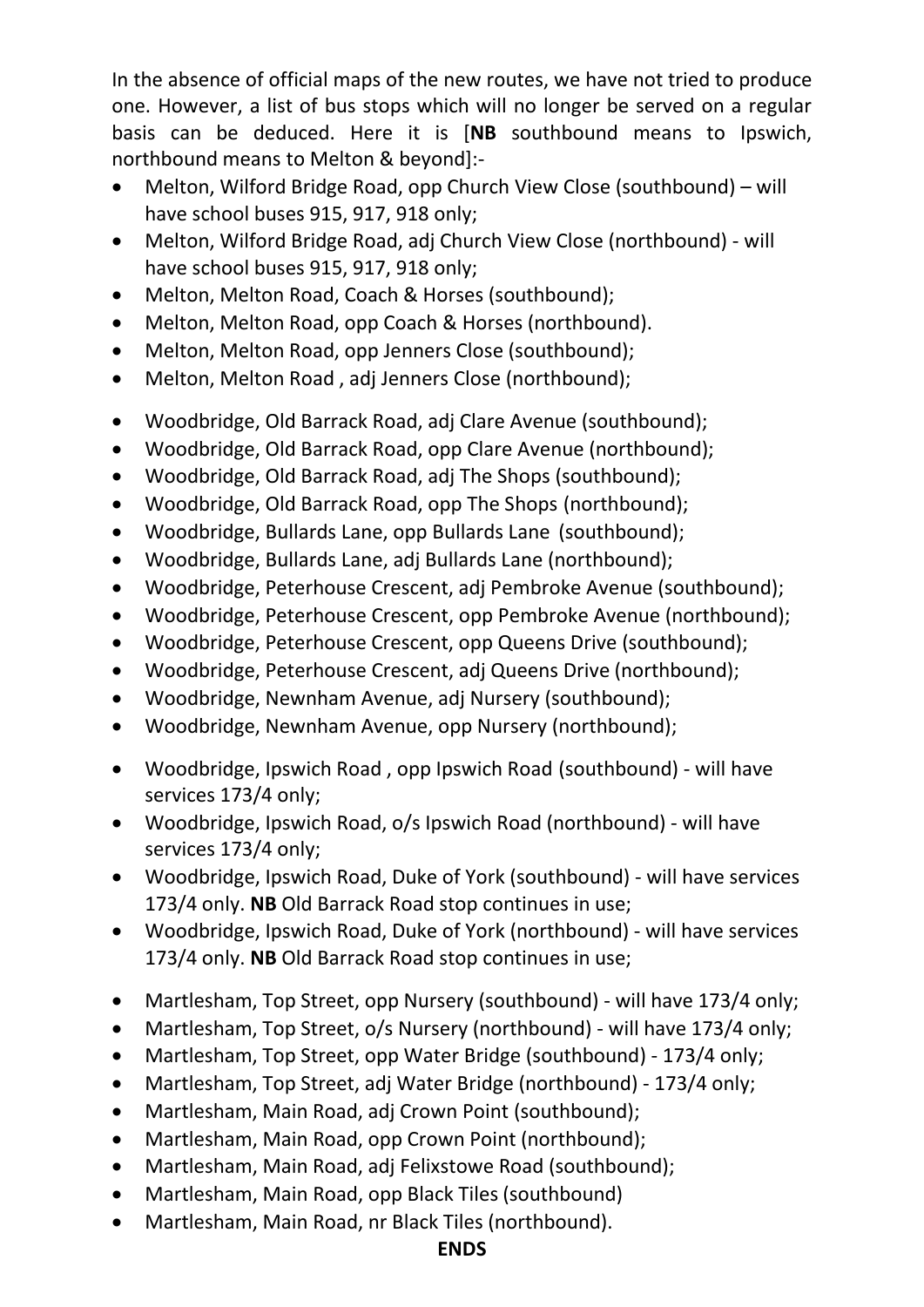| <b>MELTON - WOODBRIDGE - MARTLESHAM - KESGRAVE - IPSWICH</b>                            |            |               |           |                      |                                                                                                                             |        |                      |        |              |                      |                                                             |        |                      |                      |                                                                                      |                         |                |                      |        |         |          |         | <b>Section 1</b> |
|-----------------------------------------------------------------------------------------|------------|---------------|-----------|----------------------|-----------------------------------------------------------------------------------------------------------------------------|--------|----------------------|--------|--------------|----------------------|-------------------------------------------------------------|--------|----------------------|----------------------|--------------------------------------------------------------------------------------|-------------------------|----------------|----------------------|--------|---------|----------|---------|------------------|
| Journeys in red are                                                                     |            |               |           |                      | Monday to Friday (from 2 <sup>nd</sup>                                                                                      |        | September 2019       |        |              |                      |                                                             |        |                      |                      | Shading shows current journeys (or stops) not served after 01 September.             |                         |                |                      |        |         |          |         |                  |
| confirmed from First<br>Operator:                                                       |            | GA            | First     | First                | First                                                                                                                       | GA     | <b>IB</b>            | GA     | <b>First</b> | PF                   | First                                                       | GΑ     | IB                   | First                | First                                                                                | First                   | First          | First                | GA     | First   | FA       | First   | FA               |
| (Ipswich Reds') very brief<br>Service No.:                                              |            | train         | 64        | 70                   | 64                                                                                                                          | train  | 173                  | train  | 65           | 71                   | 64                                                          | train  | 173                  | 915/7/8              | 64                                                                                   | 64                      | 65             | 70                   | train  | 63      | 121      | 64      | 170              |
| timetables. Confirmation<br>Days of Operation:                                          |            |               |           |                      |                                                                                                                             |        | Sch                  |        |              |                      |                                                             |        |                      | Sch                  |                                                                                      |                         |                |                      |        |         | $1st$ Tu |         | М                |
| from full Traveline                                                                     | Code:      |               |           | <b>SCC</b>           |                                                                                                                             |        | <b>SCC</b>           |        |              | <b>SCC</b>           |                                                             |        | <b>SCC</b>           | <b>SCC</b>           |                                                                                      |                         |                | <b>SCC</b>           |        |         |          |         | Smr 1            |
| timetabe pending.                                                                       |            | Lowes-        |           | Wood-                |                                                                                                                             | Lowes- | Wood-                | Lowes- | Alde-        |                      |                                                             | Lowes- | Wood-                | Rendle-              |                                                                                      | Alde-                   | Rendle-        | Wood-                | Lowes- | Framli- | Strad-   |         |                  |
| <b>Originates from</b>                                                                  |            | toft          | Melton    | bridge               | Leiston                                                                                                                     | toft   | bridge               | toft   | burgh        | Orford               | Leiston                                                     | toft   | bridge               | sham                 | <b>Melton</b>                                                                        | burgh                   | sham           | bridge               | toft   | ngham   | broke    | Leiston | Diss             |
| Melton, Wilford Bridge Rd, opp Rail Stn (for East Sfk Hse)                              |            | 6:30#         | $\cdot$ . |                      | $\ddotsc$                                                                                                                   | 7:20#  | $\ddotsc$            | 7:46#  | 07:29        | 07:36                | $\ddotsc$                                                   | 8:34#  |                      | 08:42                | $\ddotsc$                                                                            |                         | omitted        | $\ddotsc$            | 10:13# |         |          |         |                  |
| Melton, Wilford Bridge Road (for Church View Close)                                     |            |               | 06:44     | $\ddotsc$            | $\ldots$                                                                                                                    |        |                      |        |              |                      | $\ddotsc$                                                   |        |                      | 08:43                | 08:59                                                                                | $\ddotsc$               | omitted        |                      |        |         |          |         |                  |
| Melton Park, Yarmouth Road, opp. St. Audrys Park Rd.                                    |            |               |           | $\ddotsc$            | 06:56                                                                                                                       |        |                      |        |              |                      | 07:56                                                       |        |                      |                      |                                                                                      | 09:26                   | $\sim$         |                      |        | 09:56   | from     | 10:26   | 10:48            |
| <b>MELTON, The Street, Chapel</b>                                                       | dep.       |               | 06:45     | $\ddot{\phantom{1}}$ | 07:00                                                                                                                       |        |                      |        | 07:30        | 07:38                | 08:00                                                       |        |                      |                      | 09:00                                                                                | 09:30                   | 09:45          |                      |        | 10:00   | A12      | 10:30   | 10:50            |
| Melton, Woods Lane, opp. Hall Farm Road                                                 |            |               | 06:46     |                      | 07:01                                                                                                                       |        |                      |        | 07:31        |                      | 08:01                                                       |        |                      | 08:45                | 09:01                                                                                | 09:31                   | 09:46          |                      |        | 10:01   | 10:24    | 10:31   |                  |
| Melton, Woods Lane, opp. Longwood Fields                                                |            |               | 06:47     |                      | 07:02                                                                                                                       |        |                      |        | 07:32        |                      | 08:02                                                       |        |                      | 08:47                | 09:02                                                                                | 09:32                   | 09:47          |                      |        | 10:02   | 10:23    | 10:32   |                  |
| Melton, Bredfield Road, Warwick Ave. (for Farlingaye HS)                                |            |               | 06:49     |                      | 07:04                                                                                                                       |        |                      |        | 07:34        |                      | 08:04                                                       |        |                      |                      | 09:04                                                                                | 09:34                   | 09:49          |                      |        | 10:04   |          | 10:34   |                  |
| Melton, Melton Road, John Grosse G'ge [omitted on most jnys]                            |            |               |           |                      |                                                                                                                             |        |                      |        | omitted      | 07:40                |                                                             |        |                      |                      |                                                                                      |                         | omitted        |                      |        |         | 10:25    |         | 10:52            |
| Woodbridge, Farlingaye High School                                                      |            |               | $\mid$ -> | $\mathbf{1}$         |                                                                                                                             |        |                      |        |              |                      |                                                             |        | Ω.                   | 08:50                |                                                                                      |                         |                |                      |        |         |          |         |                  |
| <b>WOODBRIDGE, Turban Centre</b>                                                        | arr.       |               | 06:55     | $\prec$ -            | 07:10                                                                                                                       |        | $\ddot{\phantom{a}}$ |        | 07:40        | 07:44                | 08:10                                                       |        | $\ddot{\phantom{a}}$ | $\ddot{\phantom{a}}$ | 09:10                                                                                | 09:40                   | 09:55          | $\ddot{\phantom{a}}$ |        | 10:10   | 10:29    | 10:40   | 10:55            |
| <b>WOODBRIDGE, Turban Centre</b>                                                        | dep.       |               | 06:55     | 07:10                | 07:10                                                                                                                       |        | 07:35                |        | 07:40        | 07:44                | 08:10                                                       |        | 09:05                | $\ddot{\phantom{a}}$ | 09:10                                                                                | 09:40                   | 09:55          | 09:45                |        | 10:10   | 10:29    | 10:40   | 10:56            |
| Woodbridge, Station Road, Deben Pool                                                    |            | 6:35#         | 06:56     |                      | 07:11                                                                                                                       | 7:25#  | 07:36                | 7:51#  | 07:41        | 07:45                | 08:11                                                       | 8:39#  | 09:06                |                      | 09:11                                                                                | 09:41                   | 09:56          |                      | 10:18# | 10:11   | 10:30    | 10:41   | 10:57            |
| Woodbridge, Market Hill                                                                 |            |               |           | 07:11                |                                                                                                                             | <-->   | <--⊺                 |        |              |                      |                                                             |        |                      |                      |                                                                                      |                         |                | 09:46                |        |         |          |         |                  |
| Woodbridge, Grundisburgh Rd., Naunton Road                                              |            |               |           | 07:15                |                                                                                                                             |        |                      |        |              |                      |                                                             |        |                      |                      |                                                                                      |                         |                | 09:50                |        |         |          |         |                  |
| Woodbridge, Old Barrack Rd, [south of Warren Hill Rd]                                   | <b>NEV</b> |               |           |                      | 07:14                                                                                                                       |        |                      |        | 07:44        |                      | 08:14                                                       |        |                      |                      | 09:14                                                                                | 09:44                   | 09:59          |                      |        | 10:14   |          | 10:44   |                  |
| Woodbridge, Peterhouse Cres, Pembroke Ave [omitted on all jnys]                         |            |               | 07:05     |                      | omitted                                                                                                                     |        |                      |        | omitted      |                      | omitted                                                     |        |                      |                      |                                                                                      | omitted omitted omitted |                |                      |        | omitted |          | omitted |                  |
| Woodbridge, Duke of York PH \$                                                          |            |               | 07:06     |                      | 07:15                                                                                                                       |        | 07:38                |        | 07:45        | 07:46                | 08:15                                                       |        | 09:08                |                      | 09:15                                                                                | 09:45                   | 10:00          |                      |        | 10:15   | 10:31    | 10:45   | 10:59            |
| Martlesham, Top Street, River Bridge [omitted on many jnys]                             |            |               | 07:09     | via                  | omitted                                                                                                                     |        | 07:41                |        | omitted      | 07:48                | omitted                                                     |        | 09:11                |                      |                                                                                      | omitted omitted omitted |                | via                  |        |         |          | omitted | 11:02            |
| Martlesham, Main Road, Black Tiles PH [omitted on most jnys]                            |            |               | 07:13     |                      | omitted                                                                                                                     |        |                      |        | omitted      |                      | omitted                                                     |        |                      |                      |                                                                                      | omitted omitted omitted |                |                      |        |         |          | omitted |                  |
| <b>MARTLESHAM HEATH, TESCO store</b>                                                    | dep.       |               |           | Chars-               |                                                                                                                             |        |                      |        | 07:53        | via                  |                                                             |        | 09:14                | ä.                   |                                                                                      |                         | 10:08          | Chars-               |        | 10:25   |          |         | non-             |
| Martlesham Heath, Gloster Road (for BT Adastral Park)                                   |            |               |           | field &              | non-                                                                                                                        |        |                      |        |              | <b>Bealings</b>      | non-                                                        |        | $\mathbf{I}$         |                      | non-                                                                                 | non-                    |                | field &              |        |         | non-     | non-    | stop             |
| Martlesham Heath, Eagle Way, Link Road                                                  |            |               |           | Grundis-             | stop                                                                                                                        |        | 07:43                |        |              | & Rush-              | stop                                                        |        | 09:17                |                      | stop                                                                                 | stop                    |                | Grundis-             |        |         | stop     | stop    | via              |
| Martlesham Heath, Eagle Way, The Oaks                                                   |            |               |           | -burgh               | via                                                                                                                         |        | 07:44                |        |              | -mere                | via                                                         |        |                      |                      | via                                                                                  | via                     |                | -burqh               |        |         | via      | via     | A12 &            |
| Martlesham Heath, Eagle Way, Manor Road                                                 |            |               |           | (see                 | A12                                                                                                                         |        | 07:45                |        |              | Village              | A12                                                         |        |                      |                      | A12                                                                                  | A12                     |                | (see                 |        |         | A12      | A12     | A14              |
| MARTLESHAM, Park-&-Ride Terminal [omitted on most jnys                                  |            |               |           |                      |                                                                                                                             |        |                      |        |              |                      |                                                             |        |                      |                      |                                                                                      |                         | omitted        |                      |        |         |          |         |                  |
| Kesgrave, Main Road, Dobbs Lane                                                         |            |               | 07:15     | sec'n 5              | 07:22                                                                                                                       |        | to Felix-            |        | 07:55        | (see                 | 08:22                                                       |        | to Felix-            | $\sim$               | 09:22                                                                                | 09:52                   | 10:10          | sec'n 5)             |        | 10:27   | 10:36    | 10:52   | to Felix-        |
| Kesgrave, Main Road, opp. High School                                                   |            |               | 07:18     |                      | 07:25                                                                                                                       |        | -stowe               |        | 07:58        | sec'n 5)             | 08:25                                                       |        | -stowe               | $\ddotsc$            | 09:25                                                                                | 09:55                   | 10:13          |                      |        | 10:30   | 10:37    | 10:55   | -stowe           |
| Kesgrave, Main Road, Bell                                                               |            |               | 07:19     |                      | 07:24                                                                                                                       |        | (see                 |        | 07:59        |                      | 08:24                                                       |        | (see                 | $\ddot{\phantom{a}}$ | 09:24                                                                                | 09:54                   | 10:14          |                      |        | 10:31   | 10:38    | 10:54   | (see             |
| Rushmere St. Andrew, Main Road, Linksfield                                              |            |               | 07:22     |                      | 07:28                                                                                                                       |        | sec'n 3)             |        | 08:02        |                      | 08:28                                                       |        | $sec'n$ 3)           |                      | 09:28                                                                                | 09:58                   | 10:17          |                      |        | 10:34   | 10:41    | 10:58   | $sec'n$ 3)       |
| IPSWICH HOSPITAL, Woodbridge Road, adj pedestrian entrance                              |            |               | 07:25     |                      | 07:32                                                                                                                       |        | $\ddot{\phantom{a}}$ |        | 08:05        |                      | 08:32                                                       |        | $\ddot{\phantom{a}}$ |                      | 09:32                                                                                | 10:02                   | 10:21          |                      |        | 10:37   | 10:43    | 11:02   |                  |
| Ipswich, Woodbridge Road, Sainsbury's Local                                             |            |               | 07:29     |                      | 07:35                                                                                                                       |        |                      |        | 08:09        | 08:11                | 08:35                                                       |        |                      |                      | 09:36                                                                                | 10:05                   | 10:24          |                      |        | 10:40   |          | 11:05   |                  |
| <b>IPSWICH, Tower Ramparts</b> Bus Station, Stand FF                                    | arr.       |               | 07:40     | 08:08                | 07:47                                                                                                                       |        |                      |        | 08:25        | 08:31                | 08:52                                                       |        |                      |                      | 09:47                                                                                | 10:17                   | 10:36          | 10:43                |        | 10:57   | 10:57    | 11:17   |                  |
| IPSWICH, Old Cattle Market Bus Station, Stand E                                         | arr.       |               | 07:45     | 08:13                | 07:52                                                                                                                       |        |                      |        | 08:30        | 08:35                | 08:57                                                       |        |                      |                      | 09:52                                                                                | 10:22                   | 10:41          | 10:48                |        | 11:02   | 11:03    | 11:22   |                  |
| IPSWICH, Princes Road, Fire Station (for Rail Station)                                  |            |               |           | $\ddotsc$            | $\ddotsc$                                                                                                                   |        |                      |        | $\ddotsc$    | $\ddot{\phantom{a}}$ |                                                             |        |                      |                      |                                                                                      |                         | omitted        |                      |        |         |          |         |                  |
| <b>IPSWICH, Rail Station</b>                                                            | arr.       | 06:53         |           |                      |                                                                                                                             | 07:44  |                      | 08:09  |              |                      |                                                             | 08:57  |                      |                      |                                                                                      |                         |                |                      | 10:36  |         |          |         |                  |
| Ipswich, Suffolk One 6 <sup>th</sup> Form Centre, Scrivener Drive [omitted on all jnys] |            |               |           | $\ddotsc$            |                                                                                                                             |        |                      |        |              | $\ddot{\phantom{a}}$ |                                                             |        |                      |                      |                                                                                      |                         | omitted        |                      |        |         |          |         |                  |
| <b>COPDOCK, London Road P-&amp;-R</b> Terminal (for Retail Park) [omitted on all jnys]  |            |               |           |                      |                                                                                                                             |        |                      |        |              |                      |                                                             |        |                      |                      |                                                                                      |                         | omitted        |                      |        |         |          |         |                  |
| What the codes mean:-                                                                   |            |               |           |                      | \$ - Services 63, 64 & 65 use the Old Barrack Road bus stop, all other Sch - runs Mondays to Fridays when schools are open. |        |                      |        |              |                      |                                                             |        |                      |                      |                                                                                      |                         |                |                      |        |         |          |         |                  |
| SCC - sponsored by Suffolk County Council.                                              |            |               |           |                      | services use the Ipswich Road stop                                                                                          |        |                      |        |              |                      | 1 <sup>st</sup> Tu - runs only on first Tuesday each month. |        |                      |                      |                                                                                      |                         |                |                      |        |         |          |         |                  |
|                                                                                         |            |               |           |                      | # - departure time from railway station.                                                                                    |        |                      |        |              |                      |                                                             |        |                      |                      | <b>Smr 1</b> M - runs Mondays only 29 <sup>th</sup> July to $2^{nd}$ September 2019. |                         |                |                      |        |         |          |         |                  |
| <b>Operator Codes:</b>                                                                  |            | FA - Fareline |           |                      | First - First in Norfolk & Suffolk (Ipswich Reds)                                                                           |        |                      |        |              |                      | <b>GA</b> - Greater Anglia                                  |        |                      |                      | <b>IB</b> - Ipswich Buses                                                            |                         | PF - PF Travel |                      |        |         |          |         |                  |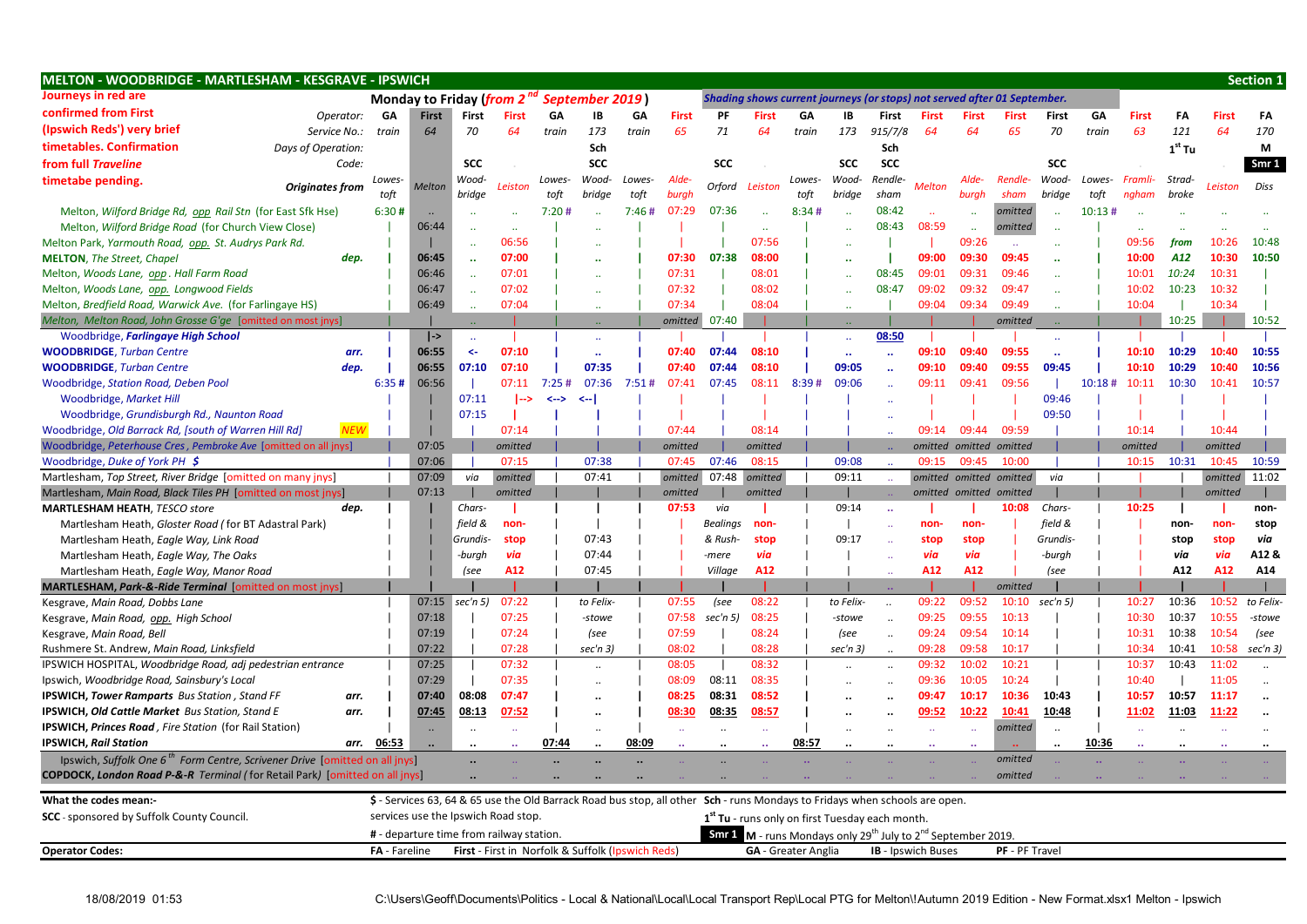| MELTON - WOODBRIDGE - MARTLESHAM - KESGRAVE MELTON - WOODBRIDGE - MARTLESHAM - KESGRAVE - IPSWICH |                        |                             |                                          |        |                      |                                                   |                      |                      |        |                                                                                                                            |                 |        |                           |                                                                          |           |        |                      |              |              |        |                 |                 | <b>Section 1</b>     |
|---------------------------------------------------------------------------------------------------|------------------------|-----------------------------|------------------------------------------|--------|----------------------|---------------------------------------------------|----------------------|----------------------|--------|----------------------------------------------------------------------------------------------------------------------------|-----------------|--------|---------------------------|--------------------------------------------------------------------------|-----------|--------|----------------------|--------------|--------------|--------|-----------------|-----------------|----------------------|
| Journeys in red are                                                                               |                        |                             | Monday to Friday (from 2 <sup>nd</sup>   |        |                      |                                                   | September 2019)      |                      |        |                                                                                                                            |                 |        |                           | Shading shows current journeys (or stops) not served after 01 September. |           |        |                      |              |              |        |                 |                 |                      |
| confirmed from First                                                                              | Operator:              | First                       | First                                    | GA     | IB                   | <b>First</b>                                      | First                | <b>First</b>         | GА     | First                                                                                                                      | First           | GА     | IB                        | First                                                                    | First     | GA     | First                | First        | <b>First</b> | GΑ     | First           | First           | IB                   |
| (Ipswich Reds') very brief                                                                        | Service No.:           | 65                          | 64                                       | train  | 174                  | 65                                                | 70                   | 64                   | train  | 65                                                                                                                         | 64              | train  | 173                       | 65                                                                       | 64        | train  | 70                   | 800          | 64           | train  | 65              | 65              | 173                  |
| timetables. Confirmation                                                                          | Days of Operation:     |                             |                                          |        |                      |                                                   |                      |                      |        |                                                                                                                            |                 |        |                           |                                                                          |           |        |                      |              |              |        | <b>Sch</b>      | <b>NSch</b>     | <b>NSch</b>          |
| from full Traveline                                                                               | Code:                  |                             |                                          |        | <b>SCC</b>           |                                                   | <b>SCC</b>           |                      |        |                                                                                                                            |                 |        | <b>SCC</b>                |                                                                          |           |        | <b>SCC</b>           |              |              |        |                 |                 | <b>SCC</b>           |
| timetabe pending                                                                                  | <b>Originates from</b> | Rendle-                     | Alde-                                    | Lowes- | Wood-                | Rendle-                                           | Wood-                | Alde-                | Lowes- | <b>Melton</b>                                                                                                              | Alde-           | Lowes- | Wood-                     | <b>Melton</b>                                                            | Alde-     | Lowes- | Wood-                | Rendle-      | Alde-        | Lowes- | Rendle-         | <b>Rendle-</b>  | Wood-                |
|                                                                                                   |                        | sham                        | burgh                                    | toft   | bridge               | sham                                              | bridge               | burgh                | toft   |                                                                                                                            | burgh           | toft   | bridge                    |                                                                          | burgh     | toft   | bridge               | sham         | burgh        | toft   | sham            | sham            | bridge               |
| Melton, Wilford Bridge Rd, opp Rail Stn (for East Sfk Hse)                                        |                        | omitted                     | $\ddotsc$                                | 11:13# | $\ddotsc$            | omitted                                           | $\ddotsc$            |                      | 12:13  | $\ddotsc$                                                                                                                  | $\ddotsc$       | 13:13# |                           | à.                                                                       | Ω.        | 14:13# | $\ddotsc$            | 14:36        | $\ddotsc$    | 15:13# | omitted omitted |                 |                      |
| Melton, Wilford Bridge Road (for Church View Close)                                               |                        | omitted                     | $\mathbf{1}$                             |        |                      | omitted                                           | $\ddotsc$            |                      |        | 12:29                                                                                                                      | $\ddotsc$       |        |                           | 13:29                                                                    | $\ddotsc$ |        | $\ddot{\phantom{a}}$ | 14:37        | $\ddotsc$    |        | omitted omitted |                 |                      |
| Melton Park, Yarmouth Road, opp. St. Audrys Park Rd.                                              |                        | $\mathcal{L}_{\mathcal{A}}$ | 10:56                                    |        |                      | $\mathcal{L}_{\mathcal{A}}$                       | $\ddotsc$            | 11:56                |        |                                                                                                                            | 12:56           |        |                           |                                                                          | 13:56     |        |                      |              | 14:56        |        | $\sim$          | $\sim$          |                      |
| <b>MELTON, The Street, Chapel</b>                                                                 | dep.                   | 10:46                       | 11:00                                    |        | $\ddotsc$            | 11:30                                             |                      | 12:00                |        | 12:30                                                                                                                      | 13:00           |        |                           | 13:30                                                                    | 14:00     |        | ٠.                   |              | 15:00        |        | 15:15           | 15:15           |                      |
| Melton, Woods Lane, opp. Hall Farm Road                                                           |                        | 10:47                       | 11:01                                    |        |                      | 11:31                                             |                      | 12:01                |        | 12:31                                                                                                                      | 13:01           |        |                           | 13:31                                                                    | 14:01     |        |                      |              | 15:01        |        | 15:16           | 15:16           |                      |
| Melton, Woods Lane, opp. Longwood Fields                                                          |                        | 10:48                       | 11:02                                    |        |                      | 11:32                                             |                      | 12:02                |        | 12:32                                                                                                                      | 13:02           |        |                           | 13:32                                                                    | 14:02     |        |                      |              | 15:02        |        | 15:17           | 15:17           |                      |
| Melton, Bredfield Road, Warwick Ave. (for Farlingaye HS)                                          |                        | 10:50                       | 11:04                                    |        |                      | 11:34                                             |                      | 12:04                |        | 12:34                                                                                                                      | 13:04           |        |                           | 13:34                                                                    | 14:04     |        |                      |              | 15:04        |        | 15:19           | 15:19           |                      |
| Melton, Melton Road, John Grosse G'ge [omitted on most jnys]                                      |                        | omitted                     |                                          |        |                      | omitted                                           |                      |                      |        | omitted                                                                                                                    |                 |        |                           | omitted                                                                  |           |        |                      | 14:39        |              |        | omitted omitted |                 |                      |
| Woodbridge, Farlingaye High School                                                                |                        |                             |                                          |        |                      |                                                   | ä.                   |                      |        |                                                                                                                            |                 |        |                           |                                                                          |           |        | $\ddotsc$            | $\leftarrow$ |              |        |                 |                 | $\sim$               |
| <b>WOODBRIDGE, Turban Centre</b>                                                                  | arr.                   | 10:56                       | 11:10                                    |        | <-                   | 11:40                                             | $\ddot{\phantom{a}}$ | 12:10                |        | 12:40                                                                                                                      | 13:10           |        | $\leftarrow$              | 13:40                                                                    | 14:10     |        | $\ddot{\phantom{a}}$ | 14:43        | 15:10        |        | 15:25           | 15:25           | $\leftarrow$         |
| <b>WOODBRIDGE, Turban Centre</b>                                                                  | dep.                   | $\rightarrow$               | 11:10                                    |        | 11:25                | 11:40                                             | 12:05                | 12:10                |        | 12:40                                                                                                                      | 13:10           |        | 13:25                     | 13:40                                                                    | 14:10     |        | 14:25                | 14:43        | 15:10        |        | 15:25           | 15:25           | 15:55                |
| <b>Woodbridge, Station Road, Deben Pool</b>                                                       |                        | 10:57                       | 11:11                                    | 11:18# | 11:26                | 11:41                                             |                      | 12:11                | 12:18# | 12:41                                                                                                                      | 13:11           | 13:18# | 13:26                     | 13:41                                                                    | 14:11     | 14:18# |                      | 14:44        | 15:11        | 15:18# | 15:26           | 15:26           | 15:56                |
| Woodbridge, Market Hill                                                                           |                        |                             |                                          |        |                      |                                                   | 12:06                |                      |        |                                                                                                                            |                 |        |                           |                                                                          |           |        | 14:26                |              |              |        |                 |                 |                      |
| Woodbridge, Grundisburgh Rd., Naunton Road                                                        |                        |                             |                                          |        |                      |                                                   | 12:10                |                      |        |                                                                                                                            |                 |        |                           |                                                                          |           |        | 14:30                |              |              |        |                 |                 |                      |
| Woodbridge, Old Barrack Rd, [south of Warren Hill Rd]                                             | <b>NEW</b>             |                             | 11:14                                    |        |                      | 11:44                                             |                      | 12:14                |        | 12:44                                                                                                                      | 13:14           |        |                           | 13:44                                                                    | 14:14     |        |                      |              | 15:14        |        | 15:29           | 15:29           |                      |
| Woodbridge, Peterhouse Cres, Pembroke Ave [omitted on all jnys]                                   |                        |                             | omitted                                  |        |                      | omitted                                           |                      | omitted              |        |                                                                                                                            | omitted omitted |        |                           | omitted omitted                                                          |           |        |                      |              | omitted      |        | omitted omitted |                 |                      |
| Woodbridge, Duke of York PH \$                                                                    |                        | 10:59                       | 11:15                                    |        | 11:28                | 11:45                                             |                      | 12:15                |        | 12:45                                                                                                                      | 13:15           |        | 13:28                     | 13:45                                                                    | 14:15     |        |                      | 14:46        | 15:15        |        | 15:30           | 15:30           | 15:58                |
| Martlesham, Top Street, River Bridge [omitted on many jnys]                                       |                        | 11:01                       | omitted                                  |        | 11:31                | omitted                                           | via                  | omitted              |        | omitted omitted                                                                                                            |                 |        | 13:31                     | omitted omitted                                                          |           |        | via                  | 14:48        | omitted      |        |                 | omitted omitted | 16:01                |
| Martlesham, Main Road, Black Tiles PH [omitted on most jnys]                                      |                        | 11:04                       | omitted                                  |        |                      | omitted                                           |                      | omitted              |        | omitted                                                                                                                    | omitted         |        |                           | omitted omitted                                                          |           |        |                      | 14:51        | omitted      |        | omitted omitted |                 |                      |
| <b>MARTLESHAM HEATH, TESCO store</b>                                                              | dep.                   |                             |                                          |        | 11:34                | 11:53                                             | Chars-               |                      |        | 12:53                                                                                                                      |                 |        | 13:34                     | 13:53                                                                    |           |        | Chars-               |              |              |        | 15:38           | 15:38           | 16:04                |
| Martlesham Heath, Gloster Road (for BT Adastral Park)                                             |                        |                             | non-                                     |        |                      |                                                   | field &              | non-                 |        |                                                                                                                            | non-            |        |                           |                                                                          | non-      |        | field &              |              | non-         |        |                 |                 |                      |
| Martlesham Heath, Eagle Way, Link Road                                                            |                        |                             | stop                                     |        | 11:37                |                                                   | Grundis-             | stop                 |        |                                                                                                                            | stop            |        | 13:37                     |                                                                          | stop      |        | Grundis-             |              | stop         |        |                 |                 | 16:07                |
| Martlesham Heath, Eagle Way, The Oaks                                                             |                        |                             | via                                      |        |                      |                                                   | -burgh               | via                  |        |                                                                                                                            | via             |        | 13:38                     |                                                                          | via       |        | -burgh               |              | via          |        |                 |                 |                      |
| Martlesham Heath, Eagle Way, Manor Road                                                           |                        |                             | A12                                      |        |                      |                                                   | (see                 | A12                  |        |                                                                                                                            | A12             |        | 13:39                     |                                                                          | A12       |        | (see                 |              | A12          |        |                 |                 |                      |
| MARTLESHAM, Park-&-Ride Terminal [omitted on most jnys]                                           |                        | 11:13                       |                                          |        |                      | omitted                                           |                      |                      |        | omitted                                                                                                                    |                 |        |                           | omitted                                                                  |           |        |                      | 15:00        |              |        | omitted omitted |                 |                      |
| Kesgrave, Main Road, Dobbs Lane                                                                   |                        |                             | 11:22                                    |        | to Felix-            | 11:55                                             | sec'n 5              | 12:22                |        | 12:55                                                                                                                      | 13:22           |        | to Felix-                 | 13:55                                                                    | 14:22     |        | sec'n 5              |              | 15:22        |        | 15:40           | 15:40           | to Felix-            |
| Kesgrave, Main Road, opp. High School                                                             |                        | 11:17                       | 11:25                                    |        | -stowe               | 11:58                                             |                      | 12:25                |        | 12:58                                                                                                                      | 13:25           |        | -stowe                    | 13:58                                                                    | 14:25     |        |                      | 15:04        | 15:25        |        | 15:43           | 15:43           | -stowe               |
| Kesgrave, Main Road, Bell                                                                         |                        |                             | 11:24                                    |        | (see                 | 11:59                                             |                      | 12:24                |        | 12:59                                                                                                                      | 13:24           |        | (see                      | 13:59                                                                    | 14:24     |        |                      |              | 15:24        |        | 15:44           | 15:44           | (see                 |
| Rushmere St. Andrew, Main Road, Linksfield                                                        |                        |                             | 11:28                                    |        | sec'n 3)             | 12:02                                             |                      | 12:28                |        | 13:02                                                                                                                      | 13:28           |        | sec'n 3)                  | 14:02                                                                    | 14:28     |        |                      |              | 15:28        |        | 15:47           | 15:47           | $sec'n$ 3)           |
| IPSWICH HOSPITAL, Woodbridge Road, adj pedestrian entrance                                        |                        | 11:24                       | 11:32                                    |        | $\ddot{\phantom{0}}$ | 12:05                                             |                      | 12:32                |        | 13:05                                                                                                                      | 13:32           |        | $\ddotsc$                 | 14:05                                                                    | 14:32     |        |                      | 15:11        | 15:32        |        | 15:50           | 15:50           | $\sim$               |
| Ipswich, Woodbridge Road, Sainsbury's Local                                                       |                        |                             | 11:35                                    |        | $\ddot{\phantom{0}}$ | 12:08                                             |                      | 12:35                |        | 13:08                                                                                                                      | 13:35           |        |                           | 14:08                                                                    | 14:35     |        |                      |              | 15:35        |        | 15:53           | 15:53           | $\ddotsc$            |
| <b>IPSWICH, Tower Ramparts</b> Bus Station, Stand FF                                              | arr.                   | 11:35                       | 11:47                                    |        |                      | 12:20                                             | 13:03                | 12:47                |        | 13:20                                                                                                                      | 13:47           |        |                           | 14:20                                                                    | 14:47     |        | 15:23                | 15:22        | 15:47        |        | 16:05           | 16:10           | $\ddot{\phantom{a}}$ |
| <b>IPSWICH, Old Cattle Market Bus Station, Stand E</b>                                            | arr.                   |                             | 11:52                                    |        | $\ddot{\phantom{0}}$ | 12:25                                             | 13:08                | 12:52                |        | 13:25                                                                                                                      | 13:52           |        |                           | 14:25                                                                    | 14:52     |        | 15:28                |              | 15:52        |        | 16:10           | 16:15           | $\cdot$              |
| <b>IPSWICH, Princes Road</b> , Fire Station (for Rail Station)                                    |                        | 11:41                       | ä,                                       |        | $\ldots$             | omitted                                           | $\ddotsc$            | $\ddot{\phantom{a}}$ |        | omittea                                                                                                                    |                 |        | $\ddot{\phantom{a}}$      | omitted                                                                  | $\sim$    |        | $\ddotsc$            | 15:28        | $\sim$       |        |                 | omitted omitted |                      |
| <b>IPSWICH, Rail Station</b>                                                                      | arr.                   |                             |                                          | 11:36  | $\cdot$              |                                                   |                      |                      | 12:36  |                                                                                                                            |                 | 13:36  | $\cdot$                   |                                                                          |           | 14:36  | $\cdot$              |              |              | 15:36  |                 |                 |                      |
| Ipswich, Suffolk One 6 <sup>th</sup> Form Centre, Scrivener Drive [omitted (11:35 Sch             |                        |                             |                                          |        |                      | omitted                                           |                      |                      |        | omitted                                                                                                                    |                 |        |                           | omitted                                                                  |           |        |                      | 15:48 Sch    |              |        | omitted omitted |                 |                      |
| <b>COPDOCK, London Road P-&amp;-R</b> Terminal (for Retail Park) [omitted 11:52                   |                        |                             |                                          |        |                      | omitted                                           |                      |                      |        | omitted                                                                                                                    |                 |        |                           | omitted                                                                  |           |        |                      | 15:39        |              |        | omitted omitted |                 |                      |
|                                                                                                   |                        |                             |                                          |        |                      |                                                   |                      |                      |        |                                                                                                                            |                 |        |                           |                                                                          |           |        |                      |              |              |        |                 |                 |                      |
| What the codes mean:-                                                                             |                        |                             |                                          |        |                      |                                                   |                      |                      |        | \$ - Services 63, 64 & 65 use the Old Barrack Road bus stop, all other Sch - runs Mondays to Fridays when schools are open |                 |        |                           |                                                                          |           |        |                      |              |              |        |                 |                 |                      |
| <b>SCC</b> - sponsored by Suffolk County Council.                                                 |                        |                             | services use the Ipswich Road stop.      |        |                      |                                                   |                      |                      |        |                                                                                                                            |                 |        |                           | NSch - runs Mondays to Fridays when schools are closed.                  |           |        |                      |              |              |        |                 |                 |                      |
|                                                                                                   |                        |                             | # - departure time from railway station. |        |                      |                                                   |                      |                      |        |                                                                                                                            |                 |        |                           |                                                                          |           |        |                      |              |              |        |                 |                 |                      |
| <b>Operator Codes:</b>                                                                            |                        |                             |                                          |        |                      | First - First in Norfolk & Suffolk (Ipswich Reds) |                      |                      |        | <b>GA</b> - Greater Anglia                                                                                                 |                 |        | <b>IB</b> - Ipswich Buses |                                                                          |           |        |                      |              |              |        |                 |                 |                      |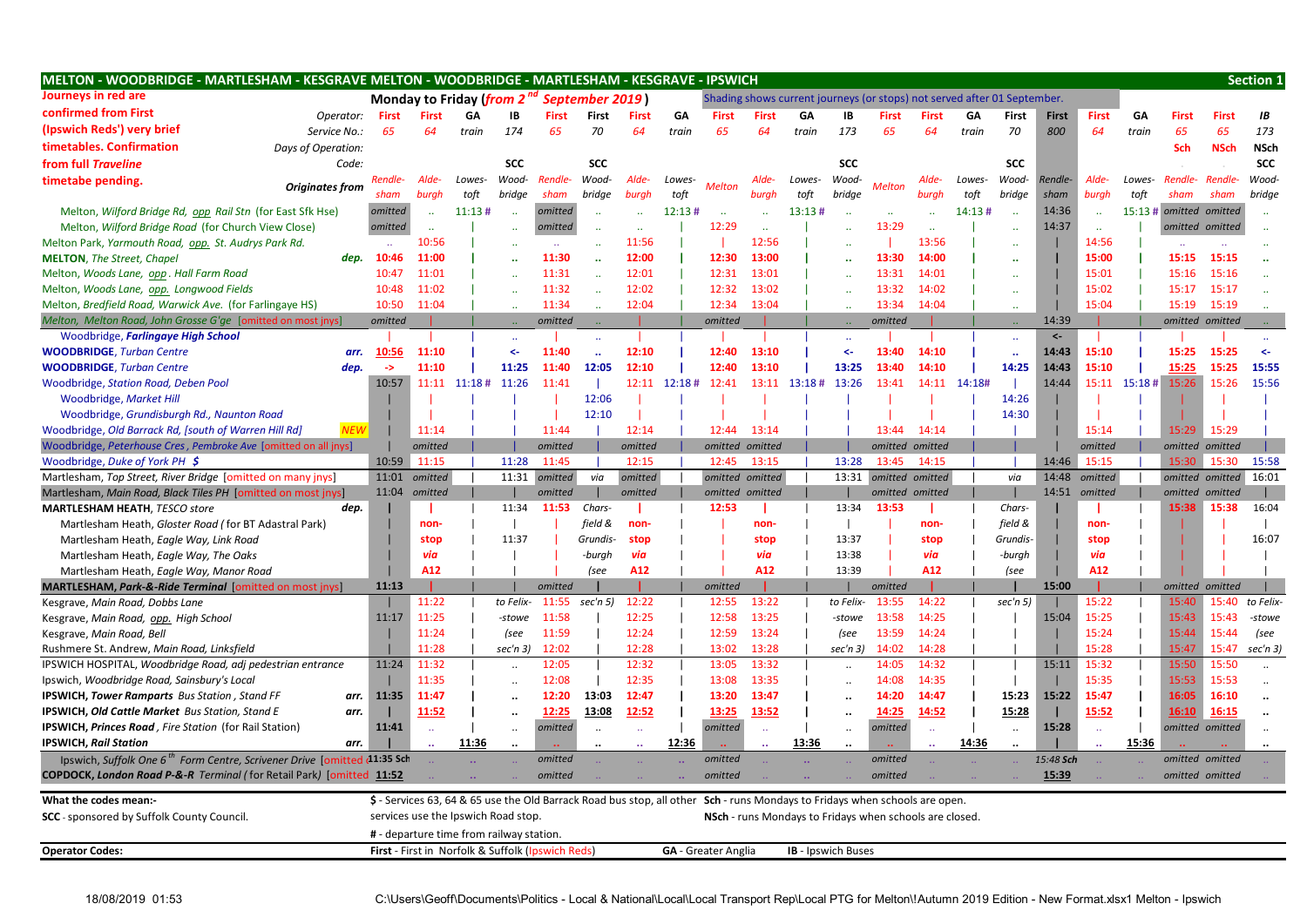| MELTON - WOODBRIDGE - MARTLESHAM - KESGRAVE MELTON - WOODBRIDGE - MARTLESHAM - KESGRAVE - IPSWICH |                        |                      |              |              |                                                        |              |                      |                      |                                                   |                                                                                                                             |                                        |                            |        |                                                         |                           |                |                                                                          |        |                                         |           | Section 1                  |
|---------------------------------------------------------------------------------------------------|------------------------|----------------------|--------------|--------------|--------------------------------------------------------|--------------|----------------------|----------------------|---------------------------------------------------|-----------------------------------------------------------------------------------------------------------------------------|----------------------------------------|----------------------------|--------|---------------------------------------------------------|---------------------------|----------------|--------------------------------------------------------------------------|--------|-----------------------------------------|-----------|----------------------------|
| Journeys in red are                                                                               |                        |                      |              |              | Monday to Friday (from 2 <sup>nd</sup> September 2019) |              |                      |                      |                                                   |                                                                                                                             |                                        |                            |        |                                                         |                           |                | Shading shows current journeys (or stops) not served after 01 September. |        |                                         |           |                            |
| confirmed from First                                                                              | Operator:              | SN                   | <b>First</b> | GA           | <b>First</b>                                           | <b>First</b> | First                | BE                   | SΝ                                                | First                                                                                                                       | GA                                     | First                      | GΑ     | First                                                   | GA                        | GA             | GΑ                                                                       | GΑ     |                                         |           |                            |
| (Ipswich Reds') very brief                                                                        | Service No.:           | 179                  | 64           | train        | 63                                                     | 800          | 70A                  | OC <sub>7</sub>      | 173                                               | 64                                                                                                                          | train                                  | 64                         | train  | 64                                                      | train                     | train          | train                                                                    | train  |                                         |           |                            |
| timetables. Confirmation                                                                          | Days of Operation:     | Sch                  | <b>NSch</b>  |              | Sch                                                    |              |                      | Col                  |                                                   |                                                                                                                             |                                        |                            |        |                                                         |                           |                |                                                                          |        |                                         |           |                            |
| from full Traveline                                                                               | Code:                  | <b>SCC</b>           |              |              | <b>SCC</b>                                             |              | <b>SCC</b>           | <b>OC</b>            | <b>SCC</b>                                        |                                                                                                                             |                                        |                            |        |                                                         |                           |                |                                                                          |        |                                         |           |                            |
| timetabe pending.                                                                                 |                        | Wood-                | Alde-        | Lowes-       | Framli-                                                | Rendle-      | Wood-                |                      | Wood-                                             | Alde-                                                                                                                       | Lowes-                                 | Alde.                      | Lowes- | Alde-                                                   | l nwes-                   | Lowes-         | Lowes-                                                                   | Lowes  |                                         |           |                            |
|                                                                                                   | <b>Originates from</b> | bridge               | burgh        | toft         | ngham                                                  | sham         | bridge               | Otley                | bridge                                            | burah                                                                                                                       | toft                                   | burgh                      | toft   | burgh                                                   | toft                      | toft           | toft                                                                     | toft   |                                         |           |                            |
| Melton, Wilford Bridge Rd, opp Rail Stn (for East Sfk Hse)                                        |                        |                      |              | 16:13#       |                                                        | 16:41        |                      |                      |                                                   |                                                                                                                             | 17:23#                                 |                            | 18:13# |                                                         |                           | 19:13 # 20:13# | 21:13#                                                                   | 22:13# |                                         |           |                            |
| Melton, Wilford Bridge Road (for Church View Close)                                               |                        | $\ddot{\phantom{1}}$ |              |              | $\ddot{\phantom{1}}$                                   | 16:42        |                      |                      |                                                   |                                                                                                                             |                                        |                            |        |                                                         |                           |                |                                                                          |        |                                         |           |                            |
| Melton Park, Yarmouth Road, opp. St. Audrys Park Rd.                                              |                        |                      | 16:01        |              | 16:16                                                  |              |                      |                      |                                                   | 16:36                                                                                                                       |                                        | 17:56                      |        | 18:56                                                   |                           |                |                                                                          |        |                                         |           |                            |
| <b>MELTON, The Street, Chapel</b>                                                                 | dep.                   | $\mathbf{r}$ .       | 16:05        |              | 16:20                                                  |              |                      |                      |                                                   | 16:40                                                                                                                       |                                        | 18:00                      |        | 19:00                                                   |                           |                |                                                                          |        |                                         |           |                            |
| Melton, Woods Lane, opp. Hall Farm Road                                                           |                        |                      | 16:06        |              | 16:21                                                  |              |                      |                      |                                                   | 16:41                                                                                                                       |                                        | 18:01                      |        | 19:01                                                   |                           |                |                                                                          |        |                                         |           |                            |
| Melton, Woods Lane, opp. Longwood Fields                                                          |                        |                      | 16:07        |              | 16:22                                                  |              |                      |                      |                                                   | 16:42                                                                                                                       |                                        | 18:02                      |        | 19:02                                                   |                           |                |                                                                          |        |                                         |           |                            |
| Melton, Bredfield Road, Warwick Ave. (for Farlingaye HS)                                          |                        |                      | 16:09        |              | 16:24                                                  |              |                      |                      |                                                   | 16:44                                                                                                                       |                                        | 18:04                      |        | 19:04                                                   |                           |                |                                                                          |        |                                         |           |                            |
| Melton, Melton Road, John Grosse G'ge [omitted on most jnys]                                      |                        |                      |              |              |                                                        | 16:44        |                      |                      |                                                   |                                                                                                                             |                                        |                            |        |                                                         |                           |                |                                                                          |        |                                         |           |                            |
| Woodbridge, Farlingaye High School                                                                |                        | 16:00                |              |              |                                                        |              | $\ddotsc$            | $\ddotsc$            | $\ddotsc$                                         |                                                                                                                             |                                        |                            |        |                                                         |                           |                |                                                                          |        |                                         |           |                            |
| <b>WOODBRIDGE, Turban Centre</b>                                                                  | arr.                   |                      | 16:15        |              | 16:30                                                  | 16:48        | $\ddot{\phantom{a}}$ | $\ddot{\phantom{a}}$ | $\ddot{\phantom{a}}$                              | 16:50                                                                                                                       |                                        | 18:10                      |        | 19:10                                                   |                           |                |                                                                          |        |                                         |           |                            |
| <b>WOODBRIDGE, Turban Centre</b>                                                                  | dep.                   |                      | 16:15        |              | 16:30                                                  | 16:48        | 17:05                | $\ddot{\phantom{a}}$ | 17:10                                             | 16:50                                                                                                                       |                                        | 18:10                      |        | 19:10                                                   |                           |                |                                                                          |        |                                         |           |                            |
| Woodbridge, Station Road, Deben Pool                                                              |                        |                      |              | 16:16 16:18# | 16:31                                                  | 16:49        |                      | 17:10                | 17:11                                             | 16:51                                                                                                                       | 17:28#                                 | 18:11                      | 18:18# | 19:11                                                   | 19:18#                    | 20:18#         | 21:18#                                                                   | 22:18# |                                         |           |                            |
| Woodbridge, Market Hill                                                                           |                        |                      |              |              |                                                        |              | 17:06                |                      |                                                   |                                                                                                                             |                                        |                            |        |                                                         |                           |                |                                                                          |        |                                         |           |                            |
| Woodbridge, Grundisburgh Rd., Naunton Road                                                        |                        |                      |              |              |                                                        |              | 17:10                |                      |                                                   |                                                                                                                             |                                        |                            |        |                                                         |                           |                |                                                                          |        |                                         |           |                            |
| Woodbridge, Old Barrack Rd, [south of Warren Hill Rd]                                             |                        |                      | 16:25        |              | 16:34                                                  |              |                      |                      |                                                   | 16:54                                                                                                                       |                                        | 18:14                      |        | 19:14                                                   |                           |                |                                                                          |        |                                         |           |                            |
| Woodbridge, Peterhouse Cres, Pembroke Ave [omitted on all jnys]                                   |                        |                      |              |              | omitted                                                |              |                      |                      |                                                   | omitted                                                                                                                     |                                        | omitted                    |        | omitted                                                 |                           |                |                                                                          |        |                                         |           |                            |
| Woodbridge, Duke of York PH \$                                                                    |                        |                      | 16:27        |              | 16:35                                                  | 16:51        |                      | 17:13                | 17:13                                             | 16:55                                                                                                                       |                                        | 18:15                      |        | 19:15                                                   |                           |                |                                                                          |        |                                         |           |                            |
| Martlesham, Top Street, River Bridge [omitted on many jnys]                                       |                        | 16:05                | 16:30        |              | omitted                                                | 16:53        |                      |                      |                                                   | 17:18 omitted                                                                                                               |                                        | omitted                    |        | omitted                                                 |                           |                |                                                                          |        | $\ddotsc$                               | $\ddotsc$ | $\ddotsc$<br>$\cdot \cdot$ |
| Martlesham, Main Road, Black Tiles PH [omitted on most jnys]                                      |                        |                      |              |              | omitted                                                | 16:56        |                      |                      |                                                   | omitted                                                                                                                     |                                        | omitted                    |        | omitted                                                 |                           |                |                                                                          |        |                                         |           |                            |
| <b>MARTLESHAM HEATH, TESCO store</b>                                                              | dep.                   | 16:10                | 16:35        |              | 16:43                                                  |              | via                  |                      |                                                   |                                                                                                                             |                                        |                            |        |                                                         |                           |                |                                                                          |        |                                         |           |                            |
| Martlesham Heath, Gloster Road (for BT Adastral Park)                                             |                        |                      |              |              |                                                        |              | Grundis-             |                      | 17:21                                             | non-                                                                                                                        |                                        | non-                       |        | non-                                                    |                           |                |                                                                          |        |                                         |           |                            |
| Martlesham Heath, Eagle Way, Link Road                                                            |                        |                      |              |              |                                                        |              | -burgh               | 17:19                |                                                   | stop                                                                                                                        |                                        | stop                       |        | stop                                                    |                           |                |                                                                          |        |                                         |           |                            |
| Martlesham Heath, Eagle Way, The Oaks                                                             |                        |                      |              |              |                                                        |              | (see                 |                      |                                                   | via                                                                                                                         |                                        | via                        |        | via                                                     |                           |                |                                                                          |        |                                         |           |                            |
| Martlesham Heath, Eagle Way, Manor Road                                                           |                        |                      |              |              |                                                        |              | sec'n 5)             |                      |                                                   | A12                                                                                                                         |                                        | A12                        |        | A12                                                     |                           |                |                                                                          |        |                                         |           |                            |
| MARTLESHAM, Park-&-Ride Terminal [omitted on most jnys]                                           |                        |                      |              |              | omitted                                                | 17:05        |                      |                      |                                                   |                                                                                                                             |                                        |                            |        |                                                         |                           |                |                                                                          |        |                                         |           |                            |
| Kesgrave, Main Road, Dobbs Lane                                                                   |                        | to New               | 16:38        |              | 16:45                                                  |              |                      | to Felix-            | to Felix-                                         | 17:02                                                                                                                       |                                        | 18:22                      |        | 19:22                                                   |                           |                |                                                                          |        |                                         |           |                            |
| Kesgrave, Main Road, opp. High School                                                             |                        | -bourne              | 16:41        |              | 16:48                                                  | 17:09        |                      | -stowe               | -stowe                                            | 17:05                                                                                                                       |                                        | 18:25                      |        | 19:25                                                   |                           |                |                                                                          |        |                                         |           |                            |
| Kesgrave, Main Road, Bell                                                                         |                        | (see                 | 16:42        |              | 16:49                                                  |              |                      | (see                 | (see                                              | 17:04                                                                                                                       |                                        | 18:24                      |        | 19:24                                                   |                           |                |                                                                          |        |                                         |           |                            |
| Rushmere St. Andrew, Main Road, Linksfield                                                        |                        | sec'n 3)             | 16:45        |              | 16:52                                                  |              |                      | sec'n 3)             | sec'n 3)                                          | 17:08                                                                                                                       |                                        | 18:28                      |        | 19:28                                                   |                           |                |                                                                          |        |                                         |           |                            |
| IPSWICH HOSPITAL, Woodbridge Road, adj pedestrian entrance                                        |                        | $\cdot$              | 16:48        |              | 16:55                                                  | 17:16        |                      |                      |                                                   | 17:12                                                                                                                       |                                        | 18:32                      |        | 19:32                                                   |                           |                |                                                                          |        |                                         |           |                            |
| Ipswich, Woodbridge Road, Sainsbury's Local                                                       |                        | $\ddotsc$            | 16:52        |              | 16:58                                                  |              |                      |                      |                                                   | 17:15                                                                                                                       |                                        | 18:35                      |        | 19:35                                                   |                           |                |                                                                          |        |                                         |           |                            |
| IPSWICH, Tower Ramparts Bus Station, Stand FF                                                     | arr.                   | $\ddotsc$            | 17:03        |              | 17:15                                                  | 17:27        | 17:34                | $\ddot{\phantom{0}}$ |                                                   | 17:27                                                                                                                       |                                        | 18:47                      |        | 19:47                                                   |                           |                |                                                                          |        |                                         |           |                            |
| <b>IPSWICH, Old Cattle Market Bus Station, Stand E</b>                                            | arr.                   | $\ddotsc$            | <u>17:08</u> |              | 17:20                                                  |              | 17:39                | $\ddot{\phantom{0}}$ | $\cdot$                                           | 17:32                                                                                                                       |                                        | 18:52                      |        | 19:52                                                   |                           |                |                                                                          |        |                                         |           |                            |
| IPSWICH, Princes Road, Fire Station (for Rail Station)                                            |                        | $\cdot \cdot$        | $\ddotsc$    |              | $\mathbb{Z}^2$                                         | 17:33        | $\ddot{\phantom{a}}$ | $\ddotsc$            |                                                   | $\ddotsc$                                                                                                                   |                                        | $\mathbf{r}$ .             |        | $\mathcal{L}_{\mathcal{A}}$                             |                           |                |                                                                          |        |                                         |           |                            |
| <b>IPSWICH, Rail Station</b>                                                                      | arr.                   |                      |              | 16:36        | $\ddot{\phantom{1}}$                                   |              |                      |                      |                                                   |                                                                                                                             | 17:46                                  |                            | 18:36  |                                                         | 19:36                     | 20:37          | 21:36                                                                    | 22:36  |                                         |           |                            |
| Ipswich, Suffolk One 6 <sup>th</sup> Form Centre, Scrivener Drive [omitted of                     |                        |                      |              |              |                                                        |              |                      |                      |                                                   |                                                                                                                             |                                        |                            |        |                                                         |                           |                |                                                                          |        |                                         |           |                            |
| COPDOCK, London Road P-&-R Terminal (for Retail Park) [omitted                                    |                        |                      |              |              |                                                        | 17:44        |                      |                      |                                                   |                                                                                                                             |                                        |                            |        |                                                         |                           |                |                                                                          |        |                                         |           |                            |
| What the codes mean:-                                                                             |                        |                      |              |              |                                                        |              |                      |                      |                                                   | \$ - Services 63, 64 & 65 use the Old Barrack Road bus stop, all other Sch - runs Mondays to Fridays when schools are open. |                                        |                            |        |                                                         |                           |                |                                                                          |        |                                         |           |                            |
| SCC - sponsored by Suffolk County Council.                                                        |                        |                      |              |              | services use the Ipswich Road stop.                    |              |                      |                      |                                                   |                                                                                                                             |                                        |                            |        | NSch - runs Mondays to Fridays when schools are closed. |                           |                |                                                                          |        |                                         |           |                            |
|                                                                                                   |                        |                      |              |              | # - departure time from railway station.               |              |                      |                      |                                                   |                                                                                                                             | Col - runs when Otley College is open. |                            |        |                                                         |                           |                |                                                                          |        | <b>OC</b> - sponsored by Otley College. |           |                            |
| <b>Operator Codes:</b>                                                                            |                        | <b>BE</b> - Beestons |              |              |                                                        |              |                      |                      | First - First in Norfolk & Suffolk (Ipswich Reds) |                                                                                                                             |                                        | <b>GA</b> - Greater Anglia |        |                                                         | <b>SN</b> - Suffolk Norse |                |                                                                          |        |                                         |           |                            |
|                                                                                                   |                        |                      |              |              |                                                        |              |                      |                      |                                                   |                                                                                                                             |                                        |                            |        |                                                         |                           |                |                                                                          |        |                                         |           |                            |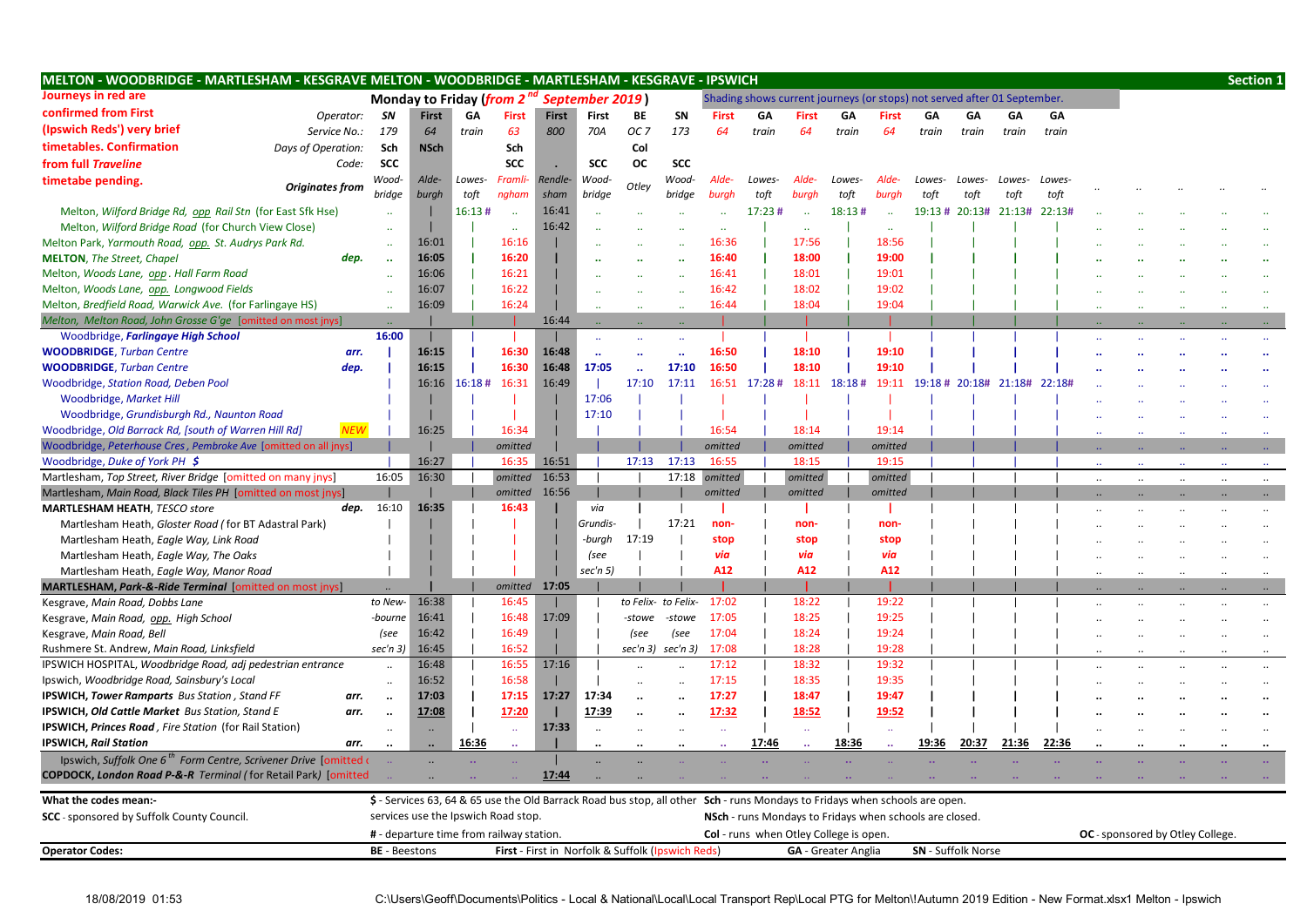| MELTON - WOODBRIDGE - MARTLESHAM - KESGRAVE MELTON - WOODBRIDGE - MARTLESHAM - KESGRAVE - IPSWICH |            |                      |                                          |        |              |                                                                        |              |        |         |                            |              |        |                                                                          |                      |                |        |         |              |        |                  |         |                      | <b>Section 1</b> |
|---------------------------------------------------------------------------------------------------|------------|----------------------|------------------------------------------|--------|--------------|------------------------------------------------------------------------|--------------|--------|---------|----------------------------|--------------|--------|--------------------------------------------------------------------------|----------------------|----------------|--------|---------|--------------|--------|------------------|---------|----------------------|------------------|
| Journeys in red are                                                                               |            |                      | Saturday (from 7 <sup>th</sup>           |        |              | September 2019)                                                        |              |        |         |                            |              |        | Shading shows current journeys (or stops) not served after 01 September. |                      |                |        |         |              |        |                  |         |                      |                  |
| confirmed from First<br>Operator:                                                                 |            | First                | First                                    | GA     | <b>First</b> | PF                                                                     | First        | GA     | First   | IB                         | <b>First</b> | GΑ     | First                                                                    | First                | <b>First</b>   | GА     | First   | <b>First</b> | GΑ     | ΙB               | First   | First                | First            |
| (Ipswich Reds') very brief<br>Service No.:                                                        |            | 70                   | 64                                       | train  | 800          | 71                                                                     | 64           | train  | 800     | 173                        | 64           | train  | 65                                                                       | 70                   | 64             | train  | 800     | 64           | train  | 174              | 65      | 70                   | 64               |
| timetables. Confirmation<br>Days of Operation:                                                    |            |                      |                                          |        |              |                                                                        |              |        |         |                            |              |        |                                                                          |                      |                |        |         |              |        |                  |         |                      |                  |
| from full Traveline                                                                               | Code:      | <b>SCC</b>           |                                          |        |              | <b>SCC</b>                                                             |              |        |         | <b>SCC</b>                 |              |        |                                                                          | <b>SCC</b>           |                |        |         |              |        | <b>SCC</b>       |         | <b>SCC</b>           |                  |
| timetabe pending.                                                                                 |            | Wood-                |                                          | Lowes- | Rendle-      |                                                                        |              | Lowes- | Rendle- | Wood-                      | Alde-        | Lowes- | Rendle-                                                                  | Wood-                | <b>Alde</b>    | Lowes- | Rendle- | Alde-        | Lowes- | Wood-            | Rendle- | Wood-                | Alde-            |
| Originates from                                                                                   |            | bridge               | Leiston                                  | toft   | sham         | Orford                                                                 | Leiston      | toft   | sham    | bridge                     | burgh        | toft   | sham                                                                     | bridge               | burgh          | toft   | sham    | burgh        | toft   | bridge           | sham    | bridge               | burgh            |
| Melton, Wilford Bridge Rd, opp Rail Stn (for East Sfk Hse)                                        |            |                      | ц,                                       | 7:13#  | 07:36        | 07:36                                                                  | $\mathbf{1}$ | 8:13#  | 08:36   | $\ddotsc$                  | $\ddotsc$    | 9:13#  | omitted                                                                  | $\ddot{\phantom{a}}$ | μ.             | 10:13# | 10:36   | Ω.           | 11:13# |                  | omitted |                      |                  |
| Melton, Wilford Bridge Road (for Church View Close)                                               |            | $\ddotsc$            | $\mathbf{1}$                             |        | 07:37        |                                                                        | $\mathbf{1}$ |        | 08:37   | $\ddot{\phantom{a}}$       | $\mathbf{1}$ |        | omitted                                                                  | $\ddotsc$            | $\mathbf{L}$   |        | 10:37   | $\ddotsc$    |        |                  | omitted |                      | $\mathbf{L}$     |
| Melton Park, Yarmouth Road, opp. St. Audrys Park Rd.                                              |            | $\ddotsc$            | 06:56                                    |        |              |                                                                        | 07:56        |        |         | $\ddotsc$                  | 08:56        |        | $\mathcal{L}_{\mathcal{A}}$                                              | $\ddotsc$            | 09:56          |        |         | 10:56        |        |                  | $\sim$  | $\ddot{\phantom{a}}$ | 11:56            |
| <b>MELTON, The Street, Chapel</b>                                                                 | dep.       | $\ddot{\phantom{1}}$ | 07:00                                    |        |              | 07:38                                                                  | 08:00        |        |         |                            | 09:00        |        | 09:30                                                                    | $\ddot{\phantom{a}}$ | 10:00          |        |         | 11:00        |        |                  | 11:30   | $\sim$               | 12:00            |
| Melton, Woods Lane, opp. Hall Farm Road                                                           |            | $\ddotsc$            | 07:01                                    |        |              |                                                                        | 08:01        |        |         | $\ddot{\phantom{a}}$       | 09:01        |        | 09:31                                                                    |                      | 10:01          |        |         | 11:01        |        |                  | 11:31   |                      | 12:01            |
| Melton, Woods Lane, opp. Longwood Fields                                                          |            |                      | 07:02                                    |        |              |                                                                        | 08:02        |        |         | $\ddot{\phantom{a}}$       | 09:02        |        | 09:32                                                                    |                      | 10:02          |        |         | 11:02        |        |                  | 11:32   |                      | 12:02            |
| Melton, Bredfield Road, Warwick Ave. (for Farlingaye HS)                                          |            |                      | 07:04                                    |        |              |                                                                        | 08:04        |        |         |                            | 09:04        |        | 09:34                                                                    |                      | 10:04          |        |         | 11:04        |        |                  | 11:34   |                      | 12:04            |
| Melton, Melton Road, John Grosse G'ge [omitted on most jnys]                                      |            |                      |                                          |        | 07:39        | 07:40                                                                  |              |        | 08:39   |                            |              |        | omitted                                                                  |                      |                |        | 10:39   |              |        |                  | omitted |                      |                  |
| Woodbridge, Farlingaye High School                                                                |            | $\mathbb{Z}^2$       |                                          |        |              |                                                                        |              |        |         | $\ddotsc$                  |              |        |                                                                          | $\ddot{\phantom{a}}$ |                |        |         |              |        |                  |         |                      |                  |
| <b>WOODBRIDGE, Turban Centre</b>                                                                  | arr.       | $\mathbf{r}$ .       | 07:10                                    |        | 07:43        | 07:44                                                                  | 08:10        |        | 08:43   | $\leftarrow$               | 09:10        |        | 09:40                                                                    |                      | 10:10          |        | 10:43   | 11:10        |        | <-               | 11:40   |                      | 12:10            |
| <b>WOODBRIDGE, Turban Centre</b>                                                                  | dep.       | 07:10                | 07:10                                    |        | 07:43        | 07:44                                                                  | 08:10        |        | 08:43   | 09:05                      | 09:10        |        | 09:40                                                                    | 09:45                | 10:10          |        | 10:43   | 11:10        |        | 11:25            | 11:40   | 12:05                | 12:10            |
| Woodbridge, Station Road, Deben Pool                                                              |            |                      | 07:11                                    | 7:18#  | 07:44        | 07:45                                                                  | 08:11        | 8:18#  | 08:44   | 09:06                      | 09:11        | 9:18#  | 09:41                                                                    |                      | 10:11          | 10:18# | 10:44   | 11:11        | 11:18# | 11:26            | 11:41   |                      | 12:11            |
| Woodbridge, Market Hill                                                                           |            | 07:11                |                                          |        |              |                                                                        |              |        |         |                            |              |        |                                                                          | 09:46                |                |        |         |              |        |                  |         | 12:06                |                  |
| Woodbridge, Grundisburgh Rd., Naunton Road                                                        |            | 07:15                |                                          |        |              |                                                                        |              |        |         |                            |              |        |                                                                          | 09:50                |                |        |         |              |        |                  |         | 12:10                |                  |
| Woodbridge, Old Barrack Rd, [south of Warren Hill Rd]                                             | <b>NEW</b> |                      | 07:14                                    |        |              |                                                                        | 08:14        |        |         |                            | 09:14        |        | 09:44                                                                    |                      | 10:14          |        |         | 11:14        |        |                  | 11:44   |                      | 12:14            |
| Woodbridge, Peterhouse Cres, Pembroke Ave [omitted on all jnys]                                   |            |                      | omitted                                  |        |              |                                                                        | omitted      |        |         |                            | omitted      |        | omitted                                                                  |                      | omitted        |        |         | omitted      |        |                  | omitted |                      | omitted          |
| Woodbridge, Duke of York PH \$                                                                    |            |                      | 07:15                                    |        | 07:46        | 07:46                                                                  | 08:15        |        | 08:46   | 09:08                      | 09:15        |        | 09:45                                                                    |                      | 10:15          |        | 10:46   | 11:15        |        | 11:28            | 11:45   |                      | 12:15            |
| Martlesham, Top Street, River Bridge [omitted on many jnys]                                       |            | via                  | omitted                                  |        | 07:48        | 07:48                                                                  | omitted      |        | 08:48   | 09:11                      | omitted      |        | omitted                                                                  | via                  | omitted        |        | 10:48   | omitted      |        | 11:31            | omitted | via                  | omitted          |
| Martlesham, Main Road, Black Tiles PH [omitted on most jnys]                                      |            |                      | omitted                                  |        | 07:51        |                                                                        | omitted      |        | 08:51   |                            | omitted      |        | omitted                                                                  |                      | omitted        |        | 10:51   | omitted      |        |                  | omitted |                      | omitted          |
| <b>MARTLESHAM HEATH, TESCO store</b>                                                              | dep.       | Chars-               |                                          |        |              | via                                                                    |              |        |         | 09:14                      |              |        | 09:53                                                                    | Chars-               |                |        |         |              |        | 11:34            | 11:53   | Chars-               |                  |
| Martlesham Heath, Gloster Road (for BT Adastral Park)                                             |            | field &              | non-                                     |        |              | <b>Bealings</b>                                                        | non-         |        |         |                            | non-         |        |                                                                          | field &              | non-           |        |         | non-         |        |                  |         | field &              | non-             |
| Martlesham Heath, Eagle Way, Link Road                                                            |            | Grundis-             | stop                                     |        |              | & Rush-                                                                | stop         |        |         | 09:17                      | stop         |        |                                                                          | Grundis-             | stop           |        |         | stop         |        | 11:37            |         | Grundis-             | stop             |
| Martlesham Heath, Eagle Way, The Oaks                                                             |            | -burgh               | via                                      |        |              | -mere                                                                  | via          |        |         |                            | via          |        |                                                                          | -burgh               | via            |        |         | via          |        |                  |         | -burgh               | via              |
| Martlesham Heath, Eagle Way, Manor Road                                                           |            | (see                 | A12                                      |        |              | Village                                                                | A12          |        |         |                            | A12          |        |                                                                          | (see                 | A12            |        |         | A12          |        |                  |         | (see                 | A12              |
| MARTLESHAM, Park-&-Ride Terminal [omitted on most jnys]                                           |            |                      |                                          |        | 08:00        |                                                                        |              |        | 09:00   |                            |              |        | omitted                                                                  |                      |                |        | 11:00   |              |        |                  | omitted |                      |                  |
| Kesgrave, Main Road, Dobbs Lane                                                                   |            | sec'n 5)             | 07:22                                    |        |              | (see                                                                   | 08:22        |        |         | to Felix-                  | 09:22        |        | 09:55                                                                    | sec'n 5)             | 10:22          |        |         | 11:22        |        | to Felix-        | 11:55   | sec'n 5              | 12:22            |
| Kesgrave, Main Road, opp. High School                                                             |            |                      | 07:25                                    |        | 08:04        | sec'n 5)                                                               | 08:25        |        | 09:04   | -stowe                     | 09:25        |        | 09:58                                                                    |                      | 10:25          |        | 11:04   | 11:25        |        | -stowe           | 11:58   |                      | 12:25            |
| Kesgrave, Main Road, Bell                                                                         |            |                      | 07:24                                    |        |              |                                                                        | 08:24        |        |         |                            | 09:24        |        | 09:59                                                                    |                      | 10:24          |        |         | 11:24        |        |                  | 11:59   |                      | 12:24            |
|                                                                                                   |            |                      | 07:28                                    |        |              |                                                                        | 08:28        |        |         | (see                       | 09:28        |        | 10:02                                                                    |                      | 10:28          |        |         | 11:28        |        | (see<br>sec'n 3) | 12:02   |                      | 12:28            |
| Rushmere St. Andrew, Main Road, Linksfield                                                        |            |                      | 07:32                                    |        | 08:11        |                                                                        | 08:32        |        | 09:11   | $sec'n$ 3)                 | 09:32        |        | 10:05                                                                    |                      | 10:32          |        | 11:11   | 11:32        |        |                  | 12:05   |                      | 12:32            |
| IPSWICH HOSPITAL, Woodbridge Road, adj pedestrian entrance                                        |            |                      | 07:35                                    |        |              | 08:11                                                                  | 08:35        |        |         |                            | 09:35        |        | 10:08                                                                    |                      | 10:35          |        |         | 11:35        |        |                  | 12:08   |                      | 12:35            |
| Ipswich, Woodbridge Road, Sainsbury's Local                                                       |            |                      | 07:47                                    |        | 08:22        |                                                                        | 08:47        |        | 09:22   |                            | 09:47        |        | 10:20                                                                    |                      | 10:47          |        | 11:22   | 11:47        |        |                  | 12:20   | 13:03                | 12:47            |
| IPSWICH, Tower Ramparts Bus Station, Stand FF                                                     | arr.       | 08:08                |                                          |        |              | 08:31                                                                  |              |        |         | $\ddot{\phantom{0}}$       |              |        |                                                                          | 10:43                |                |        |         |              |        |                  |         |                      |                  |
| <b>IPSWICH, Old Cattle Market Bus Station, Stand E</b>                                            | arr.       | 08:13                | 07:52                                    |        |              | 08:35                                                                  | 08:52        |        |         |                            | 09:52        |        | 10:25                                                                    | 10:48                | 10:52          |        |         | 11:52        |        |                  | 12:25   | 13:08                | 12:52            |
| IPSWICH, Princes Road, Fire Station (for Rail Station)                                            |            |                      | ä,                                       |        | 08:28        | $\cdot$                                                                | ÷.           |        | 09:28   | $\ddot{\phantom{0}}$       | $\sim$       |        | omitted                                                                  |                      |                |        | 11:28   |              |        |                  | omitted |                      | $\ddotsc$        |
| <b>IPSWICH, Rail Station</b>                                                                      | arr.       | $\ddot{\phantom{a}}$ | $\ddotsc$                                | 07:36  |              |                                                                        | $\ddotsc$    | 08:36  |         |                            | $\ddotsc$    | 09:36  |                                                                          |                      |                | 10:36  |         |              | 11:36  |                  |         |                      |                  |
| Ipswich, Suffolk One 6 <sup>th</sup> Form Centre, Scrivener Drive [omitted of                     |            |                      |                                          |        |              |                                                                        |              |        |         |                            |              |        | omitted                                                                  |                      |                |        |         |              |        |                  | omitted |                      |                  |
| <b>COPDOCK, London Road P-&amp;-R</b> Terminal (for Retail Park) [omitted]                        |            |                      |                                          |        | 08:37        |                                                                        |              |        | 09:37   |                            |              |        | omitted                                                                  |                      |                |        | 11:37   |              |        |                  | omitted |                      |                  |
| What the codes mean:-                                                                             |            |                      |                                          |        |              | \$ - Services 63, 64 & 65 use the Old Barrack Road bus stop, all other |              |        |         |                            |              |        |                                                                          |                      |                |        |         |              |        |                  |         |                      |                  |
| <b>SCC</b> - sponsored by Suffolk County Council.                                                 |            |                      | services use the Ipswich Road stop.      |        |              |                                                                        |              |        |         |                            |              |        |                                                                          |                      |                |        |         |              |        |                  |         |                      |                  |
|                                                                                                   |            |                      | # - departure time from railway station. |        |              |                                                                        |              |        |         |                            |              |        |                                                                          |                      |                |        |         |              |        |                  |         |                      |                  |
|                                                                                                   |            |                      |                                          |        |              |                                                                        |              |        |         |                            |              |        |                                                                          |                      |                |        |         |              |        |                  |         |                      |                  |
| <b>Operator Codes:</b>                                                                            |            |                      |                                          |        |              | First - First in Norfolk & Suffolk (Ipswich Reds)                      |              |        |         | <b>GA</b> - Greater Anglia |              |        | <b>IB</b> - Ipswich Buses                                                |                      | PF - PF Travel |        |         |              |        |                  |         |                      |                  |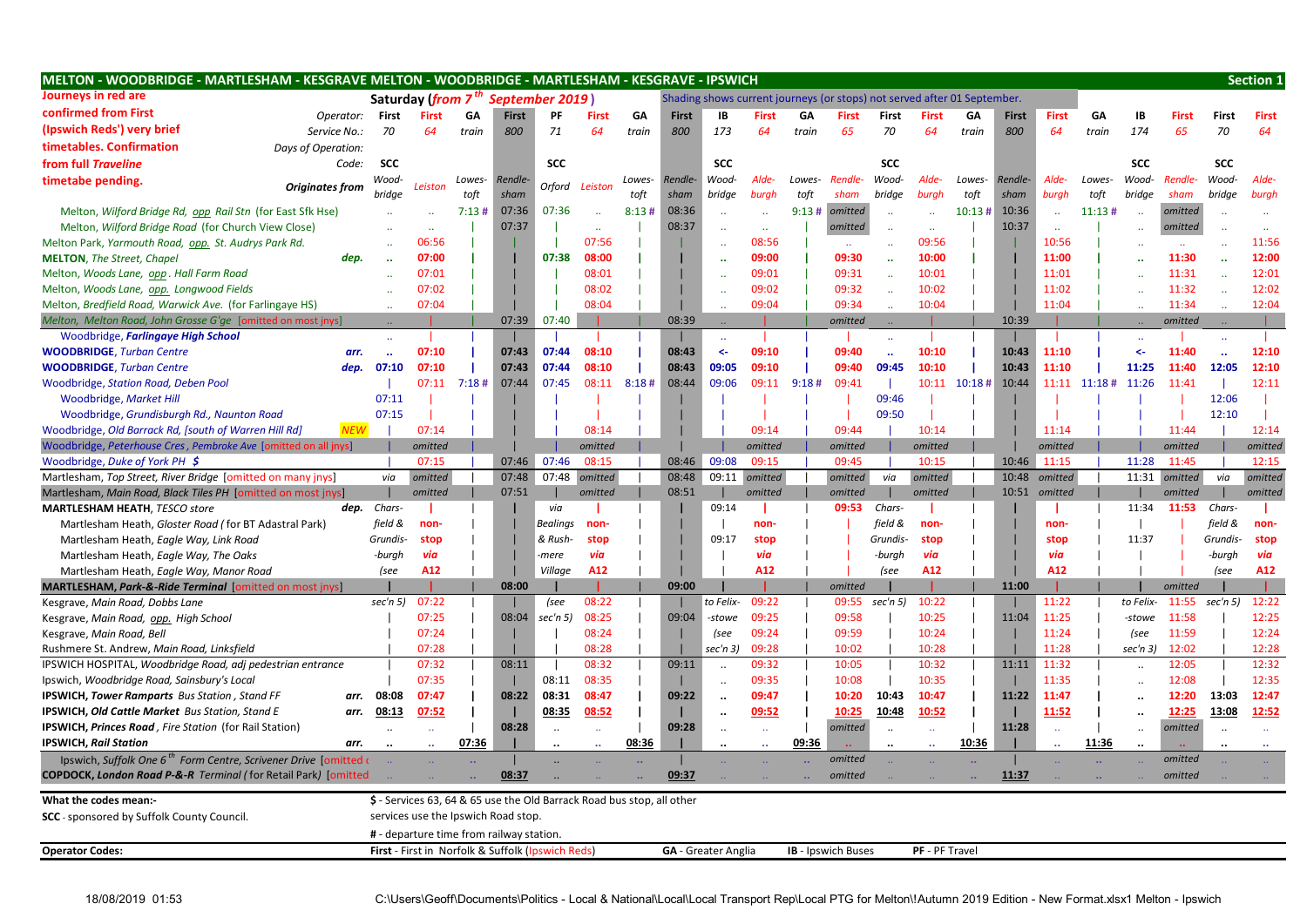| MELTON - WOODBRIDGE - MARTLESHAM - KESGRAVE MELTON - WOODBRIDGE - MARTLESHAM - KESGRAVE - IPSWICH                                                         |                        |            |              |                      |                                                                        |                      |         |                            |        |                      |         |                                                                          |        |         |                      |           |        |         |                      |                      |        |              | <b>Section 1</b> |
|-----------------------------------------------------------------------------------------------------------------------------------------------------------|------------------------|------------|--------------|----------------------|------------------------------------------------------------------------|----------------------|---------|----------------------------|--------|----------------------|---------|--------------------------------------------------------------------------|--------|---------|----------------------|-----------|--------|---------|----------------------|----------------------|--------|--------------|------------------|
| Journeys in red are                                                                                                                                       |                        |            |              |                      | Saturday (from 7 <sup>th</sup> September 2019)                         |                      |         |                            |        |                      |         | Shading shows current journeys (or stops) not served after 01 September. |        |         |                      |           |        |         |                      |                      |        |              |                  |
| confirmed from First                                                                                                                                      | Operator:              | GA         | <b>First</b> | First                | GΑ                                                                     | IB                   | First   | First                      | GA     | First                | First   | First                                                                    | GΑ     | First   | IB                   | First     | GΑ     | First   | First                | First                | GΑ     | <b>First</b> | First            |
| (Ipswich Reds') very brief                                                                                                                                | Service No.:           | train      | 800          | 64                   | train                                                                  | 173                  | 800     | 64                         | train  | 70                   | 800     | 64                                                                       | train  | 800     | 173                  | 64        | train  | 800     | 70A                  | 64                   | train  | 800          | 64               |
| timetables. Confirmation                                                                                                                                  | Days of Operation:     |            |              |                      |                                                                        |                      |         |                            |        |                      |         |                                                                          |        |         |                      |           |        |         |                      |                      |        |              |                  |
| from full Traveline                                                                                                                                       | Code:                  |            |              |                      |                                                                        | <b>SCC</b>           |         |                            |        | <b>SCC</b>           |         |                                                                          |        |         | <b>SCC</b>           |           |        |         | <b>SCC</b>           |                      |        |              |                  |
| timetabe pending                                                                                                                                          | <b>Originates from</b> | Lowes-     | Rendle-      | Alde-                | Lowes-                                                                 | Wood-                | Rendle- | Alde-                      | Lowes- | Wood-                | Rendle- | Alde-                                                                    | Lowes- | Rendle- | Wood-                | Alde-     | Lowes- | Rendle- | Wood-                | Alde-                | Lowes- | Rendle-      | Alde-            |
|                                                                                                                                                           |                        | toft       | sham         | burgh                | toft                                                                   | bridge               | sham    | burgh                      | toft   | bridge               | sham    | burgh                                                                    | toft   | sham    | bridge               | burgh     | toft   | sham    | bridge               | burgh                | toft   | sham         | burgh            |
| Melton, Wilford Bridge Rd, opp Rail Stn (for East Sfk Hse)                                                                                                |                        | 12:13#     | 12:36        | $\ddotsc$            | 13:13#                                                                 | $\ddotsc$            | 13:36   | $\ddotsc$                  | 14:13# | $\ddotsc$            | 14:36   | $\ddot{\phantom{1}}$                                                     | 15:13# | 15:36   |                      | $\ddotsc$ | 16:13# | 16:36   |                      | $\ddotsc$            | 17:13# | 17:36        | $\ddotsc$        |
| Melton, Wilford Bridge Road (for Church View Close)                                                                                                       |                        |            | 12:37        | $\ddot{\phantom{a}}$ |                                                                        | $\ddotsc$            | 13:37   | $\ddotsc$                  |        | $\ddotsc$            | 14:37   | $\ddot{\phantom{a}}$                                                     |        | 15:37   |                      |           |        | 16:37   |                      |                      |        | 17:37        | $\ddotsc$        |
| Melton Park, Yarmouth Road, opp. St. Audrys Park Rd.                                                                                                      |                        |            |              | 12:56                |                                                                        |                      |         | 13:56                      |        | $\ddotsc$            |         | 14:56                                                                    |        |         |                      | 15:56     |        |         |                      | 16:56                |        |              | 17:56            |
| <b>MELTON, The Street, Chapel</b>                                                                                                                         | dep.                   |            |              | 13:00                |                                                                        | $\ddot{\phantom{1}}$ |         | 14:00                      |        |                      |         | 15:00                                                                    |        |         |                      | 16:00     |        |         |                      | 17:00                |        |              | 18:00            |
| Melton, Woods Lane, opp. Hall Farm Road                                                                                                                   |                        |            |              | 13:01                |                                                                        |                      |         | 14:01                      |        |                      |         | 15:01                                                                    |        |         |                      | 16:01     |        |         |                      | 17:01                |        |              | 18:01            |
| Melton, Woods Lane, opp. Longwood Fields                                                                                                                  |                        |            |              | 13:02                |                                                                        |                      |         | 14:02                      |        |                      |         | 15:02                                                                    |        |         |                      | 16:02     |        |         |                      | 17:02                |        |              | 18:02            |
| Melton, Bredfield Road, Warwick Ave. (for Farlingaye HS)                                                                                                  |                        |            |              | 13:04                |                                                                        |                      |         | 14:04                      |        |                      |         | 15:04                                                                    |        |         |                      | 16:04     |        |         |                      | 17:04                |        |              | 18:04            |
| Melton, Melton Road, John Grosse G'ge [omitted on most jnys]                                                                                              |                        |            | 12:39        |                      |                                                                        |                      | 13:39   |                            |        |                      | 14:39   |                                                                          |        | 15:39   |                      |           |        | 16:39   |                      |                      |        | 17:39        | $\mathbf{1}$     |
| Woodbridge, Farlingaye High School                                                                                                                        |                        |            |              |                      |                                                                        | $\ddotsc$            |         |                            |        | x.                   |         |                                                                          |        |         |                      |           |        |         |                      |                      |        |              |                  |
| <b>WOODBRIDGE, Turban Centre</b>                                                                                                                          | arr.                   |            | 12:43        | 13:10                |                                                                        | 4                    | 13:43   | 14:10                      |        | $\ddotsc$            | 14:43   | 15:10                                                                    |        | 15:43   | $\leftarrow$         | 16:10     |        | 16:43   | $\ddot{\phantom{a}}$ | 17:10                |        | 17:43        | 18:10            |
| <b>WOODBRIDGE, Turban Centre</b>                                                                                                                          | dep.                   |            | 12:43        | 13:10                |                                                                        | 13:25                | 13:43   | 14:10                      |        | 14:25                | 14:43   | 15:10                                                                    |        | 15:43   | 15:55                | 16:10     |        | 16:43   | 17:05                | 17:10                |        | 17:43        | 18:10            |
| <b>Woodbridge, Station Road, Deben Pool</b>                                                                                                               |                        | 12:18#     | 12:44        | 13:11                | 13:18#                                                                 | 13:26                | 13:44   | 14:11                      | 14:18# |                      | 14:44   | 15:11                                                                    | 15:18# | 15:44   | 15:56                | 16:11     | 16:18# | 16:44   |                      | 17:11                | 17:18# | 17:44        | 18:11            |
| Woodbridge, Market Hill                                                                                                                                   |                        |            |              |                      |                                                                        |                      |         |                            |        | 14:26                |         |                                                                          |        |         |                      |           |        |         | 17:06                |                      |        |              |                  |
| Woodbridge, Grundisburgh Rd., Naunton Road                                                                                                                |                        |            |              |                      |                                                                        |                      |         |                            |        | 14:30                |         |                                                                          |        |         |                      |           |        |         | 17:10                |                      |        |              |                  |
| Woodbridge, Old Barrack Rd, [south of Warren Hill Rd]                                                                                                     | <b>NEV</b>             |            |              | 13:14                |                                                                        |                      |         | 14:14                      |        |                      |         | 15:14                                                                    |        |         |                      | 16:14     |        |         |                      | 17:14                |        |              | 18:14            |
| Woodbridge, Peterhouse Cres, Pembroke Ave [omitted on all jnys]                                                                                           |                        |            |              | omitted              |                                                                        |                      |         | omitted                    |        |                      |         | omitted                                                                  |        |         |                      | omitted   |        |         |                      | omitted              |        |              | omitted          |
| Woodbridge, Duke of York PH \$                                                                                                                            |                        |            | 12:46        | 13:15                |                                                                        | 13:28                | 13:46   | 14:15                      |        |                      | 14:46   | 15:15                                                                    |        | 15:46   | 15:58                | 16:15     |        | 16:46   |                      | 17:15                |        | 17:46        | 18:15            |
| Martlesham, Top Street, River Bridge [omitted on many jnys]                                                                                               |                        |            | 12:48        | omitted              |                                                                        | 13:31                | 13:48   | omitted                    |        | via                  | 14:48   | omitted                                                                  |        | 15:48   | 16:01                | omitted   |        | 16:48   |                      | omitted              |        | 17:48        | omitted          |
| Martlesham, Main Road, Black Tiles PH [omitted on most jnys]                                                                                              |                        |            | 12:51        | omitted              |                                                                        |                      |         | 13:51 omitted              |        |                      |         | 14:51 omitted                                                            |        | 15:51   |                      | omitted   |        | 16:51   |                      | omitted              |        | 17:51        | omitted          |
| <b>MARTLESHAM HEATH, TESCO store</b>                                                                                                                      | dep.                   |            |              |                      |                                                                        | 13:34                |         |                            |        | Chars-               |         |                                                                          |        |         | 16:04                |           |        |         | via                  |                      |        |              |                  |
| Martlesham Heath, Gloster Road (for BT Adastral Park)                                                                                                     |                        |            |              | non-                 |                                                                        |                      |         | non-                       |        | field &              |         | non-                                                                     |        |         |                      | non-      |        |         | Grundis-             | non-                 |        |              | non-             |
| Martlesham Heath, Eagle Way, Link Road                                                                                                                    |                        |            |              | stop                 |                                                                        | 13:37                |         | stop                       |        | Grundis-             |         | stop                                                                     |        |         | 16:07                | stop      |        |         | -burgh               | stop                 |        |              | stop             |
| Martlesham Heath, Eagle Way, The Oaks                                                                                                                     |                        |            |              | via                  |                                                                        | 13:38                |         | via                        |        | -burgh               |         | via                                                                      |        |         |                      | via       |        |         | (see                 | via                  |        |              | via              |
| Martlesham Heath, Eagle Way, Manor Road                                                                                                                   |                        |            |              | A12                  |                                                                        | 13:39                |         | A12                        |        | (see                 |         | A12                                                                      |        |         |                      | A12       |        |         | sec'n 5)             | A12                  |        |              | A12              |
| MARTLESHAM, Park-&-Ride Terminal [omitted on most jnys                                                                                                    |                        |            | 13:00        |                      |                                                                        |                      | 14:00   |                            |        |                      | 15:00   |                                                                          |        | 16:00   |                      |           |        | 17:00   |                      |                      |        | 18:00        | л.               |
| Kesgrave, Main Road, Dobbs Lane                                                                                                                           |                        |            |              | 13:22                |                                                                        | to Felix             |         | 14:22                      |        | sec'n 5)             |         | 15:22                                                                    |        |         | to Felix-            | 16:22     |        |         |                      | 17:22                |        |              | 18:22            |
| Kesgrave, Main Road, opp. High School                                                                                                                     |                        |            | 13:04        | 13:25                |                                                                        | -stowe               | 14:04   | 14:25                      |        |                      | 15:04   | 15:25                                                                    |        | 16:04   | -stowe               | 16:25     |        | 17:04   |                      | 17:25                |        | 18:04        | 18:25            |
| Kesgrave, Main Road, Bell                                                                                                                                 |                        |            |              | 13:24                |                                                                        | (see                 |         | 14:24                      |        |                      |         | 15:24                                                                    |        |         | (see                 | 16:24     |        |         |                      | 17:24                |        |              | 18:24            |
| Rushmere St. Andrew, Main Road, Linksfield                                                                                                                |                        |            |              | 13:28                |                                                                        | sec'n 3)             |         | 14:28                      |        |                      |         | 15:28                                                                    |        |         | sec'n 3)             | 16:28     |        |         |                      | 17:28                |        |              | 18:28            |
| IPSWICH HOSPITAL, Woodbridge Road, adj pedestrian entrance                                                                                                |                        |            | 13:11        | 13:32                |                                                                        | $\ddotsc$            | 14:11   | 14:32                      |        |                      | 15:11   | 15:32                                                                    |        | 16:11   | $\ddot{\phantom{a}}$ | 16:32     |        | 17:11   |                      | 17:32                |        | 18:11        | 18:32            |
| Ipswich, Woodbridge Road, Sainsbury's Local                                                                                                               |                        |            |              | 13:35                |                                                                        | $\cdot \cdot$        |         | 14:35                      |        |                      |         | 15:35                                                                    |        |         |                      | 16:35     |        |         |                      | 17:35                |        |              | 18:35            |
| IPSWICH, Tower Ramparts Bus Station, Stand FF                                                                                                             | arr.                   |            | 13:22        | 13:47                |                                                                        | $\ddot{\phantom{a}}$ | 14:22   | 14:47                      |        | 15:23                | 15:22   | 15:47                                                                    |        | 16:22   |                      | 16:47     |        | 17:22   | 17:34                | 17:47                |        | 18:22        | 18:47            |
| <b>IPSWICH, Old Cattle Market Bus Station, Stand E</b>                                                                                                    | arr.                   |            |              | 13:52                |                                                                        | $\ddot{\phantom{a}}$ |         | 14:52                      |        | 15:28                |         | 15:52                                                                    |        |         |                      | 16:52     |        |         | 17:39                | 17:52                |        |              | 18:52            |
| <b>IPSWICH, Princes Road</b> , Fire Station (for Rail Station)                                                                                            |                        |            | 13:28        | à,                   |                                                                        | $\ldots$             | 14:28   | $\ddot{\phantom{1}}$       |        | $\ddotsc$            | 15:28   | $\mathcal{L}(\mathcal{L})$                                               |        | 16:28   |                      |           |        | 17:28   |                      | ä,                   |        | 18:28        | $\mathcal{A}$    |
| <b>IPSWICH, Rail Station</b>                                                                                                                              |                        | arr. 12:36 |              | $\ddot{\phantom{a}}$ | 13:36                                                                  | $\cdot \cdot$        |         | $\ddot{\phantom{a}}$       | 14:36  | $\ddot{\phantom{a}}$ |         | $\ddotsc$                                                                | 15:36  |         |                      |           | 16:36  |         | $\ddot{\phantom{a}}$ | $\ddot{\phantom{a}}$ | 17:36  |              |                  |
| Ipswich, Suffolk One 6 <sup>th</sup> Form Centre, Scrivener Drive [omitted a<br><b>COPDOCK, London Road P-&amp;-R</b> Terminal (for Retail Park) [omitted |                        |            | 13:37        |                      |                                                                        |                      | 14:37   |                            |        |                      | 15:37   |                                                                          |        | 16:37   |                      |           |        | 17:37   |                      |                      |        | 18:37        |                  |
|                                                                                                                                                           |                        |            |              |                      |                                                                        |                      |         |                            |        |                      |         |                                                                          |        |         |                      |           |        |         |                      |                      |        |              |                  |
| What the codes mean:-                                                                                                                                     |                        |            |              |                      | \$ - Services 63, 64 & 65 use the Old Barrack Road bus stop, all other |                      |         |                            |        |                      |         |                                                                          |        |         |                      |           |        |         |                      |                      |        |              |                  |
| <b>SCC</b> - sponsored by Suffolk County Council.                                                                                                         |                        |            |              |                      | services use the Ipswich Road stop.                                    |                      |         |                            |        |                      |         |                                                                          |        |         |                      |           |        |         |                      |                      |        |              |                  |
|                                                                                                                                                           |                        |            |              |                      | # - departure time from railway station.                               |                      |         |                            |        |                      |         |                                                                          |        |         |                      |           |        |         |                      |                      |        |              |                  |
| <b>Operator Codes:</b>                                                                                                                                    |                        |            |              |                      | First - First in Norfolk & Suffolk (Ipswich Reds)                      |                      |         | <b>GA</b> - Greater Anglia |        |                      |         | <b>IB</b> - Ipswich Buses                                                |        |         |                      |           |        |         |                      |                      |        |              |                  |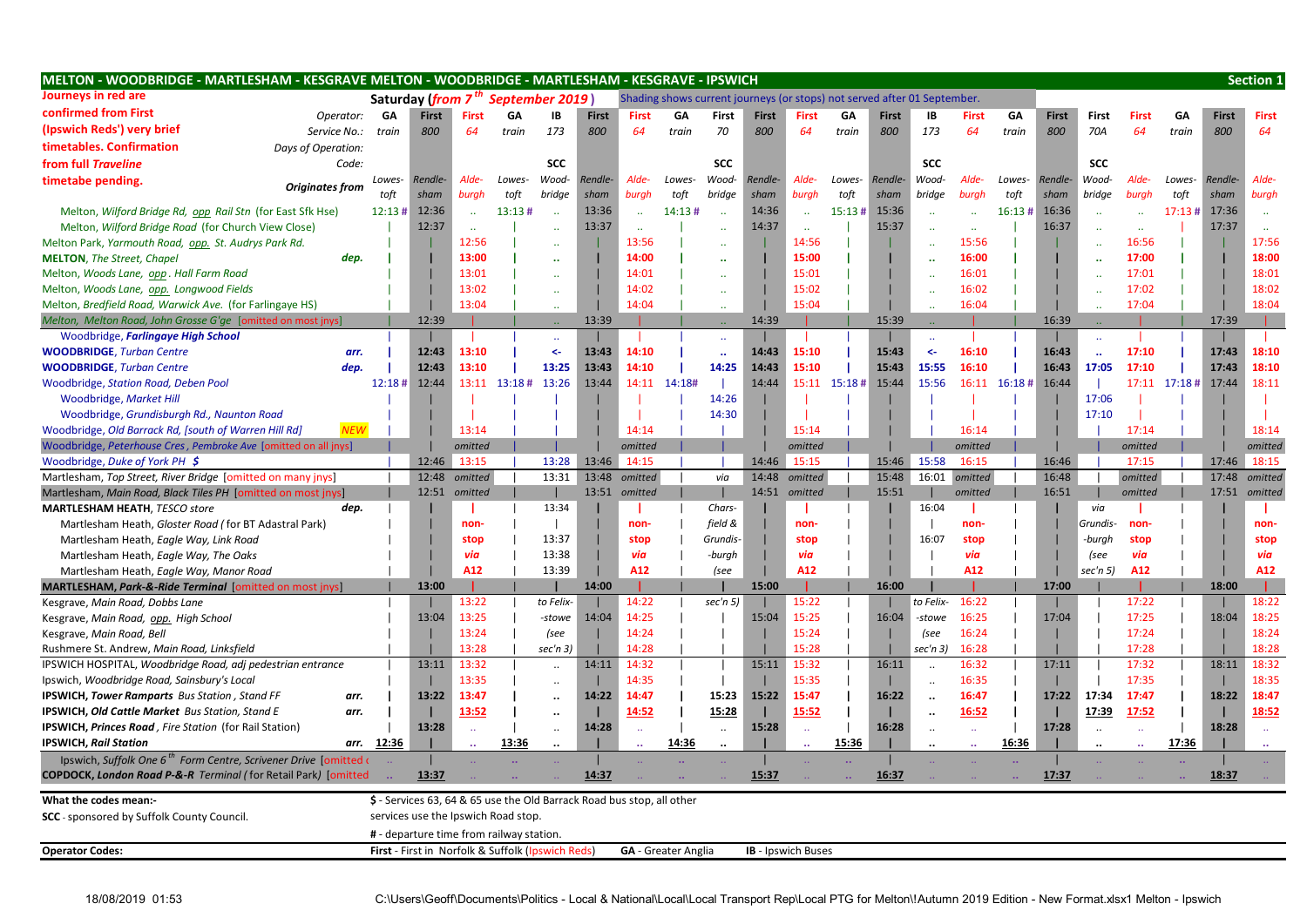| MELTON - WOODBRIDGE - MARTLESHAM - KESGRAVE MELTON - WOODBRIDGE - MARTLESHAM - KESGRAVE - IPSWICH |                        |               |                                          |        |        |                                                        |                                                                        |                      |        |                     |                      |        |                                                                          |        |                                                                          |        |                                                                          |        |                                |        |        |        | <b>Section 1</b> |
|---------------------------------------------------------------------------------------------------|------------------------|---------------|------------------------------------------|--------|--------|--------------------------------------------------------|------------------------------------------------------------------------|----------------------|--------|---------------------|----------------------|--------|--------------------------------------------------------------------------|--------|--------------------------------------------------------------------------|--------|--------------------------------------------------------------------------|--------|--------------------------------|--------|--------|--------|------------------|
| Journeys in red are                                                                               |                        |               |                                          |        |        | Saturday ( <i>from</i> 7 <sup>th</sup> September 2019) |                                                                        |                      |        |                     |                      |        | Sundays & Public Holidays ( <i>from 1 <sup>st</sup> September 2019</i> ) |        |                                                                          |        |                                                                          |        |                                |        |        |        |                  |
| confirmed from First                                                                              | Operator:              | GA            | <b>First</b>                             | GA     | GA     | <b>GA</b>                                              | GA                                                                     |                      | GA     | First               | FA                   | GA     | First                                                                    | GA     | First                                                                    | GA     | First                                                                    | GA     | First                          | GΑ     | GΑ     | GA     |                  |
| (Ipswich Reds') very brief                                                                        | Service No.:           | train         | 64                                       | train  | train  | train                                                  | train                                                                  |                      | train  | 65                  | 170                  | train  | 65                                                                       | train  | 65                                                                       | train  | 65                                                                       | train  | 65                             | train  | train  | train  |                  |
| timetables. Confirmation                                                                          | Days of Operation:     |               |                                          |        |        |                                                        |                                                                        |                      |        |                     | M                    |        |                                                                          |        | Shading shows current journeys (or stops) not served after 01 September. |        |                                                                          |        |                                |        |        |        |                  |
| from full Traveline                                                                               | Code:                  |               |                                          |        |        |                                                        |                                                                        |                      |        | <b>SCC</b>          | Smr 1                |        | SCC                                                                      |        | <b>SCC</b>                                                               |        | <b>SCC</b>                                                               |        | <b>SCC</b>                     |        |        |        |                  |
| timetabe pending.                                                                                 |                        | Lowes-        | Alde-                                    | Lowes- | Lowes- | Lowes-                                                 | Lowes-                                                                 |                      | Lowes- |                     |                      | Lowes- |                                                                          | Lowes- |                                                                          | Lowes- |                                                                          | Lowes- |                                | Lowes- | Lowes- | Lowes  |                  |
|                                                                                                   | <b>Originates from</b> | toft          | burgh                                    | toft   | toft   | toft                                                   | toft                                                                   |                      | toft   | <b>Melton</b>       | Diss                 | toft   | <b>Melton</b>                                                            | toft   | <b>Melton</b>                                                            | toft   | <b>Melton</b>                                                            | toft   | <b>Melton</b>                  | toft   | toft   | toft   |                  |
| Melton, Wilford Bridge Rd, opp Rail Stn (for East Sfk Hse)                                        |                        | 18:13#        |                                          | 19:13# |        | 20:13# 21:13#                                          | 22:13#                                                                 |                      | 9:09#  |                     |                      | 11:09# | omitted 13:09 #                                                          |        | omitted 15:09 #                                                          |        | omitted 17:09#                                                           |        | omitted 18:09 # 19:09 # 21:09# |        |        |        |                  |
| Melton, Wilford Bridge Road (for Church View Close)                                               |                        |               |                                          |        |        |                                                        |                                                                        |                      |        | 09:37               |                      |        | 11:07                                                                    |        | 13:22                                                                    |        | 15:22                                                                    |        | 17:22                          |        |        |        |                  |
| Melton Park, Yarmouth Road, opp. St. Audrys Park Rd.                                              |                        |               | 18:56                                    |        |        |                                                        |                                                                        |                      |        |                     | 10:48                |        |                                                                          |        |                                                                          |        |                                                                          |        |                                |        |        |        |                  |
| <b>MELTON, The Street, Chapel</b>                                                                 | dep.                   |               | 19:00                                    |        |        |                                                        |                                                                        |                      |        | 09:38               | 10:50                |        | 11:08                                                                    |        | 13:23                                                                    |        | 15:23                                                                    |        | 17:23                          |        |        |        |                  |
| Melton, Woods Lane, opp. Hall Farm Road                                                           |                        |               | 19:01                                    |        |        |                                                        |                                                                        |                      |        | 09:40               |                      |        | 11:10                                                                    |        | 13:25                                                                    |        | 15:25                                                                    |        | 17:25                          |        |        |        |                  |
| Melton, Woods Lane, opp. Longwood Fields                                                          |                        |               | 19:02                                    |        |        |                                                        |                                                                        |                      |        | 09:41               |                      |        | 11:11                                                                    |        | 13:26                                                                    |        | 15:26                                                                    |        | 17:26                          |        |        |        |                  |
| Melton, Bredfield Road, Warwick Ave. (for Farlingaye HS)                                          |                        |               | 19:04                                    |        |        |                                                        |                                                                        |                      |        | 09:42               |                      |        | 11:12                                                                    |        | 13:27                                                                    |        | 15:27                                                                    |        | 17:27                          |        |        |        |                  |
| Melton, Melton Road, John Grosse G'ge [omitted on most jnys]                                      |                        |               |                                          |        |        |                                                        |                                                                        |                      |        | 09:35               | 10:52                |        | 11:05                                                                    |        | 13:20                                                                    |        | 15:20                                                                    |        | 17:20                          |        |        |        |                  |
| Woodbridge, Farlingaye High School                                                                |                        |               |                                          |        |        |                                                        |                                                                        |                      |        |                     |                      |        |                                                                          |        |                                                                          |        |                                                                          |        |                                |        |        |        |                  |
| <b>WOODBRIDGE, Turban Centre</b>                                                                  | arr.                   |               | 19:10                                    |        |        |                                                        |                                                                        |                      |        | 09:46               | 10:55                |        | 11:16                                                                    |        | 13:31                                                                    |        | 15:31                                                                    |        | 17:31                          |        |        |        |                  |
| <b>WOODBRIDGE, Turban Centre</b>                                                                  | dep.                   |               | 19:10                                    |        |        |                                                        |                                                                        |                      |        | 09:48               | 10:56                |        | 11:18                                                                    |        | 13:33                                                                    |        | 15:33                                                                    |        | 17:33                          |        |        |        |                  |
| Woodbridge, Station Road, Deben Pool                                                              |                        | 18:18#        | 19:11                                    | 19:18# | 20:18# | 21:18#                                                 | 22:18#                                                                 |                      | 9:14#  | 09:49               | 10:57                | 11:14# | 11:19                                                                    | 13:14# | 13:34                                                                    | 15:14  | 15:34                                                                    | 17:14# | 17:34                          | 18:14  | 19:14# | 21:14# |                  |
| Woodbridge, Market Hill                                                                           |                        |               |                                          |        |        |                                                        |                                                                        |                      |        |                     |                      |        |                                                                          |        |                                                                          |        |                                                                          |        |                                |        |        |        |                  |
| Woodbridge, Grundisburgh Rd., Naunton Road                                                        |                        |               |                                          |        |        |                                                        |                                                                        |                      |        |                     |                      |        |                                                                          |        |                                                                          |        |                                                                          |        |                                |        |        |        |                  |
| Woodbridge, Old Barrack Rd, [south of Warren Hill Rd]                                             | <b>NEW</b>             |               | 19:14                                    |        |        |                                                        |                                                                        |                      |        | 09:52               |                      |        | 11:22                                                                    |        | 13:37                                                                    |        | 15:37                                                                    |        | 17:37                          |        |        |        |                  |
| Woodbridge, Peterhouse Cres, Pembroke Ave [omitted on all jnys]                                   |                        |               | omitted                                  |        |        |                                                        |                                                                        |                      |        | omitted             |                      |        | omitted                                                                  |        | omitted                                                                  |        | omitted                                                                  |        | omitted                        |        |        |        |                  |
| Woodbridge, Duke of York PH \$                                                                    |                        |               | 19:15                                    |        |        |                                                        |                                                                        |                      |        | 09:53               | 10:59                |        | 11:23                                                                    |        | 13:38                                                                    |        | 15:38                                                                    |        | 17:38                          |        |        |        |                  |
| Martlesham, Top Street, River Bridge [omitted on many jnys]                                       |                        |               | omitted                                  |        |        |                                                        |                                                                        | $\ddotsc$            |        | omitted             | 11:02                |        | omitted                                                                  |        | omitted                                                                  |        | omitted                                                                  |        | omitted                        |        |        |        | $\ddotsc$        |
| Martlesham, Main Road, Black Tiles PH [omitted on most jnys]                                      |                        |               | omitted                                  |        |        |                                                        |                                                                        |                      |        | omitted             |                      |        | omitted                                                                  |        | omitted                                                                  |        | omitted                                                                  |        | omitted                        |        |        |        |                  |
| <b>MARTLESHAM HEATH, TESCO store</b>                                                              | dep.                   |               |                                          |        |        |                                                        |                                                                        | $\ddot{\phantom{a}}$ |        | 10:00               | non-                 |        | 11:30                                                                    |        | 13:45                                                                    |        | 15:45                                                                    |        | 17:45                          |        |        |        |                  |
| Martlesham Heath, Gloster Road (for BT Adastral Park)                                             |                        |               | non-                                     |        |        |                                                        |                                                                        | $\ddot{\phantom{a}}$ |        |                     | stop                 |        |                                                                          |        |                                                                          |        |                                                                          |        |                                |        |        |        |                  |
| Martlesham Heath, Eagle Way, Link Road                                                            |                        |               | stop                                     |        |        |                                                        |                                                                        |                      |        |                     | via                  |        |                                                                          |        |                                                                          |        |                                                                          |        |                                |        |        |        |                  |
| Martlesham Heath, Eagle Way, The Oaks                                                             |                        |               | via                                      |        |        |                                                        |                                                                        |                      |        |                     | A12 &                |        |                                                                          |        |                                                                          |        |                                                                          |        |                                |        |        |        |                  |
| Martlesham Heath, Eagle Way, Manor Road                                                           |                        |               | A12                                      |        |        |                                                        |                                                                        |                      |        |                     | A14                  |        |                                                                          |        |                                                                          |        |                                                                          |        |                                |        |        |        |                  |
| MARTLESHAM, Park-&-Ride Terminal [omitted on most jnys]                                           |                        |               |                                          |        |        |                                                        |                                                                        |                      |        |                     |                      |        |                                                                          |        |                                                                          |        |                                                                          |        |                                |        |        |        |                  |
| Kesgrave, Main Road, Dobbs Lane                                                                   |                        |               | 19:22                                    |        |        |                                                        |                                                                        | $\ddot{\phantom{a}}$ |        | 10:02               | to Felix-            |        | 11:32                                                                    |        | 13:47                                                                    |        | 15:47                                                                    |        | 17:47                          |        |        |        |                  |
| Kesgrave, Main Road, opp. High School                                                             |                        |               | 19:25                                    |        |        |                                                        |                                                                        | $\ddot{\phantom{0}}$ |        | 10:05               | -stowe               |        | 11:35                                                                    |        | 13:50                                                                    |        | 15:50                                                                    |        | 17:50                          |        |        |        |                  |
| Kesgrave, Main Road, Bell                                                                         |                        |               | 19:24                                    |        |        |                                                        |                                                                        |                      |        | 10:06               | (see                 |        | 11:36                                                                    |        | 13:51                                                                    |        | 15:51                                                                    |        | 17:51                          |        |        |        |                  |
| Rushmere St. Andrew, Main Road, Linksfield                                                        |                        |               | 19:28                                    |        |        |                                                        |                                                                        |                      |        | 10:09               | $sec'n$ 3)           |        | 11:39                                                                    |        | 13:54                                                                    |        | 15:54                                                                    |        | 17:54                          |        |        |        |                  |
| IPSWICH HOSPITAL, Woodbridge Road, adj pedestrian entrance                                        |                        |               | 19:32                                    |        |        |                                                        |                                                                        |                      |        | 10:10               | $\ddotsc$            |        | 11:40                                                                    |        | 13:55                                                                    |        | 15:55                                                                    |        | 17:55                          |        |        |        |                  |
| Ipswich, Woodbridge Road, Sainsbury's Local                                                       |                        |               | 19:35                                    |        |        |                                                        |                                                                        |                      |        | 10:13               | $\ddot{\phantom{a}}$ |        | 11:43                                                                    |        | 13:58                                                                    |        | 15:58                                                                    |        | 17:58                          |        |        |        |                  |
| <b>IPSWICH, Tower Ramparts</b> Bus Station, Stand FF                                              | arr.                   |               | 19:47                                    |        |        |                                                        |                                                                        | $\ddot{\phantom{a}}$ |        | 10:22               | $\ddotsc$            |        | 11:52                                                                    |        | 14:07                                                                    |        | 16:07                                                                    |        | 18:07                          |        |        |        |                  |
| <b>IPSWICH, Old Cattle Market Bus Station, Stand E</b>                                            | arr.                   |               | 19:52                                    |        |        |                                                        |                                                                        |                      |        | omitted             | $\ddot{\phantom{a}}$ |        | omitted                                                                  |        | omitted                                                                  |        | omitted                                                                  |        | omitted                        |        |        |        |                  |
| IPSWICH, Princes Road, Fire Station (for Rail Station)                                            |                        |               | $\ddotsc$                                |        |        |                                                        |                                                                        |                      |        |                     |                      |        | $\ddotsc$                                                                |        |                                                                          |        |                                                                          |        |                                |        |        |        |                  |
| <b>IPSWICH, Rail Station</b>                                                                      | arr.                   | 18:36         | $\ddotsc$                                | 19:36  | 20:36  | 21:36                                                  | 22:36                                                                  |                      | 09:32  |                     |                      | 11:32  |                                                                          | 13:32  |                                                                          | 15:32  |                                                                          | 17:32  | $\ddotsc$                      | 18:32  | 19:32  | 21:32# |                  |
| Ipswich, Suffolk One 6 <sup>th</sup> Form Centre, Scrivener Drive [omitted of                     |                        |               |                                          |        |        |                                                        |                                                                        |                      |        |                     |                      |        |                                                                          |        |                                                                          |        |                                                                          |        |                                |        |        |        |                  |
| COPDOCK, London Road P-&-R Terminal (for Retail Park) [omitted                                    |                        |               |                                          |        |        |                                                        |                                                                        |                      |        |                     |                      |        |                                                                          |        |                                                                          |        |                                                                          |        |                                |        |        |        |                  |
| What the codes mean:-                                                                             |                        |               |                                          |        |        |                                                        | \$ - Services 63, 64 & 65 use the Old Barrack Road bus stop, all other |                      |        |                     |                      |        |                                                                          |        |                                                                          |        | <b>Smr 1 M</b> - runs only on Bank Holiday Monday $26^{th}$ August 2019. |        |                                |        |        |        |                  |
| SCC - sponsored by Suffolk County Council.                                                        |                        |               | services use the Ipswich Road stop.      |        |        |                                                        |                                                                        |                      |        |                     |                      |        |                                                                          |        |                                                                          |        |                                                                          |        |                                |        |        |        |                  |
|                                                                                                   |                        |               | # - departure time from railway station. |        |        |                                                        |                                                                        |                      |        |                     |                      |        |                                                                          |        |                                                                          |        |                                                                          |        |                                |        |        |        |                  |
| <b>Operator Codes:</b>                                                                            |                        | FA - Fareline |                                          |        |        |                                                        | First - First in Norfolk & Suffolk (Ipswich Reds)                      |                      |        | GA - Greater Anglia |                      |        |                                                                          |        |                                                                          |        |                                                                          |        |                                |        |        |        |                  |
|                                                                                                   |                        |               |                                          |        |        |                                                        |                                                                        |                      |        |                     |                      |        |                                                                          |        |                                                                          |        |                                                                          |        |                                |        |        |        |                  |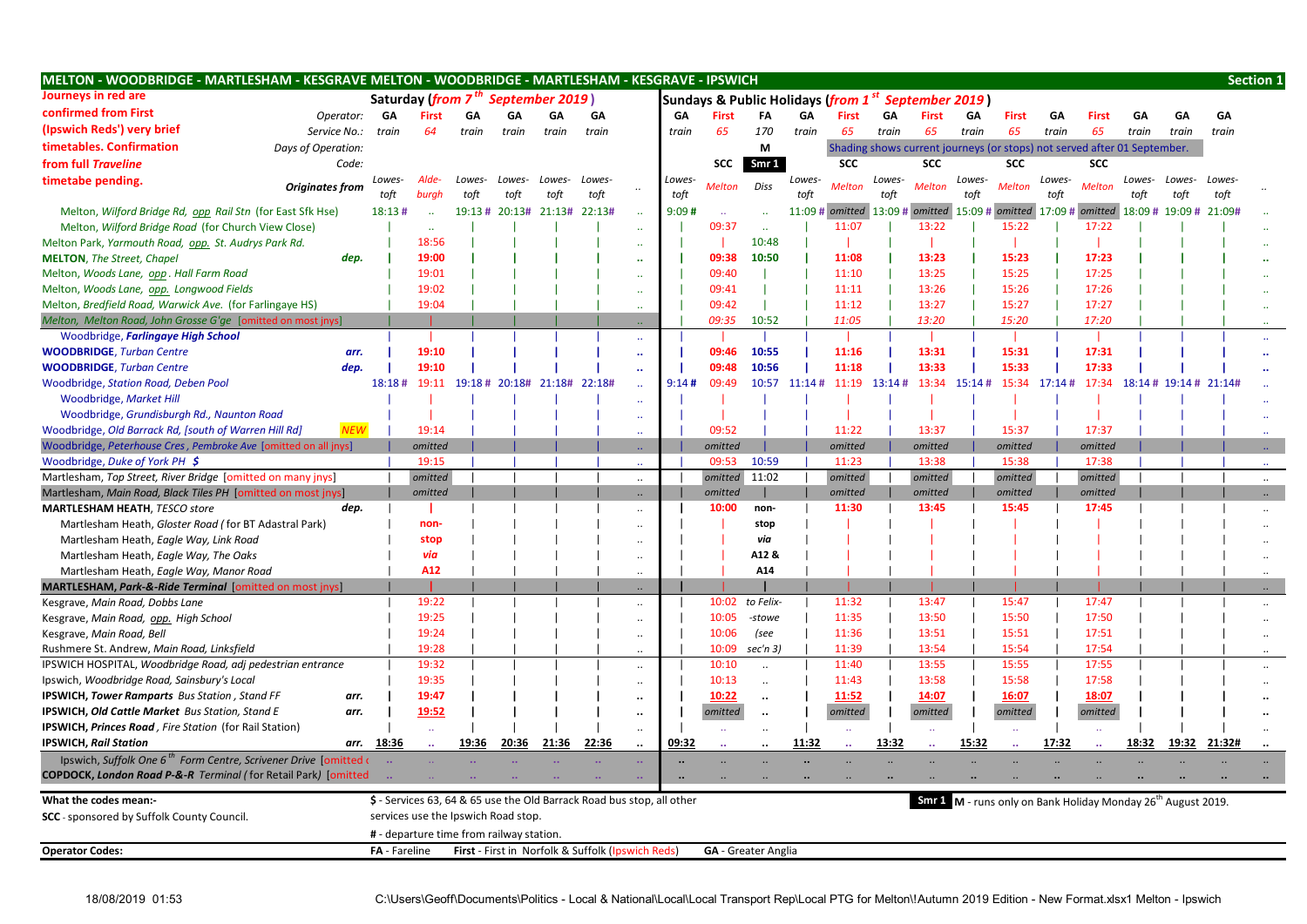| IPSWICH - KESGRAVE - MARTLESHAM - WOODBRIDGE - MELTON                                   | Monday to Friday (from 2<br>September 2019)<br>Shading shows current journeys (or stops) not served after 01 September. |                                         |                      |                      |                                                                        |        |                      |                      |         |            |                      |                                                         |                      |                           |        |                |                                           |        | <b>Section 1</b>          |                      |              |        |
|-----------------------------------------------------------------------------------------|-------------------------------------------------------------------------------------------------------------------------|-----------------------------------------|----------------------|----------------------|------------------------------------------------------------------------|--------|----------------------|----------------------|---------|------------|----------------------|---------------------------------------------------------|----------------------|---------------------------|--------|----------------|-------------------------------------------|--------|---------------------------|----------------------|--------------|--------|
| Journeys in red are                                                                     |                                                                                                                         |                                         |                      |                      |                                                                        |        |                      |                      |         |            |                      |                                                         |                      |                           |        |                |                                           |        |                           |                      |              |        |
| confirmed from First<br>Operator:                                                       | GΑ                                                                                                                      | <b>First</b>                            | <b>First</b>         | First                | BE                                                                     | GA     | <b>First</b>         | First                | First   | IB         | SN                   | First                                                   | First                | PF                        | GA     | <b>First</b>   | <b>First</b>                              | GA     | <b>First</b>              | <b>IB</b>            | First        | GA     |
| (Ipswich Reds') very brief<br>Service No.:                                              | train                                                                                                                   | 64                                      | 63                   | 70A                  | OC <sub>7</sub>                                                        | train  | 64                   | 972                  | 800     | 173        | 179                  | 70                                                      | 70                   | 71                        | train  | 64             | 800                                       | train  | 64                        | 173                  | 800          | train  |
| timetables. Confirmation                                                                |                                                                                                                         |                                         | Sch &                |                      |                                                                        |        |                      |                      |         |            |                      |                                                         |                      |                           |        |                |                                           |        |                           |                      |              |        |
| Days of Operation:<br>from full Traveline                                               |                                                                                                                         |                                         | <b>NSch</b>          |                      | Col                                                                    |        |                      | Sch                  |         |            | <b>MWF</b>           | Sch                                                     | <b>NSch</b>          |                           |        |                |                                           |        |                           |                      |              |        |
| Code:<br>timetabe pending                                                               |                                                                                                                         |                                         | <b>SCC</b>           | <b>SCC</b>           | <b>OC</b>                                                              |        |                      | <b>SCC</b>           |         | <b>SCC</b> | <b>SCC</b>           | <b>SCC</b>                                              | <b>SCC</b>           | <b>SCC</b>                |        |                |                                           |        |                           | <b>SCC</b>           |              |        |
| Ipswich, Suffolk One 6 <sup>th</sup> Form Centre, Scrivener Drive [omitted on all jnys] |                                                                                                                         |                                         |                      |                      |                                                                        |        |                      |                      |         |            |                      |                                                         |                      |                           |        |                | 9:00Sch                                   |        |                           | $\ddotsc$            | 10:05Sch     |        |
| COPDOCK, London Road P-&-R Terminal (for Retail Park) [omitted on all jnys              |                                                                                                                         |                                         |                      |                      |                                                                        |        |                      |                      | 08:10   |            |                      |                                                         |                      |                           |        |                | 09:15                                     |        |                           |                      | 10:15        |        |
| <b>IPSWICH, Rail Station</b><br>dep.                                                    | 6:20                                                                                                                    | $\ddot{\phantom{a}}$                    | $\ddot{\phantom{a}}$ | $\ddot{\phantom{a}}$ | $\ddot{\phantom{a}}$                                                   | 7:35   | $\ddot{\phantom{a}}$ | $\ddot{\phantom{a}}$ |         | $\ddotsc$  | $\ddotsc$            | $\ddotsc$                                               | $\ddot{\phantom{a}}$ | $\ddotsc$                 | 9:17   | $\mathbf{r}$   |                                           | 10:17  | $\mathbf{r}$              | $\ddot{\phantom{a}}$ |              | 11:17  |
| IPSWICH, West End Road, Public Sector Campus (for Rail Stn.) [omitted on all jnyst      |                                                                                                                         |                                         |                      |                      |                                                                        |        |                      |                      | 08:18   | $\ldots$   |                      | $\cdot\cdot$                                            | $\cdots$             |                           |        | $\sim$         | 09:23                                     |        |                           |                      | 10:23        |        |
| <b>IPSWICH, Old Cattle Market</b> Bus Station, Stand E                                  |                                                                                                                         | 06:25                                   | 07:15                | 07:20                | $\ddot{\phantom{a}}$                                                   |        | 08:05                | $\ddotsc$            | 08:23   | $\ddotsc$  | $\ddot{\phantom{a}}$ | 08:30                                                   | 08:35                | 08:45                     |        | 09:05          | 09:28                                     |        | 10:05                     | $\ddot{\phantom{a}}$ | 10:28        |        |
| Ipswich, Woodbridge Road, opp. Sainsbury's Local                                        |                                                                                                                         | 06:36                                   | 07:26                |                      | $\ddot{\phantom{a}}$                                                   |        | 08:16                |                      |         |            |                      | via N'aate                                              |                      | 08:52                     |        | 09:16          |                                           |        | 10:16                     | $\ddotsc$            |              |        |
| IPSWICH HOSPITAL, Woodbridge Road East stop                                             |                                                                                                                         | 06:40                                   | 07:30                |                      |                                                                        |        | 08:20                | from                 | 08:34   | $\ddotsc$  | $\ddotsc$            | High Sch                                                |                      |                           |        | 09:20          | 09:39                                     |        | 10:20                     | $\ddot{\phantom{a}}$ | 10:39        |        |
| Rushmere St. Andrew, Main Road, Linksfield                                              |                                                                                                                         | 06:41                                   | 07:31                |                      | from                                                                   |        | 08:21                | Rushmer              |         | from       | from                 |                                                         |                      |                           |        | 09:21          |                                           |        | 10:21                     | from                 |              |        |
| Kesgrave, Main Road, opp Kesgrave Fisheries                                             |                                                                                                                         | 06:42                                   | 07:32                |                      | Felix-                                                                 |        | 08:22                | Vllage &             | 08:36   | Felix-     | New-                 |                                                         |                      |                           |        | 09:22          | 09:41                                     |        | 10:22                     | Felix-               | 10:41        |        |
| Kesgrave, Main Road, opp. Bell PH                                                       |                                                                                                                         | 06:43                                   | 07:33                |                      | stowe                                                                  |        | 08:23                | <b>Bealings</b>      |         | stowe      | bourne               |                                                         |                      |                           |        | 09:23          |                                           |        | 10:23                     | stowe                |              |        |
| Kesgrave, Main Road, High School                                                        |                                                                                                                         | 06:45                                   | 07:35                |                      | (see                                                                   |        | 08:25                | (see                 | 08:39   | (see       | (see                 |                                                         |                      |                           |        | 09:25          | 09:44                                     |        | 10:25                     | (see                 | 10:44        |        |
| Kesgrave, Main Road, Dobbs Lane                                                         |                                                                                                                         | 06:47                                   | 07:37                |                      | $sec'n$ 3)                                                             |        | 08:27                | sec'n 5              |         | sec'n 3)   | sec'n 3)             | via                                                     | via                  |                           |        | 09:27          |                                           |        | 10:27                     | sec'n 3)             |              |        |
| MARTLESHAM, Park-&-Ride Terminal [omitted on most jnys                                  |                                                                                                                         |                                         |                      |                      |                                                                        |        |                      | 08:40                | 08:46   |            |                      |                                                         |                      |                           |        |                | 09:51                                     |        |                           |                      | 10:51        |        |
| Martlesham Heath, Eagle Way, Lark Rise                                                  |                                                                                                                         | non                                     |                      | via                  | 08:14                                                                  |        | non                  |                      | <-∣     |            |                      | Grundis- Grundis-                                       |                      |                           |        | non            |                                           |        | non                       | 10:30                |              |        |
| Martlesham Heath, Eagle Way, opp The Oaks                                               |                                                                                                                         | stop                                    |                      | Grundis              |                                                                        |        | stop                 | non                  |         |            |                      | -burgh                                                  | -burgh               |                           |        | stop           |                                           |        | stop                      | 10:31                |              |        |
| Martlesham Heath, Eagle Way, opp Manor Rd                                               |                                                                                                                         | via                                     |                      | -burgh               |                                                                        |        | via                  | stop                 |         |            |                      | & Chars- & Chars-                                       |                      |                           |        | via            |                                           |        | via                       | 10:33                |              |        |
| Martlesham Heath, Gloster Road (for BT Adastral Park)                                   |                                                                                                                         | A12                                     |                      | (see                 |                                                                        |        | A12                  | via                  |         | 08:54      |                      | -field                                                  | -field               |                           |        | A12            |                                           |        | A12                       |                      |              |        |
| MARTLESHAM HEATH, TESCO store<br>dep.                                                   |                                                                                                                         |                                         | 07:40                | sec'n 5              |                                                                        |        |                      | A12                  |         |            | 09:04                | (see                                                    | (see                 |                           |        |                |                                           |        |                           | 10:35                |              |        |
| Martlesham, Main Road, Black Tiles PH [omitted on most jnys]                            |                                                                                                                         |                                         | omitted omitted      |                      |                                                                        |        | omitted              |                      | 08:49   |            |                      |                                                         |                      |                           |        | omitted        | 09:54                                     |        | omitted                   |                      | 10:54        |        |
| Martlesham, Top Street, River Bridge [omitted on many jnys]                             |                                                                                                                         |                                         | omitted omitted      |                      |                                                                        |        | omitted              |                      | 08:51   | 08:56      | 09:07                | sec'n 5) $sec'n$ 5)                                     |                      | 09:15                     |        | omitted        | 09:56                                     |        | omitted                   | 10:38                | 10:56        |        |
| Woodbridge, Duke of York PH \$                                                          |                                                                                                                         | 06:55                                   | 07:50                |                      | 08:20                                                                  |        | 08:35                |                      | 08:54   | 08:59      | 09:10                |                                                         |                      | 09:17                     |        | 09:35          | 09:59                                     |        | 10:35                     | 10:41                | 10:59        |        |
| Woodbridge, Old Barrack Rd, [south of Warren Hill Rd]<br><b>NEW</b>                     |                                                                                                                         | 06:56                                   | 07:51                |                      |                                                                        |        | 08:36                |                      |         |            |                      |                                                         |                      |                           |        | 09:36          |                                           |        | 10:36                     |                      |              |        |
| Woodbridge, Peterhouse Cres, Pembroke Ave [omitted on all jnys]                         |                                                                                                                         |                                         | omitted omitted      |                      |                                                                        |        | omitted              |                      |         |            |                      |                                                         |                      |                           |        | omitted        |                                           |        | omitted                   |                      |              |        |
| Woodbridge, Grundisburgh Road, Naunton Road                                             |                                                                                                                         |                                         |                      | 07:48                | 08:30                                                                  |        |                      |                      |         |            |                      | 09:32                                                   | 09:32                |                           |        |                |                                           |        |                           |                      |              |        |
| Woodbridge, Market Hill                                                                 |                                                                                                                         |                                         |                      | 07:51                | 08:26                                                                  |        |                      |                      |         |            |                      | 09:35                                                   | 09:35                |                           |        |                |                                           |        |                           |                      |              |        |
| Woodbridge, Rail Station, opp. Deben Pool                                               | 6:37#                                                                                                                   | 06:59                                   | 07:54                |                      | 08:23                                                                  | 7:46#  | 08:39                |                      | 08:58   | 09:00      | 09:12                |                                                         |                      | 09:19                     | 9:32#  | 09:39          | 10:03                                     | 10:32# | 10:39                     | 10:43                | 11:03        | 11:32# |
| <b>WOODBRIDGE, Turban Centre</b><br>arr.                                                |                                                                                                                         | 07:00                                   | 07:55                | 07:54                | via                                                                    |        | 08:40                |                      | 08:59   | 09:01      | 09:13                | 09:38                                                   | 09:38                | 09:20                     |        | 09:40          | 10:04                                     |        | 10:40                     | 10:44                | 11:04        |        |
| <b>WOODBRIDGE, Turban Centre</b><br>dep.                                                |                                                                                                                         | 07:00                                   | 07:55                | $\ddot{\phantom{a}}$ | Grundi-                                                                |        | 08:40                |                      | 08:59   |            |                      | $\bullet$                                               |                      | $\ddot{\phantom{1}}$      |        | 09:40          | 10:04                                     |        | 10:40                     | $\rightarrow$        | 11:04        |        |
| <b>Woodbridge, Farlingaye High School</b>                                               |                                                                                                                         |                                         |                      |                      | -sburgh                                                                |        |                      | 08:51                |         |            |                      |                                                         |                      |                           |        |                |                                           |        |                           |                      | $\leftarrow$ |        |
| Melton, Melton Road, John Grosse G'ge [omitted on most jnys]                            |                                                                                                                         |                                         |                      |                      |                                                                        |        |                      |                      | 09:01   |            |                      |                                                         |                      |                           |        |                | 10:06                                     |        |                           |                      | 11:06        |        |
| Melton, Bredfield Rd, Warwick Ave (for F'gaye HS)                                       |                                                                                                                         | 07:05                                   | 08:00                | $\ddotsc$            | to Otley                                                               |        | 08:45                | $\ddotsc$            |         |            |                      |                                                         |                      |                           |        | 09:45          |                                           |        | 10:45                     |                      |              |        |
| Melton, Woods Lane, Longwood Fields                                                     |                                                                                                                         | 07:06                                   | 08:01                |                      | College                                                                |        | 08:46                | $\ddotsc$            |         |            |                      |                                                         |                      |                           |        | 09:46          |                                           |        | 10:46                     | $\ddotsc$            |              |        |
| Melton, Woods Lane, Hall Farm Road                                                      |                                                                                                                         | 07:08                                   | 08:03                |                      | (arr 8:50)                                                             |        | 08:48                | ä.                   |         |            |                      |                                                         |                      |                           |        | 09:48          |                                           |        | 10:48                     |                      |              |        |
| MELTON, The Street, opp. Chapel<br>arr.                                                 |                                                                                                                         | 07:10                                   | 08:05                |                      |                                                                        |        | 08:50                | $\ddot{\phantom{1}}$ |         |            |                      |                                                         |                      |                           |        | 09:50          |                                           |        | 10:50                     | $\ddot{\phantom{1}}$ |              |        |
| Melton Park, Yarmouth Road, St. Audry's Park Park Rd.                                   |                                                                                                                         | 07:12                                   | 08:07                |                      |                                                                        |        | 08:52                | $\sim$               |         |            |                      |                                                         |                      |                           |        | 09:52          |                                           |        | 10:52                     | $\ddotsc$            |              |        |
| Melton, Wilford Bridge Road (for Church View Close)                                     |                                                                                                                         |                                         |                      |                      |                                                                        |        |                      | $\ddotsc$            | 09:04   | $\ddotsc$  |                      |                                                         |                      |                           |        | $\mathbf{u}$   | 10:09                                     |        |                           | $\ddotsc$            | 11:09        |        |
| Melton, Wilford Bridge Rd, opp Rail Stn (for East Sfk Hse)                              | 6:41#                                                                                                                   |                                         |                      |                      |                                                                        | 7:57#  |                      |                      | 09:05   |            |                      |                                                         |                      |                           | 9:36#  | $\ddotsc$      | 10:10                                     | 10:36# |                           |                      | 11:10        | 11:36# |
|                                                                                         | Saxmu-                                                                                                                  | Alde-                                   | Framli-              | Wood-                |                                                                        | Lowes- | Alde-                | Wood-                | Rendle- | Wood-      | Wood-                | Wood-                                                   | Wood-                | Wood-                     | Lowes- | Alde-          | Rendle-                                   | Lowes- | Alde-                     | Wood-                | Rendle-      | Lowes- |
| <b>Terminates at</b>                                                                    | ndham                                                                                                                   | burgh                                   |                      | ngham bridge         | Otley                                                                  | toft   | burgh                | bridge               | sham    | bridge     | bridge               | bridge                                                  | bridge               | bridge                    | toft   | burgh          | sham                                      | toft   | burgh                     | bridge               | sham         | toft   |
| What the codes mean:-                                                                   |                                                                                                                         |                                         |                      |                      | \$ - Services 63, 64 & 65 use the Old Barrack Road bus stop, all other |        |                      |                      |         |            |                      | Sch - runs Mondays to Fridays when schools are open.    |                      |                           |        |                | Col - runs when Otley College is open.    |        |                           |                      |              |        |
| <b>SCC</b> - sponsored by Suffolk County Council.                                       |                                                                                                                         | services use the Ipswich Road stop      |                      |                      |                                                                        |        |                      |                      |         |            |                      | NSch - runs Mondays to Fridays when schools are closed. |                      |                           |        |                | OC - sponsored by Easton & Otley College. |        |                           |                      |              |        |
|                                                                                         |                                                                                                                         |                                         |                      |                      |                                                                        |        |                      |                      |         |            |                      |                                                         |                      |                           |        |                |                                           |        |                           |                      |              |        |
|                                                                                         |                                                                                                                         | # - departure time from railway station |                      |                      |                                                                        |        |                      |                      |         |            |                      | MWF - runs Mondays, Wednesdays & Fridays only           |                      |                           |        |                |                                           |        |                           |                      |              |        |
| <b>Operator Codes:</b>                                                                  |                                                                                                                         |                                         |                      |                      | First - First in Norfolk & Suffolk (Ipswich Reds)                      |        |                      | <b>BE</b> - Beestons |         |            | GA - Greater Anglia  |                                                         |                      | <b>IB</b> - Ipswich Buses |        | PF - PF Travel |                                           |        | <b>SN</b> - Suffolk Norse |                      |              |        |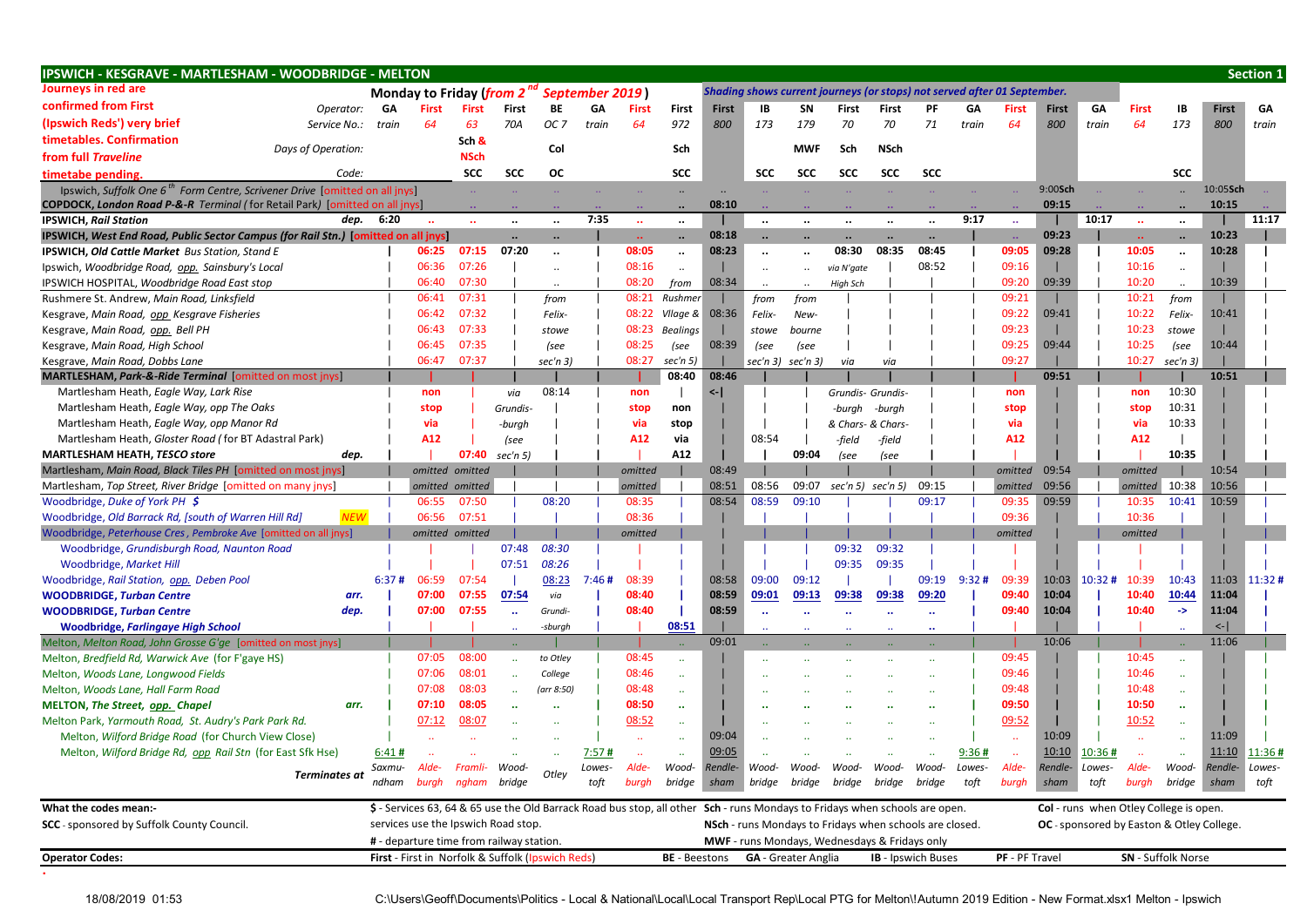|                                                                               | IPSWICH - KESGRAVE - MARTLESHAM - WOODBRIDGE IPSWICH - KESGRAVE - MARTLESHAM - WOODBRIDGE - MELTON<br>Monday to Friday (from 2 <sup>nd</sup> September 2019)<br>Shading shows current journeys (or stops) not served after 01 September. |                      |                                          |                |                |                                                   |                |                                                                                                                             |                |                              |                                                                                        |          |                                      |               |                           |                              |                                                                               | <b>Section 1</b> |                |                                      |                                                    |                               |
|-------------------------------------------------------------------------------|------------------------------------------------------------------------------------------------------------------------------------------------------------------------------------------------------------------------------------------|----------------------|------------------------------------------|----------------|----------------|---------------------------------------------------|----------------|-----------------------------------------------------------------------------------------------------------------------------|----------------|------------------------------|----------------------------------------------------------------------------------------|----------|--------------------------------------|---------------|---------------------------|------------------------------|-------------------------------------------------------------------------------|------------------|----------------|--------------------------------------|----------------------------------------------------|-------------------------------|
| Journeys in red are                                                           |                                                                                                                                                                                                                                          |                      |                                          |                |                |                                                   |                |                                                                                                                             |                |                              |                                                                                        |          |                                      |               |                           |                              |                                                                               |                  |                |                                      |                                                    |                               |
| confirmed from First<br>Operator:                                             | <b>First</b>                                                                                                                                                                                                                             | First                | First                                    | GA             | First          | First                                             | GΑ             | IB                                                                                                                          | First          | First                        | First                                                                                  | FA       | First                                | GΑ            | First                     | FA                           | First                                                                         | First            | GΑ             | First                                | <b>First</b>                                       | IB                            |
| (Ipswich Reds') very brief<br>Service No.:                                    | 64                                                                                                                                                                                                                                       | 70                   | 65                                       | train          | 64             | 65                                                | train          | 173                                                                                                                         | 64             | 70                           | 65                                                                                     | 121      | 63                                   | train         | 64                        | 121                          | 65                                                                            | 64               | train          | 915/7/8                              | 800                                                | 173                           |
| timetables. Confirmation                                                      |                                                                                                                                                                                                                                          |                      |                                          |                |                |                                                   |                |                                                                                                                             |                |                              |                                                                                        | $1st$ Tu | Sch &                                |               |                           | $1st$ Tu                     |                                                                               |                  |                |                                      |                                                    |                               |
| Days of Operation:<br>from full Traveline                                     |                                                                                                                                                                                                                                          |                      |                                          |                |                |                                                   |                |                                                                                                                             |                |                              |                                                                                        | Sch      | <b>NSch</b>                          |               | <b>NSch</b>               | NSch                         |                                                                               |                  |                | Sch                                  |                                                    | NSch                          |
| Code:<br>timetabe pending                                                     |                                                                                                                                                                                                                                          | <b>SCC</b>           |                                          |                |                |                                                   |                | <b>SCC</b>                                                                                                                  |                | <b>SCC</b>                   |                                                                                        |          |                                      |               |                           |                              |                                                                               |                  |                | <b>SCC</b>                           |                                                    | <b>SCC</b>                    |
| Ipswich, Suffolk One 6 <sup>th</sup> Form Centre, Scrivener Drive [omitted of |                                                                                                                                                                                                                                          | $\sim$               | omitted                                  |                |                | omitted                                           |                | $\ldots$                                                                                                                    |                | $\sim$                       | omitted                                                                                |          |                                      |               |                           |                              | omitted                                                                       |                  |                |                                      | 15:05Sch                                           | $\sim$                        |
| COPDOCK, London Road P-&-R Terminal (for Retail Park) [omitted                | $\mathbf{r}$ .                                                                                                                                                                                                                           | $\sim$               | omitted                                  |                | $\sim$         | omitted                                           |                |                                                                                                                             | $\sim$         | $\sim$                       | omitted                                                                                |          |                                      |               |                           |                              | omitted                                                                       |                  | $\mathbf{r}$ . | $\mathbf{r}$ .                       | 15:15                                              |                               |
| <b>IPSWICH, Rail Station</b><br>dep.                                          | $\mathbf{r}$                                                                                                                                                                                                                             | $\cdot\cdot$         |                                          | 12:17          | $\mathbf{r}$   |                                                   | 13:17          | $\ddot{\phantom{a}}$                                                                                                        | Ω.             |                              |                                                                                        | $\ldots$ | $\mathbf{r}$ .                       | 14:17         | $\ddot{\phantom{a}}$      |                              |                                                                               | $\mathbf{r}$     | 15:17          | $\ddotsc$                            |                                                    | $\ddotsc$                     |
| <b>IPSWICH, West End Road, Public Sector Campus (for Rail Stn.) Jom</b>       | $\ddotsc$                                                                                                                                                                                                                                | $\ddot{\phantom{a}}$ | omitted                                  |                | $\sim$         | omitted                                           |                |                                                                                                                             | $\mathbf{r}$ . |                              | omitted                                                                                | $\ldots$ | a.                                   |               | $\ddot{\phantom{a}}$      |                              | omitted                                                                       | $\sim$           |                | $\ddotsc$                            | 15:23                                              | $\bullet\bullet$              |
| <b>IPSWICH, Old Cattle Market Bus Station, Stand E</b>                        | 11:05                                                                                                                                                                                                                                    | 11:00                | 11:35                                    |                | 12:05          | 12:35                                             |                | $\ddot{\phantom{a}}$                                                                                                        | 13:05          | 13:15                        | 13:35                                                                                  | 13:40    | 14:05                                |               | 14:05                     | 14:10                        | 14:35                                                                         | 15:05            |                |                                      | 15:28                                              |                               |
| Ipswich, Woodbridge Road, opp. Sainsbury's Local                              | 11:16                                                                                                                                                                                                                                    |                      | 11:46                                    |                | 12:16          | 12:46                                             |                |                                                                                                                             | 13:16          |                              | 13:46                                                                                  | 13:49    | 14:16                                |               | 14:15                     | 14:19                        | 14:46                                                                         | 15:16            |                | $\ddot{\phantom{0}}$                 |                                                    |                               |
| IPSWICH HOSPITAL, Woodbridge Road East stop                                   | 11:20                                                                                                                                                                                                                                    |                      | 11:50                                    |                | 12:20          | 12:50                                             |                | $\cdot$                                                                                                                     | 13:20          |                              | 13:50                                                                                  |          | 14:20                                |               | 14:19                     |                              | 14:50                                                                         | 15:20            |                | $\ddotsc$                            | 15:39                                              |                               |
| Rushmere St. Andrew, Main Road, Linksfield                                    | 11:21                                                                                                                                                                                                                                    |                      | 11:51                                    |                | 12:21          | 12:51                                             |                | from                                                                                                                        | 13:21          |                              | 13:51                                                                                  | 13:51    | 14:21                                |               | 14:20                     | 14:21                        | 14:51                                                                         | 15:21            |                | $\ddot{\phantom{a}}$                 |                                                    | from                          |
| Kesgrave, Main Road, opp Kesgrave Fisheries                                   | 11:22                                                                                                                                                                                                                                    |                      | 11:52                                    |                | 12:22          | 12:52                                             |                | Felix-                                                                                                                      | 13:22          |                              | 13:52                                                                                  |          | 14:22                                |               | 14:21                     |                              | 14:52                                                                         | 15:22            |                | $\ddot{\phantom{0}}$                 | 15:41                                              | Felix-                        |
| Kesgrave, Main Road, opp. Bell PH                                             | 11:23                                                                                                                                                                                                                                    |                      | 11:53                                    |                | 12:23          | 12:53                                             |                | stowe                                                                                                                       | 13:23          |                              | 13:53                                                                                  | 13:54    | 14:23                                |               | 14:22                     | 14:24                        | 14:53                                                                         | 15:23            |                |                                      |                                                    | stowe                         |
| Kesgrave, Main Road, High School                                              | 11:25                                                                                                                                                                                                                                    |                      | 11:55                                    |                | 12:25          | 12:55                                             |                | (see                                                                                                                        | 13:25          |                              | 13:55                                                                                  | 13:55    | 14:25                                |               | 14:24                     | 14:25                        | 14:55                                                                         | 15:25            |                |                                      | 15:44                                              | (see                          |
| Kesgrave, Main Road, Dobbs Lane                                               | 11:27                                                                                                                                                                                                                                    | via                  | 11:57                                    |                | 12:27          | 12:57                                             |                | sec'n 3)                                                                                                                    | 13:27          | via                          | 13:57                                                                                  | 13:57    | 14:27                                |               | 14:26                     | 14:27                        | 14:57                                                                         | 15:27            |                |                                      | $\leftarrow$                                       | sec'n 3)                      |
| MARTLESHAM, Park-&-Ride Terminal [omitted on most jnys]                       |                                                                                                                                                                                                                                          |                      |                                          |                |                |                                                   |                |                                                                                                                             |                |                              |                                                                                        |          |                                      |               |                           |                              |                                                                               |                  |                | $\ddot{\phantom{a}}$                 | 15:51                                              |                               |
| Martlesham Heath, Eagle Way, Lark Rise                                        | non                                                                                                                                                                                                                                      | Grundis-             |                                          |                | non            |                                                   |                | 13:09                                                                                                                       | non            | Grundis-                     |                                                                                        |          |                                      |               |                           | non                          |                                                                               | non              |                |                                      |                                                    | 15:35                         |
| Martlesham Heath, Eagle Way, opp The Oaks                                     | stop                                                                                                                                                                                                                                     | -burgh               |                                          |                | stop           |                                                   |                |                                                                                                                             | stop           | -burgh                       |                                                                                        | non      |                                      |               |                           | stop                         |                                                                               | stop             |                |                                      |                                                    | 15:36                         |
| Martlesham Heath, Eagle Way, opp Manor Rd                                     | via                                                                                                                                                                                                                                      | & Chars-             |                                          |                | via            |                                                   |                |                                                                                                                             | via            | & Chars-                     |                                                                                        | stop     |                                      |               |                           | via                          |                                                                               | via              |                |                                      |                                                    | 15:37                         |
| Martlesham Heath, Gloster Road (for BT Adastral Park)                         | A12                                                                                                                                                                                                                                      | -field               |                                          |                | A12            |                                                   |                |                                                                                                                             | A12            | -field                       |                                                                                        | via      |                                      |               |                           | A12                          |                                                                               | A12              |                |                                      |                                                    |                               |
| MARTLESHAM HEATH, TESCO store<br>dep.                                         |                                                                                                                                                                                                                                          | (see                 | 12:00                                    |                |                | 13:00                                             |                | 13:12                                                                                                                       |                | (see                         | 14:00                                                                                  | A12      | 14:30                                |               | 14:30                     |                              | 15:00                                                                         |                  |                |                                      |                                                    |                               |
| Martlesham, Main Road, Black Tiles PH [omitted on most jnys]                  | omitted                                                                                                                                                                                                                                  |                      | omitted                                  |                |                | omitted omitted                                   |                |                                                                                                                             | omitted        |                              | omitted                                                                                |          | omitted                              |               |                           |                              | omitted omitted                                                               |                  |                | $\ddotsc$                            | 15:54                                              |                               |
| Martlesham, Top Street, River Bridge [omitted on many jnys]                   |                                                                                                                                                                                                                                          |                      | omitted sec'n 5) omitted                 |                |                | omitted omitted                                   |                | 13:15                                                                                                                       |                | omitted   sec'n 5)   omitted |                                                                                        |          | omitted                              |               | 14:34                     |                              | omitted omitted                                                               |                  |                | $\ddotsc$                            | 15:56                                              | 15:40                         |
| Woodbridge, Duke of York PH \$                                                | 11:35                                                                                                                                                                                                                                    |                      | 12:10                                    |                | 12:35          | 13:10                                             |                | 13:18                                                                                                                       | 13:35          |                              | 14:10                                                                                  | 14:03    | 14:40                                |               | 14:38                     | 14:33                        | 15:10                                                                         | 15:35            |                | $\ddotsc$                            | 15:59                                              | 15:43                         |
| Woodbridge, Old Barrack Rd, [south of Warren Hill Rd]<br><b>NEW</b>           | 11:36                                                                                                                                                                                                                                    |                      | 12:11                                    |                | 12:36          | 13:11                                             |                |                                                                                                                             | 13:36          |                              | 14:11                                                                                  |          | 14:41                                |               | 14:40                     |                              | 15:11                                                                         | 15:36            |                | $\ddotsc$                            |                                                    |                               |
| Woodbridge, Peterhouse Cres, Pembroke Ave [omitted on all jnys]               | omitted                                                                                                                                                                                                                                  |                      | omitted                                  |                |                | omitted omitted                                   |                |                                                                                                                             | omitted        |                              | omitted                                                                                |          | omitted                              |               | omitted                   |                              | omitted omitted                                                               |                  |                | $\sim$                               |                                                    |                               |
| Woodbridge, Grundisburgh Road, Naunton Road                                   |                                                                                                                                                                                                                                          | 11:56                |                                          |                |                |                                                   |                |                                                                                                                             |                | 14:11                        |                                                                                        |          |                                      |               |                           |                              |                                                                               |                  |                | Ω.                                   |                                                    |                               |
| Woodbridge, Market Hill                                                       |                                                                                                                                                                                                                                          | 11:58                |                                          |                |                |                                                   |                |                                                                                                                             |                | 14:13                        |                                                                                        |          |                                      |               |                           |                              |                                                                               |                  |                |                                      |                                                    |                               |
| Woodbridge, Rail Station, opp. Deben Pool                                     | 11:39                                                                                                                                                                                                                                    |                      | 12:14                                    | 12:32#         | 12:39          |                                                   | 13:14 13:32#   | 13:20                                                                                                                       | 13:39          |                              | 14:14                                                                                  | 14:06    |                                      | 14:44 14:32 # | 14:49                     | 14:36                        | 15:14                                                                         |                  | 15:39 15:32#   | $\ddot{\phantom{1}}$                 | 16:03                                              | 15:45                         |
| <b>WOODBRIDGE, Turban Centre</b><br>arr.                                      | 11:40                                                                                                                                                                                                                                    | 12:00                | 12:15                                    |                | 12:40          | 13:15                                             |                | 13:21                                                                                                                       | 13:40          | 14:15                        | 14:15                                                                                  | 14:07    | 14:45                                |               | 14:51                     | 14:37                        | 15:15                                                                         | 15:40            |                | $\ddot{\phantom{a}}$                 | 16:04                                              | 15:46                         |
| <b>WOODBRIDGE, Turban Centre</b><br>dep.                                      | 11:40                                                                                                                                                                                                                                    | $\rightarrow$        | 12:15                                    |                | 12:40          | 13:15                                             |                | ->                                                                                                                          | 13:40          | $\ddotsc$                    | 14:15                                                                                  | 14:07    | 14:45                                |               | 14:51                     | 14:37                        | 15:15                                                                         | 15:40            |                | $\ddot{\phantom{a}}$                 | 16:04                                              | $\leftarrow$                  |
| <b>Woodbridge, Farlingaye High School</b>                                     |                                                                                                                                                                                                                                          | $\ddotsc$            |                                          |                |                |                                                   |                | $\ddotsc$                                                                                                                   |                | $\ddot{\phantom{a}}$         |                                                                                        |          |                                      |               |                           |                              |                                                                               |                  |                | 15:55                                | $\left\vert \left\langle -\right\vert \right\vert$ |                               |
| Melton, Melton Road, John Grosse G'ge [omitted on most jnys]                  |                                                                                                                                                                                                                                          |                      |                                          |                |                |                                                   |                | $\ddotsc$                                                                                                                   |                | $\ddotsc$                    |                                                                                        | 14:10    |                                      |               |                           | 14:40                        |                                                                               |                  |                |                                      | 16:06                                              | $\mathcal{L}_{\mathcal{F}}$ . |
| Melton, Bredfield Rd, Warwick Ave (for F'gaye HS)                             | 11:45                                                                                                                                                                                                                                    | $\ddotsc$            | 12:20                                    |                | 12:45          | 13:20                                             |                |                                                                                                                             | 13:45          | $\ddot{\phantom{a}}$         | 14:20                                                                                  |          | 14:50                                |               | 14:56                     |                              | 15:20                                                                         | 15:45            |                |                                      |                                                    |                               |
| Melton, Woods Lane, Longwood Fields                                           | 11:46                                                                                                                                                                                                                                    |                      | 12:21                                    |                | 12:46          | 13:21                                             |                |                                                                                                                             | 13:46          | $\ddot{\phantom{a}}$         | 14:21                                                                                  | 14:14    | 14:51                                |               | 14:57                     | 14:44                        | 15:21                                                                         | 15:46            |                | 15:56                                |                                                    |                               |
| Melton, Woods Lane, Hall Farm Road                                            | 11:48                                                                                                                                                                                                                                    |                      | 12:23                                    |                | 12:48          | 13:23                                             |                |                                                                                                                             | 13:48          | $\ddotsc$                    | 14:23                                                                                  | 14:13    | 14:53                                |               | 14:59                     | 14:43                        | 15:23                                                                         | 15:48            |                | 15:57                                |                                                    |                               |
| <b>MELTON, The Street, opp. Chapel</b><br>arr.                                | 11:50                                                                                                                                                                                                                                    | $\ddotsc$            | 12:25                                    |                | 12:50          | 13:25                                             |                | $\ddot{\phantom{a}}$                                                                                                        | 13:50          | $\ddotsc$                    | 14:25                                                                                  | via      | 14:55                                |               | 15:01                     | via                          | 15:25                                                                         | 15:50            |                |                                      |                                                    |                               |
| Melton Park, Yarmouth Road, St. Audry's Park Park Rd.                         | 11:52                                                                                                                                                                                                                                    | $\ddotsc$            | $\mathcal{L}_{\mathcal{F}}$              |                | 12:52          | $\mathbf{1}$                                      |                |                                                                                                                             | 13:52          | $\ddotsc$                    | $\mathbf{1}$                                                                           | A12 to   | 14:57                                |               | 15:03                     | A12 to                       | $\mathcal{L}_{\mathcal{F}}$                                                   | 15:52            |                |                                      | 16:09                                              |                               |
| Melton, Wilford Bridge Road (for Church View Close)                           | $\mathbf{r}$ .                                                                                                                                                                                                                           |                      | omitted                                  |                |                | omitted<br>omitted 13:36#                         |                |                                                                                                                             |                |                              | omitted                                                                                |          |                                      |               |                           |                              | omitted                                                                       |                  |                | 15:58                                |                                                    |                               |
| Melton, Wilford Bridge Rd, opp Rail Stn (for East Sfk Hse)                    |                                                                                                                                                                                                                                          |                      | omitted 12:36#                           |                |                |                                                   |                |                                                                                                                             |                |                              | omitted                                                                                |          |                                      | 14:36#        |                           |                              | omitted                                                                       |                  | 15:36#         | 15:59                                | 16:10                                              |                               |
| <b>Terminates at</b>                                                          | burgh                                                                                                                                                                                                                                    | Wood-<br>bridge      | Melton                                   | Lowes-<br>toft | Alde-<br>burgh | <b>Melton</b>                                     | Lowes-<br>toft | Wood-<br>bridge                                                                                                             | Alde-<br>burah | bridge sham                  | Wood- Rendle-                                                                          |          | Strad- Framli- Lowes-<br>broke ngham | toft          | Alde-<br>burgh            | Strad-<br>$\mathsf{p}$ broke | <b>Melton</b>                                                                 | Alde-<br>burah   | toft           | Lowes- Rendle- Rendle- Wood-<br>sham | sham                                               | bridge                        |
| What the codes mean:-                                                         |                                                                                                                                                                                                                                          |                      |                                          |                |                |                                                   |                | \$ - Services 63, 64 & 65 use the Old Barrack Road bus stop, all other Sch - runs Mondays to Fridays when schools are open. |                |                              |                                                                                        |          |                                      |               |                           |                              | NSch - runs Mondays to Fridays when schools are closed.                       |                  |                |                                      |                                                    |                               |
| SCC - sponsored by Suffolk County Council.                                    |                                                                                                                                                                                                                                          |                      | services use the Ipswich Road stop.      |                |                |                                                   |                |                                                                                                                             |                |                              | 1 <sup>st</sup> Tu Sch - runs only on first Tuesday each month, when schools are open. |          |                                      |               |                           |                              |                                                                               |                  |                |                                      |                                                    |                               |
|                                                                               |                                                                                                                                                                                                                                          |                      | # - departure time from railway station. |                |                |                                                   |                |                                                                                                                             |                |                              |                                                                                        |          |                                      |               |                           |                              | 1st Tu NSch - runs only on first Tuesday each month, when schools are closed. |                  |                |                                      |                                                    |                               |
| <b>Operator Codes:</b>                                                        | FA - Fareline                                                                                                                                                                                                                            |                      |                                          |                |                | First - First in Norfolk & Suffolk (Ipswich Reds) |                |                                                                                                                             |                |                              | GA - Greater Anglia                                                                    |          |                                      |               | <b>IB</b> - Ipswich Buses |                              |                                                                               |                  |                |                                      |                                                    |                               |
|                                                                               |                                                                                                                                                                                                                                          |                      |                                          |                |                |                                                   |                |                                                                                                                             |                |                              |                                                                                        |          |                                      |               |                           |                              |                                                                               |                  |                |                                      |                                                    |                               |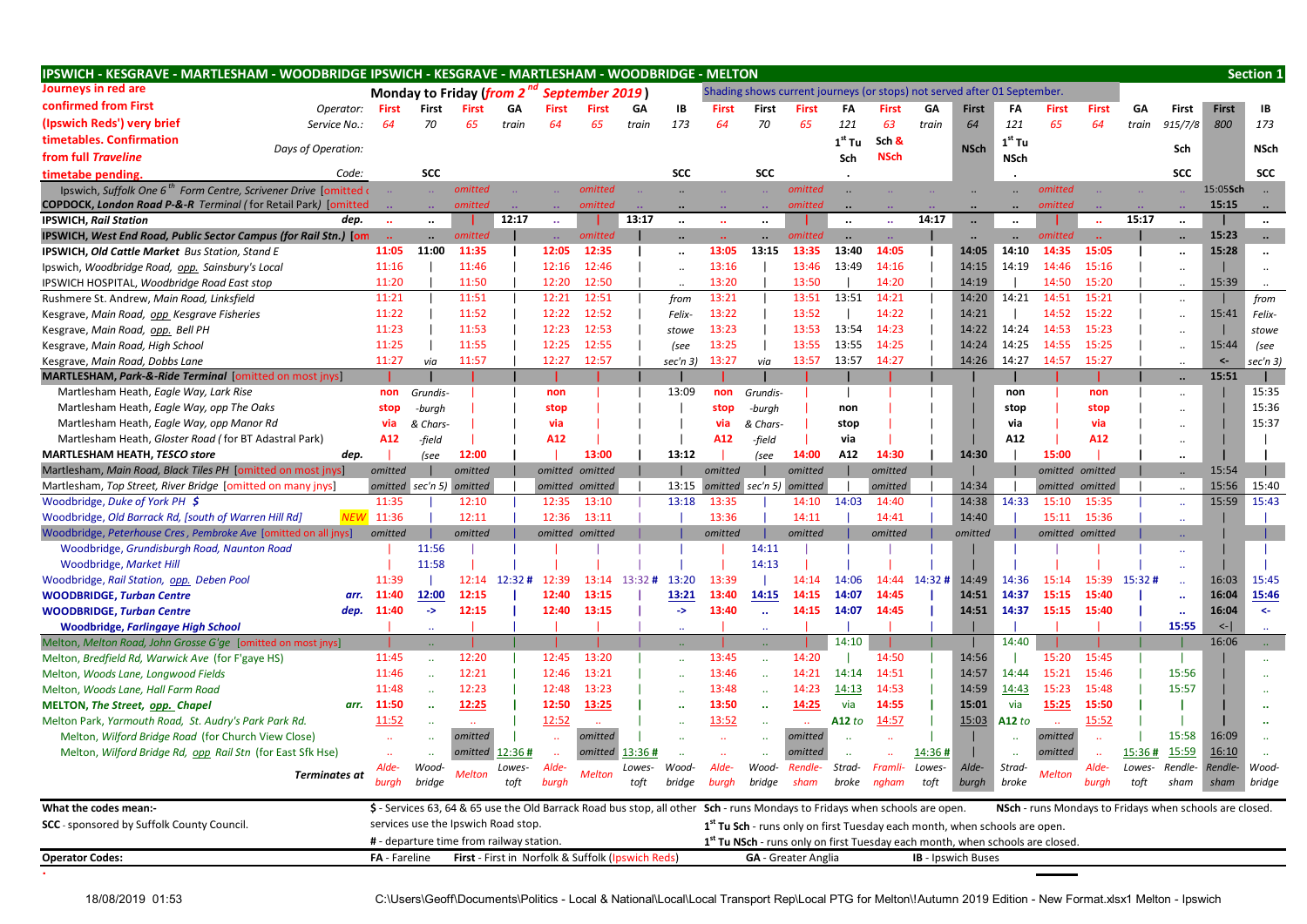| IPSWICH - KESGRAVE - MARTLESHAM - WOODBRIDGE IPSWICH - KESGRAVE - MARTLESHAM - WOODBRIDGE - MELTON |                      |        |                                                        |                      |                                                   |                       |              |                                                                        |                             |                      |                                                                          |        |                      |                           |                      |                      |        |        |                                     |                           | <b>Section 1</b>                  |
|----------------------------------------------------------------------------------------------------|----------------------|--------|--------------------------------------------------------|----------------------|---------------------------------------------------|-----------------------|--------------|------------------------------------------------------------------------|-----------------------------|----------------------|--------------------------------------------------------------------------|--------|----------------------|---------------------------|----------------------|----------------------|--------|--------|-------------------------------------|---------------------------|-----------------------------------|
| Journeys in red are                                                                                |                      |        | Monday to Friday (from 2 <sup>nd</sup> September 2019) |                      |                                                   |                       |              |                                                                        |                             |                      | Shading shows current journeys (or stops) not served after 01 September. |        |                      |                           |                      |                      |        |        |                                     |                           |                                   |
| confirmed from First<br>Operator:                                                                  | SN                   | GA     | <b>First</b>                                           | FA                   | First                                             | First                 | GA           | <b>First</b>                                                           | ΡF                          | IB                   | First                                                                    | GA     | First                | First                     | <b>First</b>         | First                | GΑ     | GΑ     | GΑ                                  | GΑ                        |                                   |
| (Ipswich Reds') very brief<br>Service No.:                                                         | 179                  | train  | 64                                                     | 170                  | 70                                                | 800                   | train        | 64                                                                     | 71                          | 173                  | 65                                                                       | train  | 64                   | 70                        | 65                   | 64                   | train  | train  | train                               | train                     |                                   |
| timetables. Confirmation                                                                           |                      |        |                                                        |                      |                                                   |                       |              |                                                                        |                             |                      |                                                                          |        |                      |                           |                      |                      |        |        |                                     |                           |                                   |
| Days of Operation:<br>from full Traveline                                                          | <b>NSch</b>          |        |                                                        | M                    |                                                   |                       |              |                                                                        |                             |                      |                                                                          |        |                      |                           |                      |                      |        |        |                                     |                           |                                   |
| Code:<br>timetabe pending                                                                          | <b>SCC</b>           |        |                                                        | Smr 1                | SCC                                               |                       |              |                                                                        | <b>SCC</b>                  | <b>SCC</b>           |                                                                          |        |                      | <b>SCC</b>                |                      |                      |        |        |                                     |                           |                                   |
| Ipswich, Suffolk One 6 <sup>th</sup> Form Centre, Scrivener Drive [omitted of                      |                      |        |                                                        |                      |                                                   | 16:18 Sch             |              |                                                                        |                             |                      |                                                                          |        |                      |                           |                      |                      |        |        |                                     |                           |                                   |
| <b>COPDOCK, London Road P-&amp;-R</b> Terminal (for Retail Park) [c                                |                      |        |                                                        |                      |                                                   | 16:15                 |              |                                                                        |                             |                      |                                                                          |        |                      |                           |                      |                      |        |        |                                     |                           |                                   |
| <b>IPSWICH, Rail Station</b><br>dep.                                                               | $\ddotsc$            | 15:54  | $\ddotsc$                                              | $\ddotsc$            | $\ddotsc$                                         |                       | 17:17        | $\mathbf{a}$                                                           | $\ddot{\phantom{a}}$        | $\ddot{\phantom{a}}$ | ä.                                                                       | 18:13  | $\ddotsc$            | $\ddot{\phantom{a}}$      | $\ddot{\phantom{a}}$ | $\ddot{\phantom{a}}$ | 19:17  | 20:17  | 21:17                               | 22:17                     | $\ddot{\phantom{a}}$<br>$\ddotsc$ |
| IPSWICH, West End Road, Public Sector Campus (for Rail Stn.) [om                                   | $\ldots$             |        | $\mathbf{r}$                                           | $\ddot{\phantom{a}}$ | $\ddotsc$                                         | 16:26                 |              | $\ddot{\phantom{a}}$                                                   |                             | $\cdot$              |                                                                          |        | $\ddot{\phantom{a}}$ | $\cdot$                   |                      | $\cdot$              |        |        |                                     |                           | $\ddot{\phantom{a}}$              |
| <b>IPSWICH, Old Cattle Market Bus Station, Stand E</b>                                             | 15:25                |        | 16:05                                                  | $\ddotsc$            | 16:00                                             | 16:31                 |              | 16:50                                                                  | $\ddotsc$                   | $\ddotsc$            | 17:20                                                                    |        | 17:50                | 18:00                     | 18:20                | 18:50                |        |        |                                     |                           | $\ddotsc$                         |
| Ipswich, Woodbridge Road, opp. Sainsbury's Local                                                   | 15:36                |        | 16:16                                                  | $\ldots$             |                                                   |                       |              | 17:01                                                                  |                             |                      | 17:31                                                                    |        | 18:01                |                           | 18:30                | 18:58                |        |        |                                     |                           |                                   |
| IPSWICH HOSPITAL, Woodbridge Road East stop                                                        | 15:38                |        | 16:20                                                  |                      |                                                   | 16:42                 |              | 17:05                                                                  |                             |                      | 17:35                                                                    |        | 18:05                |                           | 18:34                | 19:02                |        |        |                                     |                           |                                   |
| Rushmere St. Andrew, Main Road, Linksfield                                                         | via                  |        | 16:21                                                  | from                 |                                                   |                       |              | 17:06                                                                  | $\sim$                      | from                 | 17:36                                                                    |        | 18:06                |                           | 18:35                | 19:03                |        |        |                                     |                           |                                   |
| Kesgrave, Main Road, opp Kesgrave Fisheries                                                        | <b>Buckle-</b>       |        | 16:22                                                  | Felix-               |                                                   | 16:44                 |              | 17:07                                                                  |                             | Felix-               | 17:37                                                                    |        | 18:07                |                           | 18:37                | 19:04                |        |        |                                     |                           |                                   |
| Kesgrave, Main Road, opp. Bell PH                                                                  | -sham                |        | 16:23                                                  | stowe                |                                                   |                       |              | 17:08                                                                  |                             | stowe                | 17:38                                                                    |        | 18:08                |                           | 18:38                | 19:05                |        |        |                                     |                           |                                   |
| Kesgrave, Main Road, High School                                                                   | (see                 |        | 16:25                                                  | (see                 |                                                   | 16:47                 |              | 17:10                                                                  |                             | (see                 | 17:40                                                                    |        | 18:10                |                           | 18:40                | 19:07                |        |        |                                     |                           |                                   |
| Kesgrave, Main Road, Dobbs Lane                                                                    | sec'n 3)             |        | 16:27                                                  | $sec'n$ 3)           | via                                               |                       |              | 17:12                                                                  |                             | sec'n 3)             | 17:42                                                                    |        | 18:12                | via                       | 18:42                | 19:09                |        |        |                                     |                           |                                   |
| <b>MARTLESHAM, Park-&amp;-Ride Terminal [omitted on most jnys]</b>                                 |                      |        |                                                        |                      |                                                   | 16:54                 |              |                                                                        |                             |                      |                                                                          |        |                      |                           |                      |                      |        |        |                                     |                           |                                   |
| Martlesham Heath, Eagle Way, Lark Rise                                                             |                      |        | non                                                    |                      | Grundis-                                          |                       |              | non                                                                    |                             | 17:47                |                                                                          |        | non                  | Grundis-                  |                      |                      |        |        |                                     |                           |                                   |
| Martlesham Heath, Eagle Way, opp The Oaks                                                          |                      |        | stop                                                   |                      | -burgh                                            |                       |              | stop                                                                   |                             |                      |                                                                          |        | stop                 | -burgh                    |                      |                      |        |        |                                     |                           |                                   |
| Martlesham Heath, Eagle Way, opp Manor Rd                                                          |                      |        | via                                                    |                      | & Chars-                                          |                       |              | via                                                                    |                             |                      |                                                                          |        | via                  | & Chars-                  |                      |                      |        |        |                                     |                           |                                   |
| Martlesham Heath, Gloster Road (for BT Adastral Park)                                              |                      |        | A12                                                    |                      | -field                                            |                       |              | A12                                                                    |                             | 17:50                | 17:45                                                                    |        | A12                  | -field                    |                      |                      |        |        |                                     |                           |                                   |
| <b>MARTLESHAM HEATH, TESCO store</b>                                                               | dep. 16:26           |        |                                                        |                      | (see                                              |                       |              |                                                                        |                             |                      | omitted                                                                  |        |                      | (see                      |                      | 19:12                |        |        |                                     |                           |                                   |
| Martlesham, Main Road, Black Tiles PH [omitted on most jnys]                                       | 16:29                |        | omitted<br>omitted                                     | 16:53<br>16:54       | sec'n 5)                                          | 16:57<br>16:59        |              | omitted<br>omitted                                                     |                             | 17:53                | omitted                                                                  |        | omitted<br>omitted   | sec'n 5                   | 18:45<br>18:48       | 19:15                |        |        |                                     |                           |                                   |
| Martlesham, Top Street, River Bridge [omitted on many jnys]<br>Woodbridge, Duke of York PH \$      | 16:32                |        | 16:35                                                  | 16:55                |                                                   | 17:02                 |              | 17:20                                                                  |                             | 17:56                | 17:55                                                                    |        | 18:20                |                           | 18:51                | 19:18                |        |        |                                     |                           | $\ddotsc$                         |
| Woodbridge, Old Barrack Rd, [south of Warren Hill Rd]<br><b>NEW</b>                                |                      |        | 16:36                                                  |                      |                                                   |                       |              | 17:21                                                                  |                             |                      | 17:56                                                                    |        | 18:21                |                           | 18:53                | 19:20                |        |        |                                     |                           | $\cdot$                           |
| Woodbridge, Peterhouse Cres, Pembroke Ave [omitted on all jnys]                                    |                      |        | omitted                                                |                      |                                                   |                       |              | omitted                                                                |                             |                      | omitted                                                                  |        | omitted              |                           |                      | omitted omitted      |        |        |                                     |                           |                                   |
| Woodbridge, Grundisburgh Road, Naunton Road                                                        |                      |        |                                                        |                      | 16:56                                             |                       |              |                                                                        | $\mathcal{L}_{\mathcal{A}}$ |                      |                                                                          |        |                      | 18:56                     |                      |                      |        |        |                                     |                           |                                   |
| Woodbridge, Market Hill                                                                            |                      |        |                                                        |                      | 16:58                                             |                       |              |                                                                        |                             |                      |                                                                          |        |                      | 18:58                     |                      |                      |        |        |                                     |                           |                                   |
| Woodbridge, Rail Station, opp. Deben Pool                                                          | 16:34                | 16:11# | 16:39                                                  | 16:58                |                                                   |                       | 17:06 17:32# | 17:24                                                                  |                             | 17:58                | 17:59                                                                    | 18:30# | 18:24                |                           | 19:02                |                      |        |        | 19:26 19:32 # 20:32 # 21:32 # 22:32 |                           |                                   |
| <b>WOODBRIDGE, Turban Centre</b><br>arr.                                                           | 16:35                |        | 16:40                                                  | 16:59                | 17:00                                             | 17:07                 |              | 17:25                                                                  | $\ddot{\phantom{a}}$        | 17:59                | 18:00                                                                    |        | 18:25                | 19:00                     | 19:04                | 19:28                |        |        |                                     |                           |                                   |
| <b>WOODBRIDGE, Turban Centre</b><br>dep.                                                           | $\ddotsc$            |        | 16:40                                                  | 16:59                | $\ddotsc$                                         | $\mathord{\text{--}}$ |              | 17:25                                                                  | 17:45                       | ->                   | 18:00                                                                    |        | 18:25                | $\ddotsc$                 | 19:04                | 19:28                |        |        |                                     |                           |                                   |
| <b>Woodbridge, Farlingaye High School</b>                                                          |                      |        |                                                        |                      |                                                   |                       |              |                                                                        | <-∣                         |                      |                                                                          |        |                      |                           |                      |                      |        |        |                                     |                           |                                   |
| Melton, Melton Road, John Grosse G'ge [omitted on most jnys                                        |                      |        |                                                        | 17:01                | $\sim$                                            | $\ddotsc$             |              |                                                                        | 17:48                       |                      |                                                                          |        |                      |                           |                      |                      |        |        |                                     |                           |                                   |
| Melton, Bredfield Rd, Warwick Ave (for F'gaye HS)                                                  |                      |        | 16:45                                                  |                      | $\mathbf{L}$                                      | $\ddotsc$             |              | 17:30                                                                  |                             |                      | 18:05                                                                    |        | 18:30                | $\mathbf{L}$              | 19:09                | 19:33                |        |        |                                     |                           |                                   |
| Melton, Woods Lane, Longwood Fields                                                                |                      |        | 16:46                                                  |                      |                                                   | $\ddotsc$             |              | 17:31                                                                  |                             |                      | 18:06                                                                    |        | 18:31                | $\ddot{\phantom{a}}$      | 19:10                | 19:34                |        |        |                                     |                           |                                   |
| Melton, Woods Lane, Hall Farm Road                                                                 |                      |        | 16:48                                                  |                      | $\ddotsc$                                         | $\ddotsc$             |              | 17:33                                                                  |                             | $\ddotsc$            | 18:08                                                                    |        | 18:33                | $\ddot{\phantom{a}}$      | 19:12                | 19:36                |        |        |                                     |                           |                                   |
| <b>MELTON, The Street, opp. Chapel</b><br>arr.                                                     | $\ddot{\phantom{a}}$ |        | 16:50                                                  | 17:04                | $\ddot{\phantom{1}}$                              | $\ddot{\phantom{a}}$  |              | 17:35                                                                  | 17:51                       |                      | 18:10                                                                    |        | 18:35                | $\ddotsc$                 | 19:14                | 19:38                |        |        |                                     |                           |                                   |
| Melton Park, Yarmouth Road, St. Audry's Park Park Rd.                                              |                      |        | 16:52                                                  | 17:06                |                                                   |                       |              | 17:37                                                                  |                             |                      | $\ddot{\phantom{1}}$                                                     |        | 18:37                | $\ddot{\phantom{1}}$      |                      |                      |        |        |                                     |                           |                                   |
| Melton, Wilford Bridge Road (for Church View Close)                                                |                      |        |                                                        |                      |                                                   |                       |              |                                                                        |                             |                      | omitted                                                                  |        |                      |                           |                      | 19:37                |        |        |                                     |                           |                                   |
| Melton, Wilford Bridge Rd, opp Rail Stn (for East Sfk Hse)                                         |                      | 16:22# | $\ddotsc$                                              | $\ddotsc$            | $\ddotsc$                                         | $\ddotsc$             | 17:36#       |                                                                        | 17:53                       |                      | omitted                                                                  | 18:34# | $\ddotsc$            | $\ddot{\phantom{a}}$      | 19:15                |                      | 19:36# |        | 20:36 # 21:36 #                     | 22:36#                    |                                   |
| <b>Terminates at</b>                                                                               | Wood-                | Lowes- | Alde-                                                  | Diss                 | Wood-                                             | Wood-                 | Lowes-       | Alde-                                                                  | Orford                      | Wood-                | Rendle-                                                                  | Lowes- | Alde-                | Wood-                     |                      | Leiston Melton       | Lowes- | Lowes- | Lowes-                              | Lowes-                    |                                   |
|                                                                                                    | bridge               | toft   | burgh                                                  |                      | bridge                                            | bridge                | toft         | burgh                                                                  |                             | bridge               | sham                                                                     | toft   | burgh                | bridge                    |                      |                      | toft   | toft   | toft                                | toft                      |                                   |
| What the codes mean:-                                                                              |                      |        |                                                        |                      |                                                   |                       |              | \$ - Services 63, 64 & 65 use the Old Barrack Road bus stop, all other |                             |                      | NSch - runs Mondays to Fridays when schools are closed.                  |        |                      |                           |                      |                      |        |        |                                     |                           |                                   |
| <b>SCC</b> - sponsored by Suffolk County Council.                                                  |                      |        | services use the Ipswich Road stop                     |                      |                                                   |                       |              |                                                                        |                             |                      | M - runs on Mondays only                                                 |        |                      |                           |                      |                      |        |        |                                     |                           |                                   |
|                                                                                                    |                      |        | # - departure time from railway station.               |                      |                                                   |                       |              |                                                                        |                             |                      | Smr 1 - runs 29 <sup>th</sup> July to 2 <sup>nd</sup> September 2019.    |        |                      |                           |                      |                      |        |        |                                     |                           |                                   |
| <b>Operator Codes:</b>                                                                             | FA - Fareline        |        |                                                        |                      | First - First in Norfolk & Suffolk (Ipswich Reds) |                       |              |                                                                        |                             |                      | <b>GA</b> - Greater Anglia                                               |        |                      | <b>IB</b> - Ipswich Buses |                      | PF - PF Travel       |        |        |                                     | <b>SN</b> - Suffolk Norse |                                   |
|                                                                                                    |                      |        |                                                        |                      |                                                   |                       |              |                                                                        |                             |                      |                                                                          |        |                      |                           |                      |                      |        |        |                                     |                           |                                   |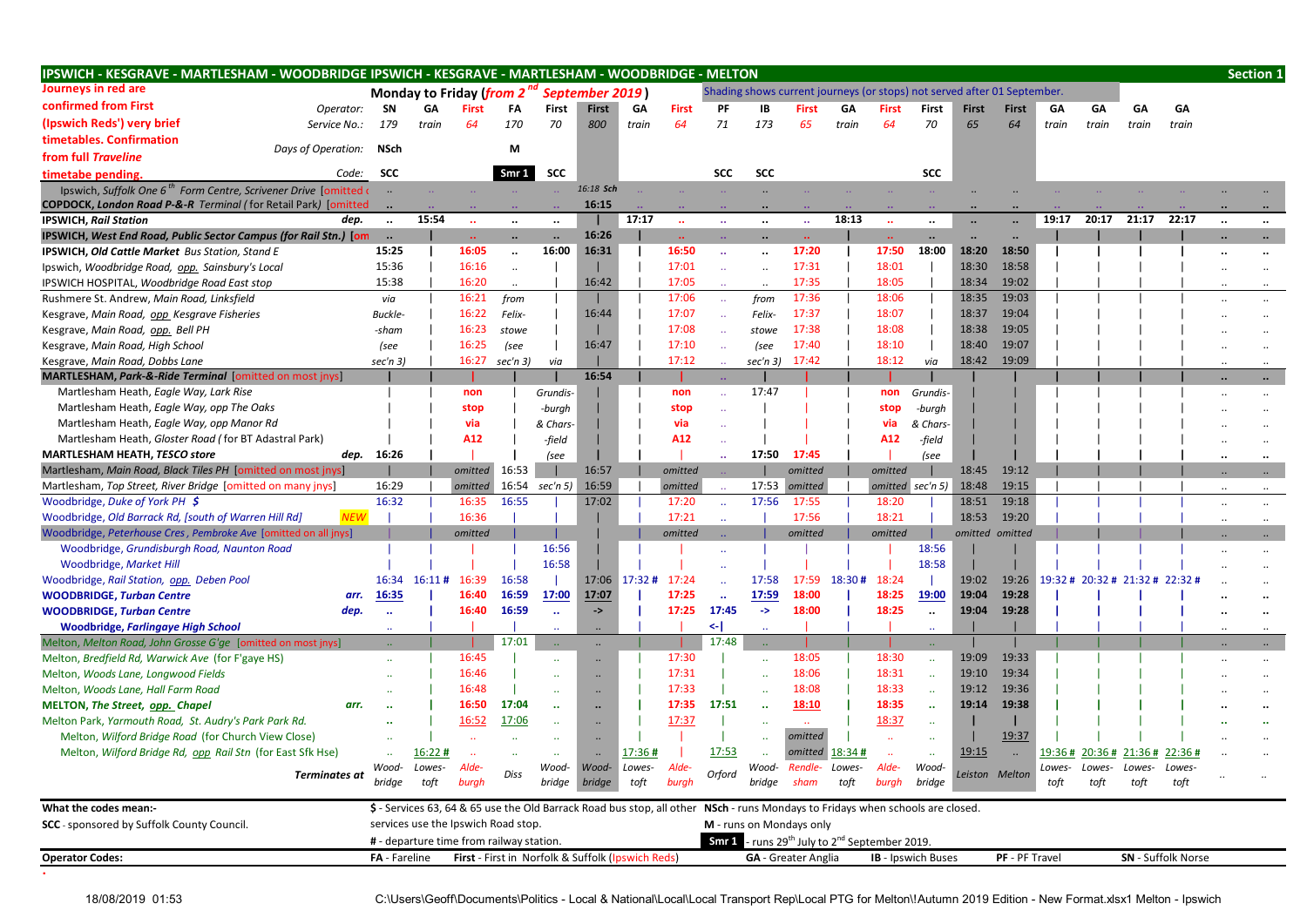| IPSWICH - KESGRAVE - MARTLESHAM - WOODBRIDGE IPSWICH - KESGRAVE - MARTLESHAM - WOODBRIDGE - MELTON |               |       |                                                                        |               |                     |                      |                      |       |                            |               |        |                                                                          |                      |                |                |           |                      |               |        |                            |               | <b>Section 1</b> |
|----------------------------------------------------------------------------------------------------|---------------|-------|------------------------------------------------------------------------|---------------|---------------------|----------------------|----------------------|-------|----------------------------|---------------|--------|--------------------------------------------------------------------------|----------------------|----------------|----------------|-----------|----------------------|---------------|--------|----------------------------|---------------|------------------|
| Journeys in red are                                                                                |               |       | Saturday ( <i>from</i> 7 <sup>th</sup> September 2019)                 |               |                     |                      |                      |       |                            |               |        | Shading shows current journeys (or stops) not served after 01 September. |                      |                |                |           |                      |               |        |                            |               |                  |
| confirmed from First<br>Operator: First                                                            |               | GΑ    | First                                                                  | IB            | <b>First</b>        | First                | PF                   | GА    | First                      | First         | GA     | <b>First</b>                                                             | IB                   | First          | GΑ             | First     | First                | First         | GΑ     | First                      | First         | GA               |
| (Ipswich Reds') very brief<br>Service No.:                                                         | 800           | train | 64                                                                     | 173           | 800                 | 70                   | 71                   | train | 64                         | 800           | train  | 64                                                                       | 173                  | 800            | train          | 64        | 70                   | 800           | train  | 64                         | 800           | train            |
| timetables. Confirmation                                                                           |               |       |                                                                        |               |                     |                      |                      |       |                            |               |        |                                                                          |                      |                |                |           |                      |               |        |                            |               |                  |
| Days of Operation:<br>from full Traveline                                                          |               |       |                                                                        |               |                     |                      |                      |       |                            |               |        |                                                                          |                      |                |                |           |                      |               |        |                            |               |                  |
| Code:<br>timetabe pending                                                                          |               |       |                                                                        | <b>SCC</b>    |                     | <b>SCC</b>           | <b>SCC</b>           |       |                            |               |        |                                                                          | <b>SCC</b>           |                |                |           | <b>SCC</b>           |               |        |                            |               |                  |
| Ipswich, Suffolk One 6 <sup>th</sup> Form Centre, Scrivener Drive [omitted of                      |               |       |                                                                        |               |                     |                      |                      |       |                            | $\ddotsc$     |        |                                                                          |                      |                |                |           |                      |               |        |                            |               |                  |
| <b>COPDOCK, London Road P-&amp;-R</b> Terminal (for Retail Park) [omitted 07:00                    |               |       |                                                                        |               | 08:15               |                      |                      |       |                            | 09:15         |        |                                                                          |                      | 10:15          |                |           |                      | 11:15         |        | $\ddotsc$                  | 12:15         |                  |
| <b>IPSWICH, Rail Station</b><br>dep.                                                               |               | 8:17  | $\ddotsc$                                                              | $\ddotsc$     |                     | $\ddot{\phantom{0}}$ |                      | 9:17  | $\ddot{\phantom{a}}$       |               | 10:17  | $\ddotsc$                                                                | $\ddot{\phantom{0}}$ |                | 11:17          | $\ddotsc$ | $\ddot{\phantom{0}}$ |               | 12:17  | $\ddotsc$                  |               | 13:17            |
| IPSWICH, West End Road, Public Sector Campus (for Rail Stn.) [om 07:08                             |               |       | $\mathbf{r}$ .                                                         |               | 08:23               |                      |                      |       | $\mathbf{r}$               | 09:23         |        | $\mathbf{r}$                                                             |                      | 10:23          |                |           |                      | 11:23         |        |                            | 12:23         |                  |
| <b>IPSWICH, Old Cattle Market Bus Station, Stand E</b>                                             | 07:13         |       | 08:05                                                                  | $\cdot\cdot$  | 08:28               | 08:35                | 08:45                |       | 09:05                      | 09:28         |        | 10:05                                                                    | $\ddot{\phantom{a}}$ | 10:28          |                | 11:05     | 11:00                | 11:28         |        | 12:05                      | 12:28         |                  |
| Ipswich, Woodbridge Road, opp. Sainsbury's Local                                                   |               |       | 08:16                                                                  | $\ldots$      |                     |                      | 08:52                |       | 09:16                      |               |        | 10:16                                                                    | $\ddot{\phantom{a}}$ |                |                | 11:16     |                      |               |        | 12:16                      |               |                  |
| IPSWICH HOSPITAL, Woodbridge Road East stop                                                        | 07:24         |       | 08:20                                                                  | $\ddotsc$     | 08:39               |                      |                      |       | 09:20                      | 09:39         |        | 10:20                                                                    |                      | 10:39          |                | 11:20     |                      | 11:39         |        | 12:20                      | 12:39         |                  |
| Rushmere St. Andrew, Main Road, Linksfield                                                         |               |       | 08:21                                                                  | from          |                     |                      |                      |       | 09:21                      |               |        | 10:21                                                                    | from                 |                |                | 11:21     |                      |               |        | 12:21                      |               |                  |
| Kesgrave, Main Road, opp Kesgrave Fisheries                                                        | 07:26         |       | 08:22                                                                  | Felix-        | 08:41               |                      |                      |       | 09:22                      | 09:41         |        | 10:22                                                                    | Felix-               | 10:41          |                | 11:22     |                      | 11:41         |        | 12:22                      | 12:41         |                  |
| Kesgrave, Main Road, opp. Bell PH                                                                  |               |       | 08:23                                                                  | stowe         |                     |                      |                      |       | 09:23                      |               |        | 10:23                                                                    | stowe                |                |                | 11:23     |                      |               |        | 12:23                      |               |                  |
| Kesgrave, Main Road, High School                                                                   | 07:29         |       | 08:25                                                                  | (see          | 08:44               |                      |                      |       | 09:25                      | 09:44         |        | 10:25                                                                    | (see                 | 10:44          |                | 11:25     |                      | 11:44         |        | 12:25                      | 12:44         |                  |
| Kesgrave, Main Road, Dobbs Lane                                                                    |               |       | 08:27                                                                  | sec'n 3)      |                     | via                  |                      |       | 09:27                      |               |        | 10:27                                                                    | sec'n 3)             |                |                | 11:27     | via                  |               |        | 12:27                      |               |                  |
| MARTLESHAM, Park-&-Ride Terminal [omitted on most jnys]                                            | 07:36         |       |                                                                        |               | 08:51               |                      |                      |       |                            | 09:51         |        |                                                                          |                      | 10:51          |                |           |                      | 11:51         |        |                            | 12:51         |                  |
| Martlesham Heath, Eagle Way, Lark Rise                                                             |               |       | non                                                                    |               |                     | Grundis-             |                      |       | non                        |               |        | non                                                                      | 10:30                |                |                | non       | <b>Grundis</b>       |               |        | non                        |               |                  |
| Martlesham Heath, Eagle Way, opp The Oaks                                                          |               |       | stop                                                                   |               |                     | -burgh               |                      |       | stop                       |               |        | stop                                                                     | 10:31                |                |                | stop      | -burgh               |               |        | stop                       |               |                  |
| Martlesham Heath, Eagle Way, opp Manor Rd                                                          |               |       | via                                                                    |               |                     | & Chars              |                      |       | via                        |               |        | via                                                                      | 10:33                |                |                | via       | & Chars-             |               |        | via                        |               |                  |
| Martlesham Heath, Gloster Road (for BT Adastral Park)                                              |               |       | A12                                                                    | 08:54         |                     | -field               |                      |       | A12                        |               |        | A12                                                                      |                      |                |                | A12       | -field               |               |        | A12                        |               |                  |
| dep.<br>MARTLESHAM HEATH, TESCO store                                                              |               |       |                                                                        |               |                     | (see                 |                      |       |                            |               |        |                                                                          | 10:35                |                |                |           | (see                 |               |        |                            |               |                  |
| Martlesham, Main Road, Black Tiles PH [omitted on most jnys]                                       | 07:39         |       | omitted                                                                |               | 08:54               |                      |                      |       | omitted                    | 09:54         |        | omitted                                                                  |                      | 10:54          |                | omitted   |                      | 11:54         |        | omitted                    | 12:54         |                  |
| Martlesham, Top Street, River Bridge [omitted on many jnys]                                        | 07:41         |       | omitted                                                                | 08:56         | 08:56               | sec'n 5)             | 09:15                |       | omitted                    | 09:56         |        | omitted                                                                  | 10:38                | 10:56          |                |           | $omitted$ sec'n 5)   | 11:56         |        | omitted                    | 12:56         |                  |
| Woodbridge, Duke of York PH \$                                                                     | 07:44         |       | 08:35                                                                  | 08:59         | 08:59               |                      | 09:17                |       | 09:35                      | 09:59         |        | 10:35                                                                    | 10:41                | 10:59          |                | 11:35     |                      | 11:59         |        | 12:35                      | 12:59         |                  |
| Woodbridge, Old Barrack Rd, [south of Warren Hill Rd]<br><b>NEW</b>                                |               |       | 08:36                                                                  |               |                     |                      |                      |       | 09:36                      |               |        | 10:36                                                                    |                      |                |                | 11:36     |                      |               |        | 12:36                      |               |                  |
| Woodbridge, Peterhouse Cres, Pembroke Ave [omitted on all jnys]                                    |               |       | omitted                                                                |               |                     |                      |                      |       | omitted                    |               |        | omitted                                                                  |                      |                |                | omitted   |                      |               |        | omitted                    |               |                  |
| Woodbridge, Grundisburgh Road, Naunton Road                                                        |               |       |                                                                        |               |                     | 09:32                |                      |       |                            |               |        |                                                                          |                      |                |                |           | 11:56                |               |        |                            |               |                  |
| Woodbridge, Market Hill                                                                            |               |       |                                                                        |               |                     | 09:35                |                      |       |                            |               |        |                                                                          |                      |                |                |           | 11:58                |               |        |                            |               |                  |
| Woodbridge, Rail Station, opp. Deben Pool                                                          | 07:48         | 8:32# | 08:39                                                                  | 09:00         | 09:03               |                      | 09:19                | 9:32# | 09:39                      | 10:03         | 10:32# | 10:39                                                                    | 10:43                |                | $11:03$ 11:32# | 11:39     |                      | 12:03         | 12:32# | 12:39                      | 13:03         | 13:32#           |
| <b>WOODBRIDGE, Turban Centre</b><br>arr.                                                           | 07:49         |       | 08:40                                                                  | 09:01         | 09:04               | 09:38                | 09:20                |       | 09:40                      | 10:04         |        | 10:40                                                                    | 10:44                | 11:04          |                | 11:40     | 12:00                | 12:04         |        | 12:40                      | 13:04         |                  |
| <b>WOODBRIDGE, Turban Centre</b><br>dep.                                                           | 07:49         |       | 08:40                                                                  | $\rightarrow$ | 09:04               | $\ddot{\phantom{1}}$ | $\ddot{\phantom{1}}$ |       | 09:40                      | 10:04         |        | 10:40                                                                    | $\rightarrow$        | 11:04          |                | 11:40     | $\rightarrow$        | 12:04         |        | 12:40                      | 13:04         |                  |
| Woodbridge, Farlingaye High School                                                                 |               |       |                                                                        | $\ddotsc$     | $\left  $           | $\ddot{\phantom{a}}$ |                      |       |                            |               |        |                                                                          |                      | $\left  $      |                |           |                      | $\leftarrow$  |        |                            |               |                  |
| Melton, Melton Road, John Grosse G'ge [omitted on most jnys]                                       | 07:51         |       |                                                                        |               | 09:06               |                      |                      |       |                            | 10:06         |        |                                                                          |                      | 11:06          |                |           |                      | 12:06         |        |                            | 13:06         |                  |
| Melton, Bredfield Rd, Warwick Ave (for F'gaye HS)                                                  |               |       | 08:45                                                                  | $\ddotsc$     |                     |                      | $\ddot{\phantom{a}}$ |       | 09:45                      |               |        | 10:45                                                                    |                      |                |                | 11:45     |                      |               |        | 12:45                      |               |                  |
| Melton, Woods Lane, Longwood Fields                                                                |               |       | 08:46                                                                  | $\ddotsc$     |                     |                      |                      |       | 09:46                      |               |        | 10:46                                                                    | ٠.                   |                |                | 11:46     | $\ddotsc$            |               |        | 12:46                      |               |                  |
| Melton, Woods Lane, Hall Farm Road                                                                 |               |       | 08:48                                                                  | $\ddotsc$     |                     |                      |                      |       | 09:48                      |               |        | 10:48                                                                    |                      |                |                | 11:48     |                      |               |        | 12:48                      |               |                  |
| MELTON, The Street, opp. Chapel<br>arr.                                                            |               |       | 08:50                                                                  | $\bullet$     |                     |                      |                      |       | 09:50                      |               |        | 10:50                                                                    |                      |                |                | 11:50     | $\ddot{\phantom{1}}$ |               |        | 12:50                      |               |                  |
| Melton Park, Yarmouth Road, St. Audry's Park Park Rd.                                              |               |       | 08:52                                                                  | $\ddotsc$     |                     |                      |                      |       | 09:52                      |               |        | 10:52                                                                    |                      |                |                | 11:52     |                      |               |        | 12:52                      |               |                  |
| Melton, Wilford Bridge Road (for Church View Close)                                                | 07:54         |       |                                                                        | $\ddotsc$     | 09:09               |                      |                      |       | $\ddotsc$                  | 10:09         |        |                                                                          |                      | 11:09          |                |           |                      | 12:09         |        | $\mathcal{L}_{\mathbf{z}}$ | 13:09         |                  |
| Melton, Wilford Bridge Rd, opp Rail Stn (for East Sfk Hse)                                         | 07:55         | 8:36# |                                                                        |               | 09:10               |                      |                      | 9:36# |                            | 10:10         | 10:36# |                                                                          |                      | 11:10          | 11:36#         |           |                      | 12:10         | 12:36# |                            | 13:10         | 13:36#           |
| Terminates at                                                                                      | Rendle-Lowes- |       | Alde-                                                                  |               | Wood- Rendle- Wood- |                      | Wood- Lowes-         |       | Alde-                      | Rendle-Lowes- |        | Alde-                                                                    | Wood-                | Rendle- Lowes- |                | Alde-     | Wood-                | Rendle-Lowes- |        | Alde-                      | Rendle-Lowes- |                  |
|                                                                                                    | sham          | toft  | burah                                                                  | bridge        | sham                | bridge               | bridge               | toft  | burgh                      | sham          | toft   | burgh                                                                    | bridge               | sham           | toft           | burgh     | bridge               | sham          | toft   | burgh                      | sham          | toft             |
| What the codes mean:-                                                                              |               |       | \$ - Services 63, 64 & 65 use the Old Barrack Road bus stop, all other |               |                     |                      |                      |       |                            |               |        |                                                                          |                      |                |                |           |                      |               |        |                            |               |                  |
| <b>SCC</b> - sponsored by Suffolk County Council.                                                  |               |       | services use the Ipswich Road stop.                                    |               |                     |                      |                      |       |                            |               |        |                                                                          |                      |                |                |           |                      |               |        |                            |               |                  |
|                                                                                                    |               |       | # - departure time from railway station.                               |               |                     |                      |                      |       |                            |               |        |                                                                          |                      |                |                |           |                      |               |        |                            |               |                  |
| <b>Operator Codes:</b>                                                                             |               |       | First - First in Norfolk & Suffolk (Ipswich Reds)                      |               |                     |                      |                      |       | <b>GA</b> - Greater Anglia |               |        | <b>IB</b> - Ipswich Buses                                                |                      | PF - PF Travel |                |           |                      |               |        |                            |               |                  |
|                                                                                                    |               |       |                                                                        |               |                     |                      |                      |       |                            |               |        |                                                                          |                      |                |                |           |                      |               |        |                            |               |                  |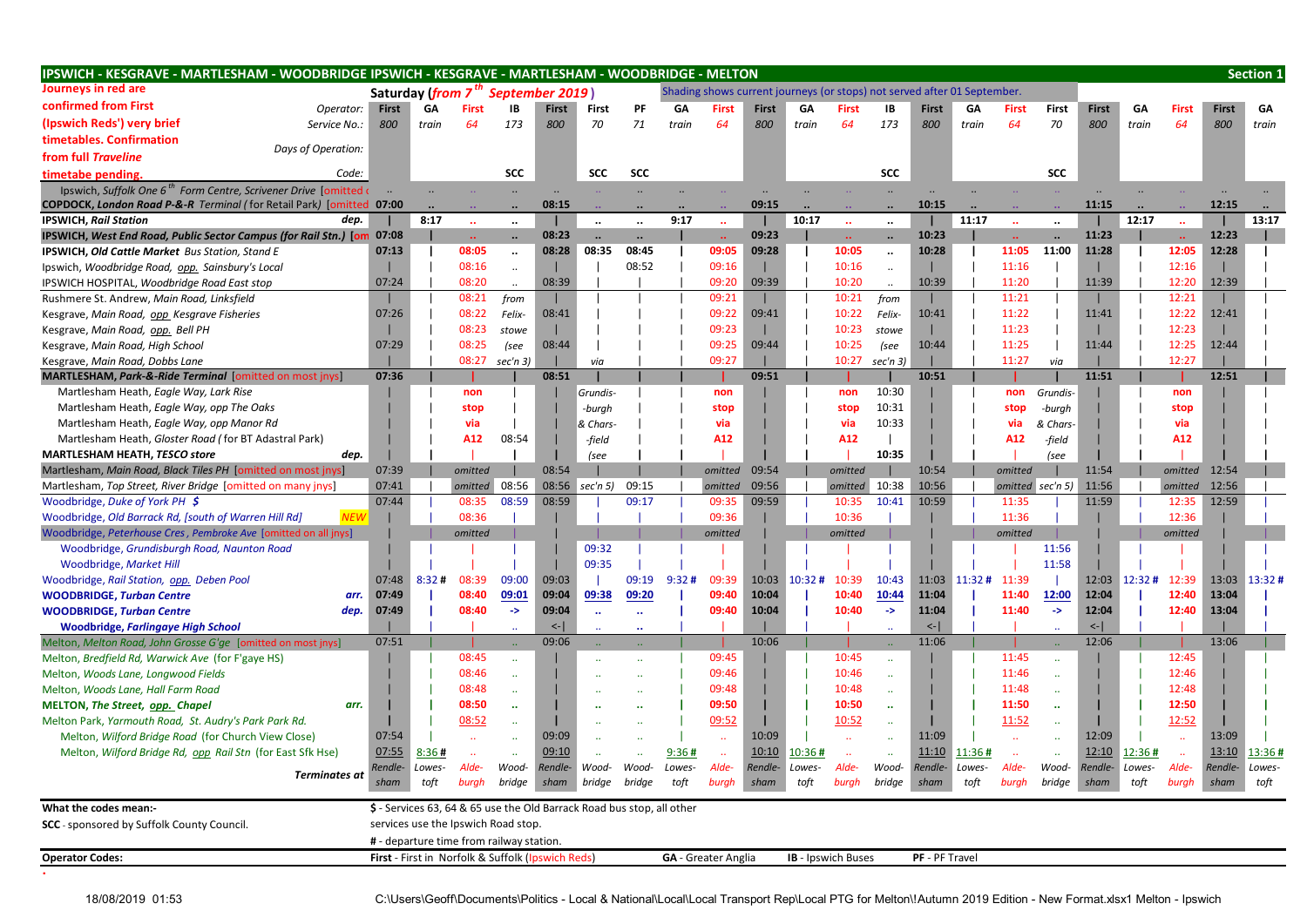| IPSWICH - KESGRAVE - MARTLESHAM - WOODBRIDGE IPSWICH - KESGRAVE - MARTLESHAM - WOODBRIDGE - MELTON |                      |                |                      |                                                                        |                 |                      |           |                |                            |                      |                                                                          |               |                      |                      |                      |        |                |                      |                      |                         |        | <b>Section 1</b> |
|----------------------------------------------------------------------------------------------------|----------------------|----------------|----------------------|------------------------------------------------------------------------|-----------------|----------------------|-----------|----------------|----------------------------|----------------------|--------------------------------------------------------------------------|---------------|----------------------|----------------------|----------------------|--------|----------------|----------------------|----------------------|-------------------------|--------|------------------|
| Journeys in red are                                                                                |                      |                |                      | Saturday ( <i>from</i> 7 <sup>th</sup> September 2019)                 |                 |                      |           |                |                            |                      | Shading shows current journeys (or stops) not served after 01 September. |               |                      |                      |                      |        |                |                      |                      |                         |        |                  |
| confirmed from First<br>Operator:                                                                  | IB                   | First          | First                | First                                                                  | GΑ              | First                | First     | GA             | First                      | IB                   | First                                                                    | GA            | First                | First                | First                | GА     | First          | PF                   | IB                   | <b>First</b>            | GΑ     | First            |
| (Ipswich Reds') very brief<br>Service No.:                                                         | 173                  | 64             | 70                   | 65                                                                     | train           | 64                   | 800       | train          | 64                         | 173                  | 65                                                                       | train         | 64                   | 70                   | 800                  | train  | 64             | 71                   | 173                  | 800                     | train  | 64               |
| timetables. Confirmation                                                                           |                      |                |                      |                                                                        |                 |                      |           |                |                            |                      |                                                                          |               |                      |                      |                      |        |                |                      |                      |                         |        |                  |
| Days of Operation:<br>from full Traveline                                                          |                      |                |                      |                                                                        |                 |                      |           |                |                            |                      |                                                                          |               |                      |                      |                      |        |                |                      |                      |                         |        |                  |
| Code:<br>timetabe pending                                                                          | <b>SCC</b>           |                | <b>SCC</b>           |                                                                        |                 |                      |           |                |                            | <b>SCC</b>           |                                                                          |               |                      | <b>SCC</b>           |                      |        |                | <b>SCC</b>           | <b>SCC</b>           |                         |        |                  |
| Ipswich, Suffolk One 6 <sup>th</sup> Form Centre, Scrivener Drive [omitted $\epsilon$              | $\ddotsc$            | $\sim$ .       |                      | omitted                                                                |                 |                      | $\ddotsc$ |                |                            |                      | omitted                                                                  |               |                      |                      |                      |        |                |                      |                      |                         |        |                  |
| <b>COPDOCK, London Road P-&amp;-R</b> Terminal (for Retail Park) [omitted                          | $\cdot$              | $\sim$         | $\mathbf{r}$ .       | omitted                                                                |                 |                      | 14:15     |                |                            |                      | omitted                                                                  |               |                      |                      | 16:15                |        |                |                      |                      | 17:15                   |        |                  |
| <b>IPSWICH, Rail Station</b><br>dep.                                                               | $\ddotsc$            | $\mathbf{u}$   | $\ldots$             |                                                                        | 14:17           | $\ddot{\phantom{1}}$ | $\ddotsc$ | 15:17          | $\ddot{\phantom{1}}$       | $\cdot$              |                                                                          | 16:17         | $\ddot{\phantom{a}}$ |                      | $\ddot{\phantom{a}}$ | 17:17  | $\ddotsc$      | $\sim$               | $\cdot \cdot$        | $\ddotsc$               | 18:17  | $\sim$           |
| <b>IPSWICH, West End Road, Public Sector Campus (for Rail Stn.) [om</b>                            | $\ddotsc$            | $\mathbf{r}$ . | $\ddotsc$            | omitted                                                                |                 | $\mathbf{r}$         | 14:23     |                | $\bullet$ .                |                      | omitted                                                                  |               | $\mathbf{r}$ .       |                      | 16:23                |        | $\mathbf{r}$ . | $\mathbf{r}$ .       | $\ddot{\phantom{a}}$ | 17:23                   |        | $\sim 10^{-1}$   |
| <b>IPSWICH, Old Cattle Market Bus Station, Stand E</b>                                             | $\ldots$             | 13:05          | 13:15                | 13:35                                                                  |                 | 14:05                | 14:28     |                | 15:05                      | $\ddot{\phantom{a}}$ | 15:35                                                                    |               | 16:05                | 16:00                | 16:28                |        | 16:50          | $\sim$               | $\ddot{\phantom{a}}$ | 17:28                   |        | 17:50            |
| Ipswich, Woodbridge Road, opp. Sainsbury's Local                                                   | $\cdot \cdot$        | 13:16          |                      | 13:46                                                                  |                 | 14:16                |           |                | 15:16                      | $\ddotsc$            | 15:46                                                                    |               | 16:16                |                      |                      |        | 17:01          | $\ddot{\phantom{a}}$ | $\ddotsc$            |                         |        | 18:01            |
| IPSWICH HOSPITAL, Woodbridge Road East stop                                                        |                      | 13:20          |                      | 13:50                                                                  |                 | 14:20                | 14:39     |                | 15:20                      | $\ddotsc$            | 15:50                                                                    |               | 16:20                |                      | 16:39                |        | 17:05          | $\ddot{\phantom{a}}$ | $\ddotsc$            | 17:39                   |        | 18:05            |
| Rushmere St. Andrew, Main Road, Linksfield                                                         | from                 | 13:21          |                      | 13:51                                                                  |                 | 14:21                |           |                | 15:21                      | from                 | 15:51                                                                    |               | 16:21                |                      |                      |        | 17:06          | $\sim$               | from                 |                         |        | 18:06            |
| Kesgrave, Main Road, opp Kesgrave Fisheries                                                        | Felix-               | 13:22          |                      | 13:52                                                                  |                 | 14:22                | 14:41     |                | 15:22                      | Felix-               | 15:52                                                                    |               | 16:22                |                      | 16:41                |        | 17:07          | $\ddot{\phantom{a}}$ | Felix-               | 17:41                   |        | 18:07            |
| Kesgrave, Main Road, opp. Bell PH                                                                  | stowe                | 13:23          |                      | 13:53                                                                  |                 | 14:23                |           |                | 15:23                      | stowe                | 15:53                                                                    |               | 16:23                |                      |                      |        | 17:08          |                      | stowe                |                         |        | 18:08            |
| Kesgrave, Main Road, High School                                                                   | (see                 | 13:25          |                      | 13:55                                                                  |                 | 14:25                | 14:44     |                | 15:25                      | (see                 | 15:55                                                                    |               | 16:25                |                      | 16:44                |        | 17:10          |                      | (see                 | 17:44                   |        | 18:10            |
| Kesgrave, Main Road, Dobbs Lane                                                                    | $sec'n$ 3)           | 13:27          | via                  | 13:57                                                                  |                 | 14:27                |           |                | 15:27                      | sec'n 3)             | 15:57                                                                    |               | 16:27                | via                  |                      |        | 17:12          |                      | sec'n 3)             |                         |        | 18:12            |
| <b>MARTLESHAM, Park-&amp;-Ride Terminal [omitted on most jnys]</b>                                 |                      |                |                      |                                                                        |                 |                      | 14:51     |                |                            |                      |                                                                          |               |                      |                      | 16:51                |        |                |                      |                      | 17:51                   |        |                  |
| Martlesham Heath, Eagle Way, Lark Rise                                                             | 13:09                | non            | Grundis-             |                                                                        |                 | non                  |           |                | non                        | 15:35                |                                                                          |               | non                  | <b>Grundis</b>       |                      |        | non            |                      | 17:46                |                         |        | non              |
| Martlesham Heath, Eagle Way, opp The Oaks                                                          |                      | stop           | -burgh               |                                                                        |                 | stop                 |           |                | stop                       | 15:36                |                                                                          |               | stop                 | -burgh               |                      |        | stop           |                      |                      |                         |        | stop             |
| Martlesham Heath, Eagle Way, opp Manor Rd                                                          |                      | via            | & Chars-             |                                                                        |                 | via                  |           |                | via                        | 15:37                |                                                                          |               | via                  | & Chars-             |                      |        | via            |                      |                      |                         |        | via              |
| Martlesham Heath, Gloster Road (for BT Adastral Park)                                              |                      | A12            | -field               |                                                                        |                 | A12                  |           |                | A12                        |                      |                                                                          |               | A12                  | -field               |                      |        | A12            |                      |                      |                         |        | A12              |
| <b>MARTLESHAM HEATH, TESCO store</b>                                                               | dep. 13:12           |                | (see                 | 14:00                                                                  |                 |                      |           |                |                            |                      | 16:00                                                                    |               |                      | (see                 |                      |        |                | $\ddot{\phantom{a}}$ | 17:49                |                         |        |                  |
| Martlesham, Main Road, Black Tiles PH [omitted on most jnys]                                       |                      | omitted        |                      | omitted                                                                |                 | omitted              | 14:54     |                | omitted                    |                      | omitted                                                                  |               | omitted              |                      | 16:54                |        | omitted        |                      |                      | 17:54                   |        | omitted          |
| Martlesham, Top Street, River Bridge [omitted on many jnys]                                        | 13:15                |                |                      | omitted sec'n 5) omitted                                               |                 | omitted              | 14:56     |                | omitted                    | 15:40                | omitted                                                                  |               |                      | omitted sec'n 5)     | 16:56                |        | omitted        |                      | 17:52                | 17:56                   |        | omitted          |
| Woodbridge, Duke of York PH \$                                                                     | 13:18                | 13:35          |                      | 14:10                                                                  |                 | 14:35                | 14:59     |                | 15:35                      | 15:43                | 16:10                                                                    |               | 16:35                |                      | 16:59                |        | 17:20          | $\ddot{\phantom{a}}$ | 17:55                | 17:59                   |        | 18:20            |
| Woodbridge, Old Barrack Rd, [south of Warren Hill Rd]<br><b>NEW</b>                                |                      | 13:36          |                      | 14:11                                                                  |                 | 14:36                |           |                | 15:36                      |                      | 16:11                                                                    |               | 16:36                |                      |                      |        | 17:21          |                      |                      |                         |        | 18:21            |
| Woodbridge, Peterhouse Cres, Pembroke Ave [omitted on all jnys]                                    |                      | omitted        |                      | omitted                                                                |                 | omitted              |           |                | omitted                    |                      | omitted                                                                  |               | omitted              |                      |                      |        | omitted        |                      |                      |                         |        | omitted          |
| Woodbridge, Grundisburgh Road, Naunton Road                                                        |                      |                | 14:11                |                                                                        |                 |                      |           |                |                            |                      |                                                                          |               |                      | 16:56                |                      |        |                | Ω.                   |                      |                         |        |                  |
| Woodbridge, Market Hill                                                                            |                      |                | 14:13                |                                                                        |                 |                      |           |                |                            |                      |                                                                          |               |                      | 16:58                |                      |        |                |                      |                      |                         |        |                  |
| Woodbridge, Rail Station, opp. Deben Pool                                                          | 13:20                | 13:39          |                      |                                                                        | 14:14 14:32#    | 14:39                | 15:03     | 15:32#         | 15:39                      | 15:45                | 16:14                                                                    | 16:32 # 16:39 |                      |                      | 17:03                | 17:32# | 17:24          |                      | 17:57                | 18:03                   | 18:32# | 18:24            |
| <b>WOODBRIDGE, Turban Centre</b><br>arr.                                                           | 13:21                | 13:40          | 14:15                | 14:15                                                                  |                 | 14:40                | 15:04     |                | 15:40                      | 15:46                | 16:15                                                                    |               | 16:40                | 17:00                | 17:04                |        | 17:25          | $\sim$               | 17:58                | 18:04                   |        | 18:25            |
| <b>WOODBRIDGE, Turban Centre</b><br>dep.                                                           | $\rightarrow$        | 13:40          | $\ddot{\phantom{1}}$ | 14:15                                                                  |                 | 14:40                | 15:04     |                | 15:40                      | $\rightarrow$        | 16:15                                                                    |               | 16:40                | $\ddot{\phantom{1}}$ | 17:04                |        | 17:25          | 17:45                | $\rightarrow$        | 18:04                   |        | 18:25            |
| <b>Woodbridge, Farlingaye High School</b>                                                          |                      |                |                      |                                                                        |                 |                      |           |                |                            |                      |                                                                          |               |                      |                      |                      |        |                | $\leftarrow$         |                      | $\left\langle -\right $ |        |                  |
| Melton, Melton Road, John Grosse G'ge [omitted on most jnys]                                       |                      |                |                      |                                                                        |                 |                      | 15:06     |                |                            |                      |                                                                          |               |                      |                      | 17:06                |        |                | 17:48                | $\sim$               | 18:06                   |        |                  |
| Melton, Bredfield Rd, Warwick Ave (for F'gaye HS)                                                  | $\ddot{\phantom{a}}$ | 13:45          | $\mathbb{Z}^2$       | 14:20                                                                  |                 | 14:45                |           |                | 15:45                      | $\ddotsc$            | 16:20                                                                    |               | 16:45                | $\ddot{\phantom{a}}$ |                      |        | 17:30          |                      |                      |                         |        | 18:30            |
| Melton, Woods Lane, Longwood Fields                                                                |                      | 13:46          |                      | 14:21                                                                  |                 | 14:46                |           |                | 15:46                      |                      | 16:21                                                                    |               | 16:46                |                      |                      |        | 17:31          |                      |                      |                         |        | 18:31            |
| Melton, Woods Lane, Hall Farm Road                                                                 |                      | 13:48          | $\mathbf{1}$         | 14:23                                                                  |                 | 14:48                |           |                | 15:48                      | $\mathbf{1}$         | 16:23                                                                    |               | 16:48                |                      |                      |        | 17:33          |                      | Ω,                   |                         |        | 18:33            |
| MELTON, The Street, opp. Chapel<br>arr.                                                            | $\ddotsc$            | 13:50          | $\ddotsc$            | 14:25                                                                  |                 | 14:50                |           |                | 15:50                      | $\ddotsc$            | 16:25                                                                    |               | 16:50                | $\ddot{\phantom{a}}$ |                      |        | 17:35          | 17:51                | $\ddot{\phantom{a}}$ |                         |        | 18:35            |
| Melton Park, Yarmouth Road, St. Audry's Park Park Rd.                                              |                      | 13:52          | $\ddotsc$            | $\sim$                                                                 |                 | 14:52                |           |                | 15:52                      | $\ddotsc$            | $\mathbb{Z}^2$                                                           |               | 16:52                |                      |                      |        | 17:37          |                      |                      |                         |        | 18:37            |
| Melton, Wilford Bridge Road (for Church View Close)                                                |                      |                |                      | omitted                                                                |                 | $\mathbf{1}$         | 15:09     |                | $\mathbf{1}$               |                      | omitted                                                                  |               | $\ddot{\phantom{a}}$ | $\ddot{\phantom{1}}$ | 17:09                |        |                |                      |                      | 18:09                   |        |                  |
| Melton, Wilford Bridge Rd, opp Rail Stn (for East Sfk Hse)                                         |                      |                |                      |                                                                        | omitted 14:36 # |                      | 15:10     | 15:36#         |                            |                      | omitted 16:36#                                                           |               |                      |                      | 17:10                | 17:36# |                | 17:53                |                      | 18:10                   | 18:36# |                  |
|                                                                                                    | Wood-                | Alde-          |                      | Wood- Rendle- Lowes-                                                   |                 | Alde-                |           | Rendle- Lowes- | Alde-                      |                      | Wood- Rendle-                                                            | Lowes-        | Alde-                |                      | Wood- Rendle- Lowes- |        | Alde-          |                      |                      | Wood- Rendle- Lowes-    |        | Alde-            |
| Terminates at                                                                                      |                      | bridge burgh   | bridge               | sham                                                                   | toft            | burgh                | sham      | toft           | burgh                      | bridge sham          |                                                                          | toft          | burgh                | bridge               | sham                 | toft   | burgh          | Orford               | bridge               | sham                    | toft   | burgh            |
| What the codes mean:-                                                                              |                      |                |                      | \$ - Services 63, 64 & 65 use the Old Barrack Road bus stop, all other |                 |                      |           |                |                            |                      |                                                                          |               |                      |                      |                      |        |                |                      |                      |                         |        |                  |
| SCC - sponsored by Suffolk County Council.                                                         |                      |                |                      | services use the Ipswich Road stop.                                    |                 |                      |           |                |                            |                      |                                                                          |               |                      |                      |                      |        |                |                      |                      |                         |        |                  |
|                                                                                                    |                      |                |                      | # - departure time from railway station.                               |                 |                      |           |                |                            |                      |                                                                          |               |                      |                      |                      |        |                |                      |                      |                         |        |                  |
| <b>Operator Codes:</b>                                                                             |                      |                |                      | First - First in Norfolk & Suffolk (Ipswich Reds)                      |                 |                      |           |                | <b>GA</b> - Greater Anglia |                      | <b>IB</b> - Ipswich Buses                                                |               |                      | PF - PF Travel       |                      |        |                |                      |                      |                         |        |                  |
|                                                                                                    |                      |                |                      |                                                                        |                 |                      |           |                |                            |                      |                                                                          |               |                      |                      |                      |        |                |                      |                      |                         |        |                  |